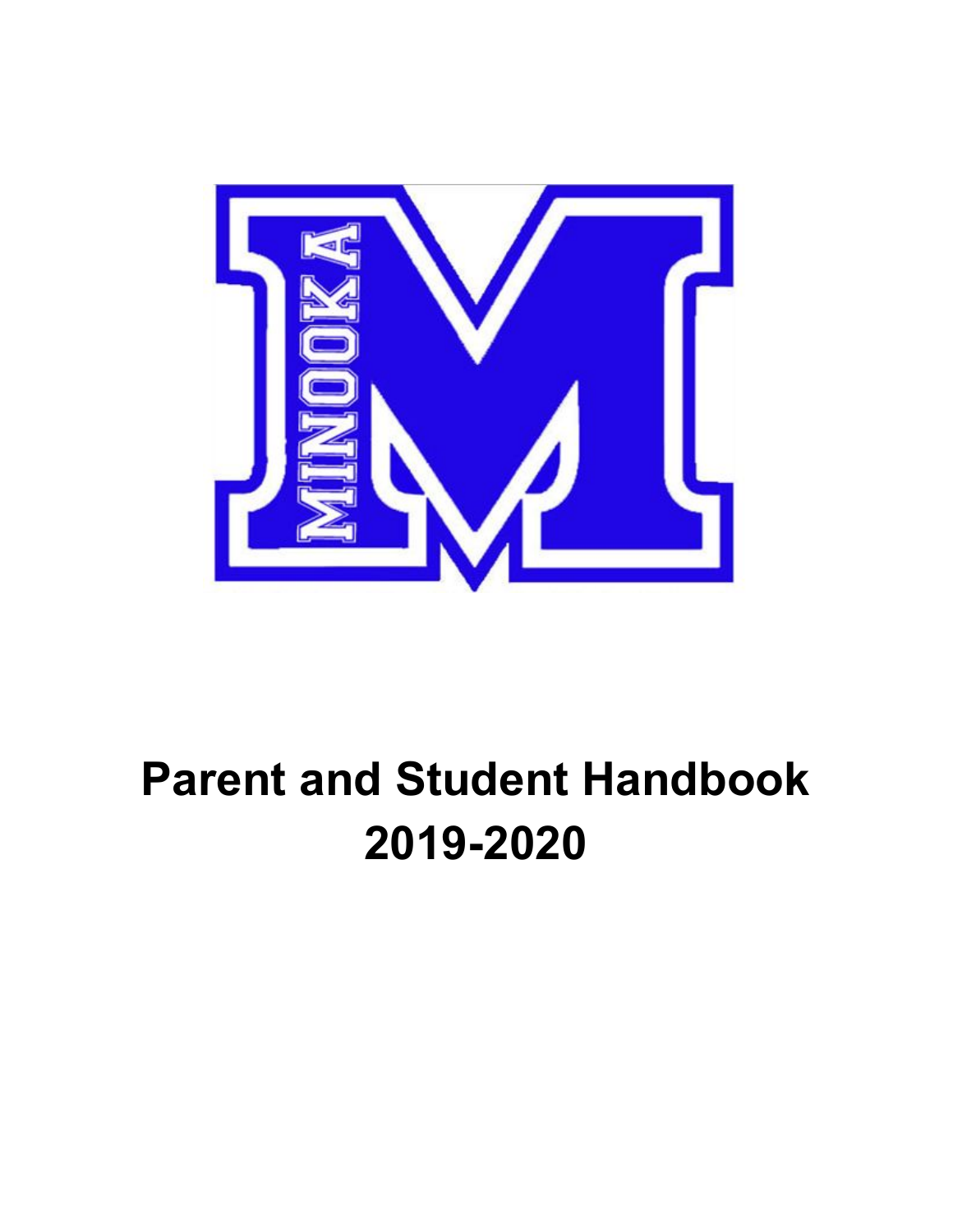# **TABLE OF CONTENTS**

#### <span id="page-1-0"></span>TABLE OF [CONTENTS](#page-1-0)

#### **SCHOOL DISTRICT [INFORMATION](#page-4-0)**

[Superintendent's](#page-4-1) Message

#### DISTRICT [ADMINISTRATION](#page-5-0) CENTER

Minooka Community [Consolidated](#page-5-1) School District #201 Board of [Education](#page-5-2)

District [Administration](#page-6-0)

#### SCHOOL DISTRICT [BUILDINGS](#page-7-0)

#### **[ATTENDANCE](#page-8-0)**

[School](#page-8-1) Hours [Emergency](#page-8-2) School Closing **[Attendance](#page-9-0)** Student [Absences](#page-9-1) **[Truancy](#page-11-0)** 

#### **[DISCIPLINE](#page-12-0)**

[Discipline](#page-12-1) Policy (Board Policy 7:190) [Prohibited](#page-13-0) Student Conduct When and Where [Conduct](#page-15-0) Rules Apply [Disciplinary](#page-16-0) Measures Notifying Juvenile [Authorities](#page-16-1) **Weapons [Prohibition](#page-17-0)** Reciprocal Reporting of Criminal Offenses [Committed](#page-17-1) by Students Gang and Gang Activity [Prohibited](#page-17-2) Drug and [Alcohol](#page-18-0) Policy Self [Referral](#page-19-0) Suspension [\(Out-of-School\)](#page-19-1) **[Expulsion](#page-19-2)** Suspension and Expulsion Procedures ( BOARD POLICY [7:200,7:210\)](#page-20-0) [Re-Engagement](#page-21-0) of Returning Students Corporal [Punishment](#page-21-1)

**Search and Seizure [Guidelines](#page-21-2)** 

#### FEE [SCHEDULE](#page-22-0)

Fees, Fee Policies, and [Insurance](#page-22-1)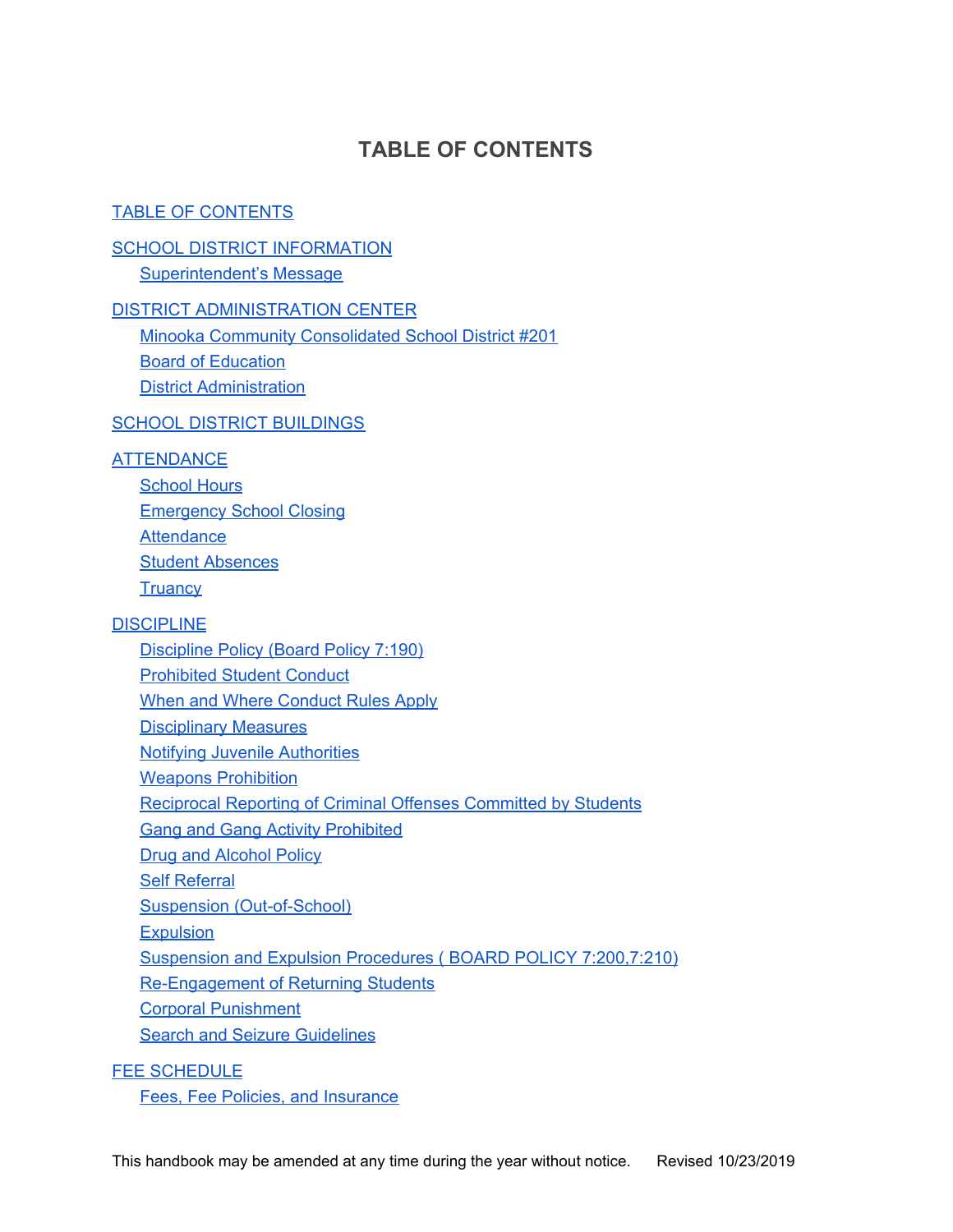**[Waiver](#page-22-2) [Insurance](#page-23-0)** [Textbook](#page-23-1) Loans [Lunch](#page-23-2) Policy

#### MEDICAL AND HEALTH [INFORMATION](#page-24-0)

[Student](#page-24-1) Health

Illness and First Aid at [School](#page-24-2)

The School Health [Program](#page-24-3)

Back to School [Guidelines](#page-25-0) for Common Childhood Illnesses

Administration Guidelines For Prescription and [Nonprescription](#page-26-0) Medications

[Self-Administration](#page-27-0) of Medication

Designated Caregiver [Administration](#page-27-1) of Medical Cannabis

Physical, [Immunization,](#page-28-0) and Dental Requirements

Eye [Examination](#page-29-0)

Dental [Examination](#page-29-1)

#### STUDENT [RECORDS](#page-30-0)

Notification to Parents and Students of Rights [Concerning](#page-30-1) a Student's School Records Student Privacy [Protections](#page-33-0)

#### SPECIAL [EDUCATION](#page-34-0)

Special [Education](#page-34-1) [Accommodating](#page-34-2) Individuals with Disabilities Education of Children with [Disabilities](#page-35-0)

#### **[TRANSPORTATION](#page-36-0)**

Bicycle, Skateboard, Scooter, and Similar [Transportation](#page-36-1) Safety **Car Pool [Safety](#page-36-2)** Elementary School [Playgrounds](#page-36-3) School Bus Safety [Procedures](#page-36-4)

#### CURRICULUM AND [INSTRUCTION](#page-39-0)

[Standardized](#page-39-1) Testing **Student [Evaluation](#page-39-2) Grade Point Average [Explanation](#page-39-3) Advanced Course Placement [Consideration](#page-40-0)** [Summer](#page-40-1) School [Accelerated](#page-41-0) Programs **Physical [Education](#page-41-1) Exemption From Physical Education [Requirement](#page-42-0)** Family Life & Sex [Education](#page-43-0) Classes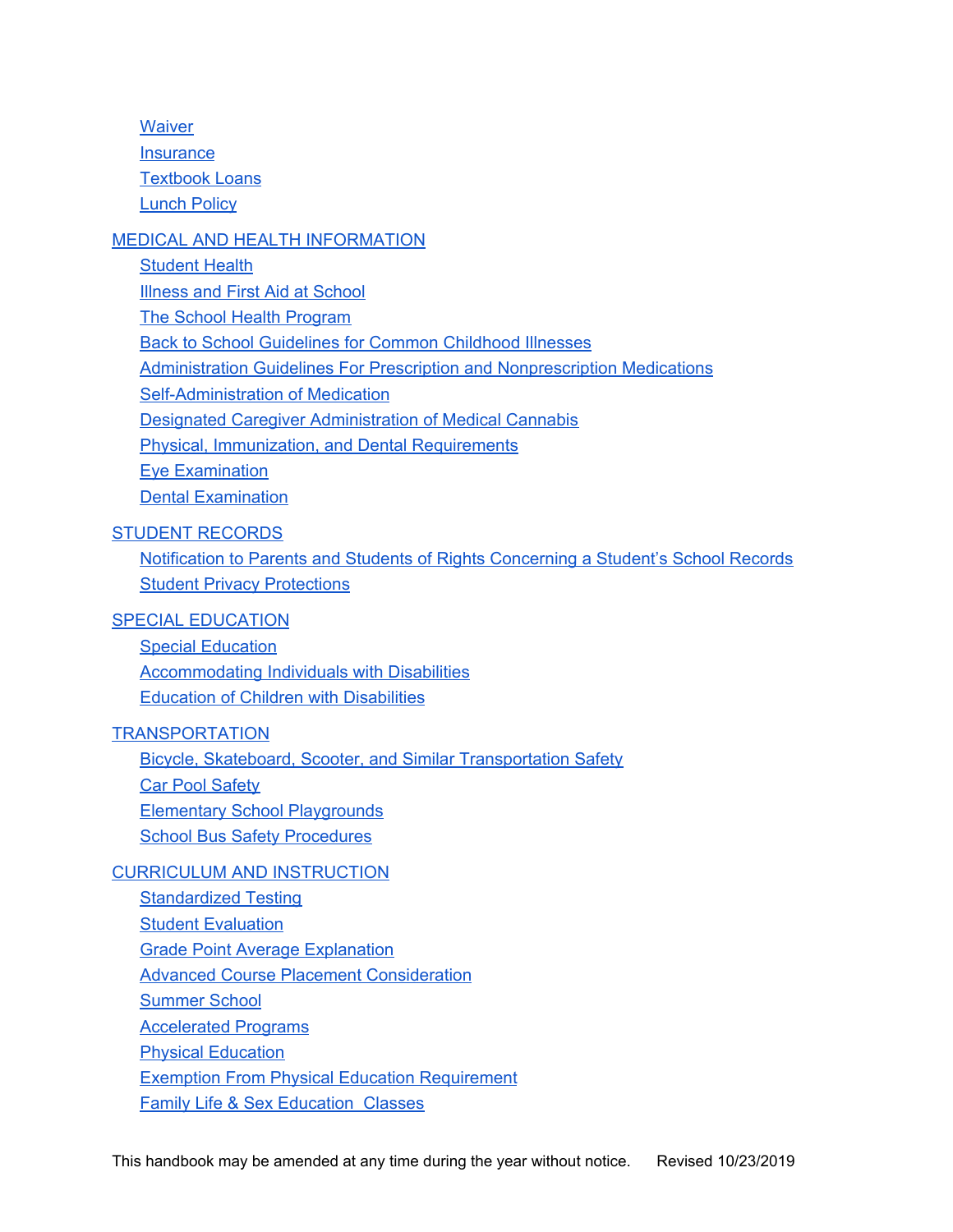[Authorization](#page-43-1) for Internet Access

Access to Student Social [Networking](#page-44-0) Passwords & Websites

[NONDISCRIMINATION](#page-44-1) POLICIES AND GRIEVANCE PROCEDURE

Equal Educational [Opportunities](#page-44-2)

Sex Equity Policy and Grievance [Procedure](#page-45-0) (Board Policy 7:10)

Sexual [Harassment](#page-45-1) Prohibited (Board Policy 7:20)

Teen Dating Violence [Prohibited](#page-46-0) (7:185)

Prevention of and Response to Bullying, [Intimidation,](#page-47-0) and Harassment

Uniform Grievance [Procedure](#page-48-0) (Board Policy 2:260)

USDA [Nondiscrimination](#page-49-0) Statement

#### GENERAL [INFORMATION](#page-50-0)

[District](#page-50-1) Rules

School [Visitations](#page-52-0)

Confidential [Communications](#page-52-1)

School Awards and [Recognition](#page-52-2)

Parent Notices Required by the Every Student [Succeeds](#page-53-0) Act

[Unsafe](#page-54-0) School Choice Option

Homeless Child's Right to [Education](#page-54-1)

Sex Offender & Violent Offender [Community](#page-54-1) Notification Laws

Pesticide [Registration](#page-55-0)

Suicide and [Depression](#page-55-1) Awareness and Prevention (Board Policy 7:290)

English [Learners](#page-56-0)

District [Budget](#page-56-1)

Safety Drill [Procedures](#page-56-2) and Conduct

#### [EXTRACURRICULAR](#page-56-3) ORGANIZATIONS AND ACTIVITIES

Clubs and [Activities](#page-57-0)

**[Athletics](#page-58-0)** 

[General](#page-60-0) Sports Rules

[Participation](#page-61-0) Rules

Student Athlete [Concussions](#page-62-0) and Head Injuries

Bus [Trips](#page-62-1)

STUDENT/PARENT HANDBOOK [ACKNOWLEDGEMENT](#page-64-0)

CONSENT TO USE OF [MATERIALS](#page-65-0) ON WEBSITE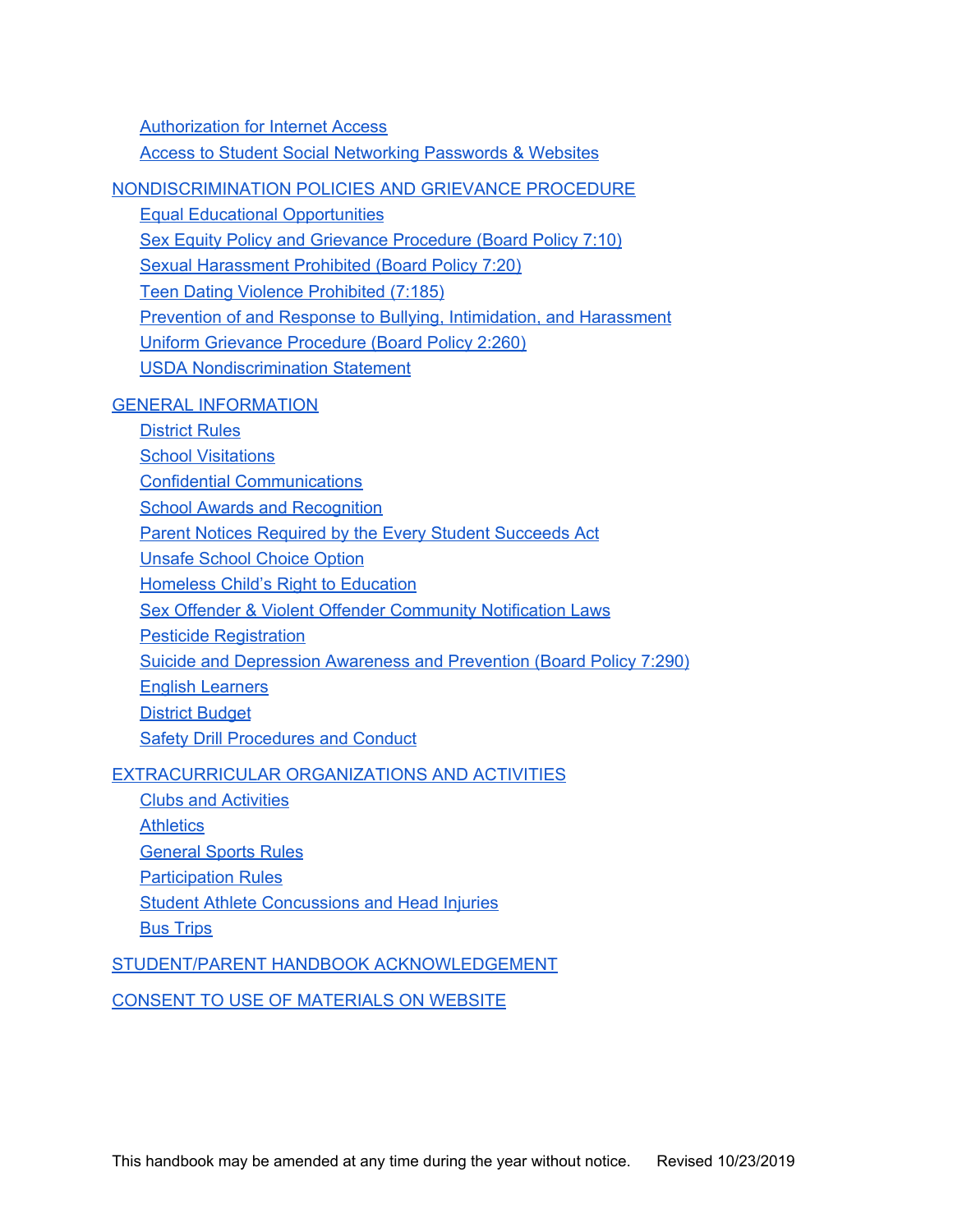# **SCHOOL DISTRICT INFORMATION**

<span id="page-4-1"></span><span id="page-4-0"></span>**Superintendent's Message**

Welcome to the 2019-2020 School Year

This handbook was developed to serve as a guideline for our students to succeed in our schools and beyond. As we begin the school year, I encourage parents to continue to be engaged in the education of their children. Active parent participation will show the students that their learning is important not just while they are in our schools but in their home life as well. Parent involvement will also allow you to be better consumers of the educational opportunities provided to children and families in our district.

Communities are defined by their schools and in turn schools provide a community with an identity. The Minooka District #201 school community has long been known for the high quality, affordable academic programs offered in our schools. We have enjoyed a tradition of academic excellence, community involvement in our schools, and community support for our schools. Only by working together can students, parents, teachers, staff and the community help every child reach their individual potential and keep our schools on a path of continuous improvement. I encourage everyone in the Minooka District #201 school community to exercise the right, take advantage of the privilege, and accept the responsibility to contribute to the success of every child enrolled in our schools.

The Minooka 201 Handbook is an integral part of the communication link between home and school. The handbook contains important information on school district services, procedures, regulations, and expectations for our children. We ask that you spend some time with your children and review the information found in the online handbook. Reading the handbook will allow parents and students to better understand and utilize the outstanding academic opportunities provided in our schools.

Welcome to the 2019-20 School Year in Minooka 201. Let's make it a great year together!

Sincerely, Kristopher P. Monn, Ed.D. Superintendent of Schools Minooka CCSD 201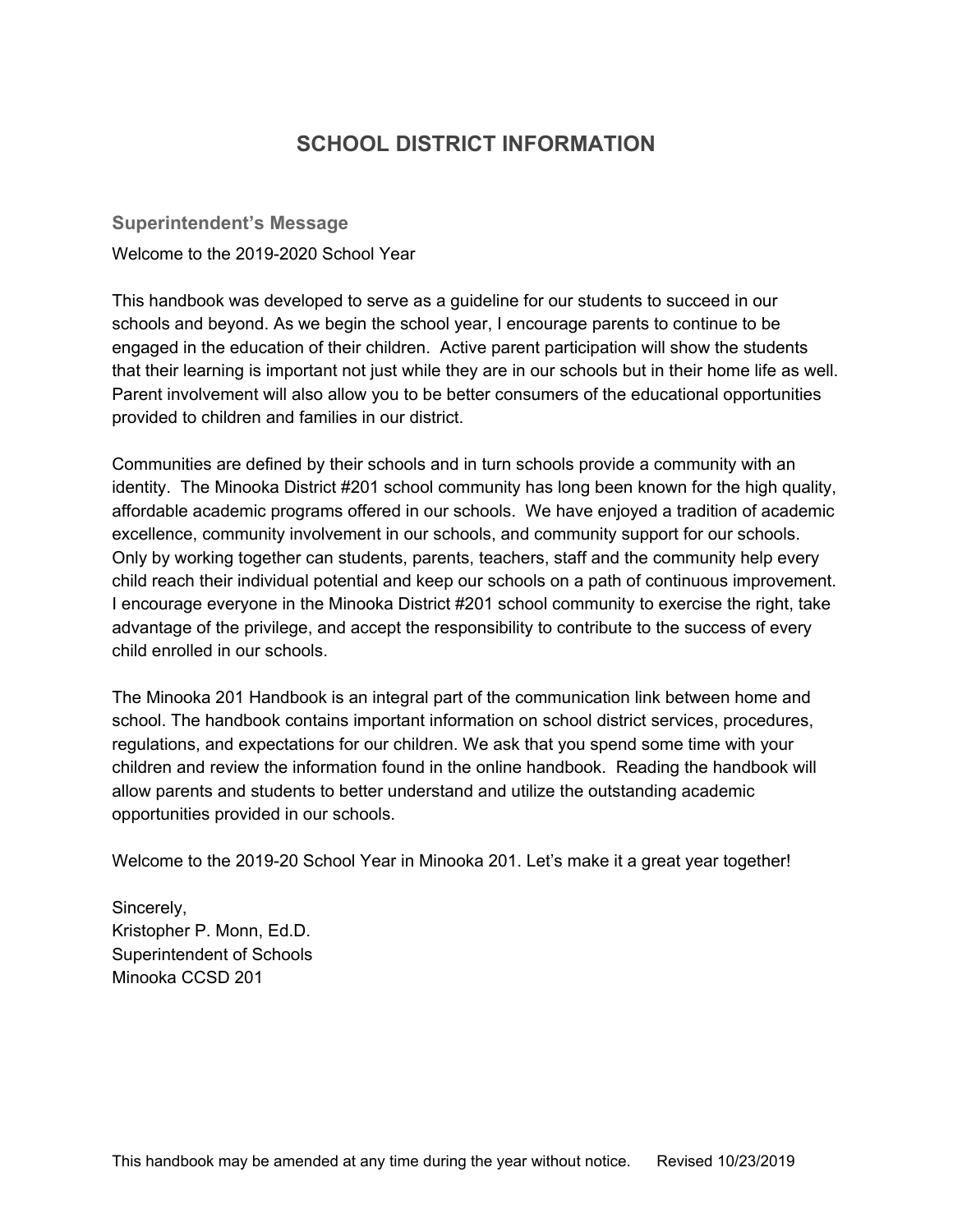# <span id="page-5-0"></span>**DISTRICT ADMINISTRATION CENTER**

<span id="page-5-1"></span>**Minooka Community Consolidated School District #201**

<span id="page-5-2"></span>**Board of Education**

Mr. James Satorius, President Mrs. Vicki Allen, Vice-President Phone: (815) 467-6043 Phone: (815) 592-4604 JimSatorius621@gmail.com va1231@yahoo.com

Mr. Al Skwarczynski, Secretary Mrs. Renee Thompson Phone: (815) 467-4677 Phone: (815) 325-0813 [askwarczynski@min201.org](mailto:askwarczynski@min201.org) renthompson@min201.org

Mr. Andrew Karceski Mrs. Emily Conquest [akarceski@min201.org](mailto:akarceski@min201.org) Phone: (815) 641-6557

[econquest@min201.org](mailto:econquest@min201.org)

Mrs. Kim Fisher Phone: (815) 791-4320 kfisher@min201.org

District Website: www.min201.org

Board meetings are held at the Minooka School District #201 board room located in the Minooka Primary Center building. The Committee of the Whole meetings take place at 6:00 p.m. before the regular meeting which begins at 7:00 p.m. also in the Minooka School District #201 boardroom. Citizens are cordially invited to these public meetings. Special meetings are also frequently held. All meetings, regular and special, receive advance notice. Board meeting dates can be found on the website under the Board of Education tab.

Items can be placed on the agenda by calling the District #201 Superintendent of Schools at least one week before a scheduled meeting. Approved minutes, treasurer's report and list of bills are available in the Superintendent's Office and also on the min201.org website.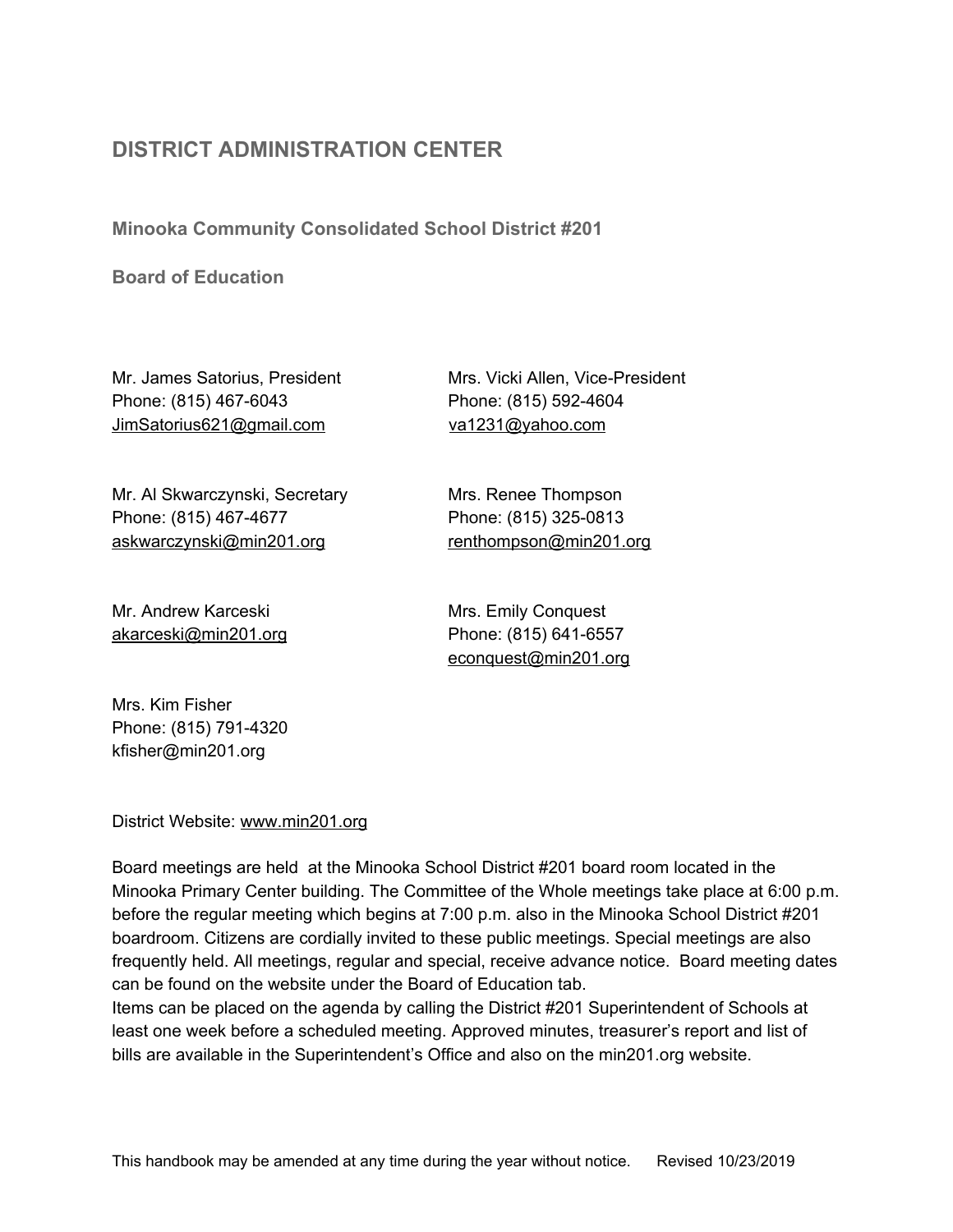#### <span id="page-6-0"></span>**District Administration**

#### **District Office**

305 West Church Street Minooka, Illinois 60447 Phone # (815) 467-6121 Fax # (815) 467-9544

#### **District Administration**

Superintendent Dr. Kris Monn Assistant Superintendent **Dr. Joshua Ruland** Business Manager Mrs. Mary Robinson Director of Student Services Mrs. Tiffany Staab Assistant Director of Special Education Mrs. Jill Lustik Director of Information Technology Mr. Aaron Souza Network Manager **Mr. Afrim Bakii** Information System Specialist Mrs. Pam Wolfe Director of Transportation Ms. Cathy Haase Director of Buildings & Grounds Mr. Kevin Smith Sr. Assistant Director of Buildings & Grounds Mr. Jason Winterbottom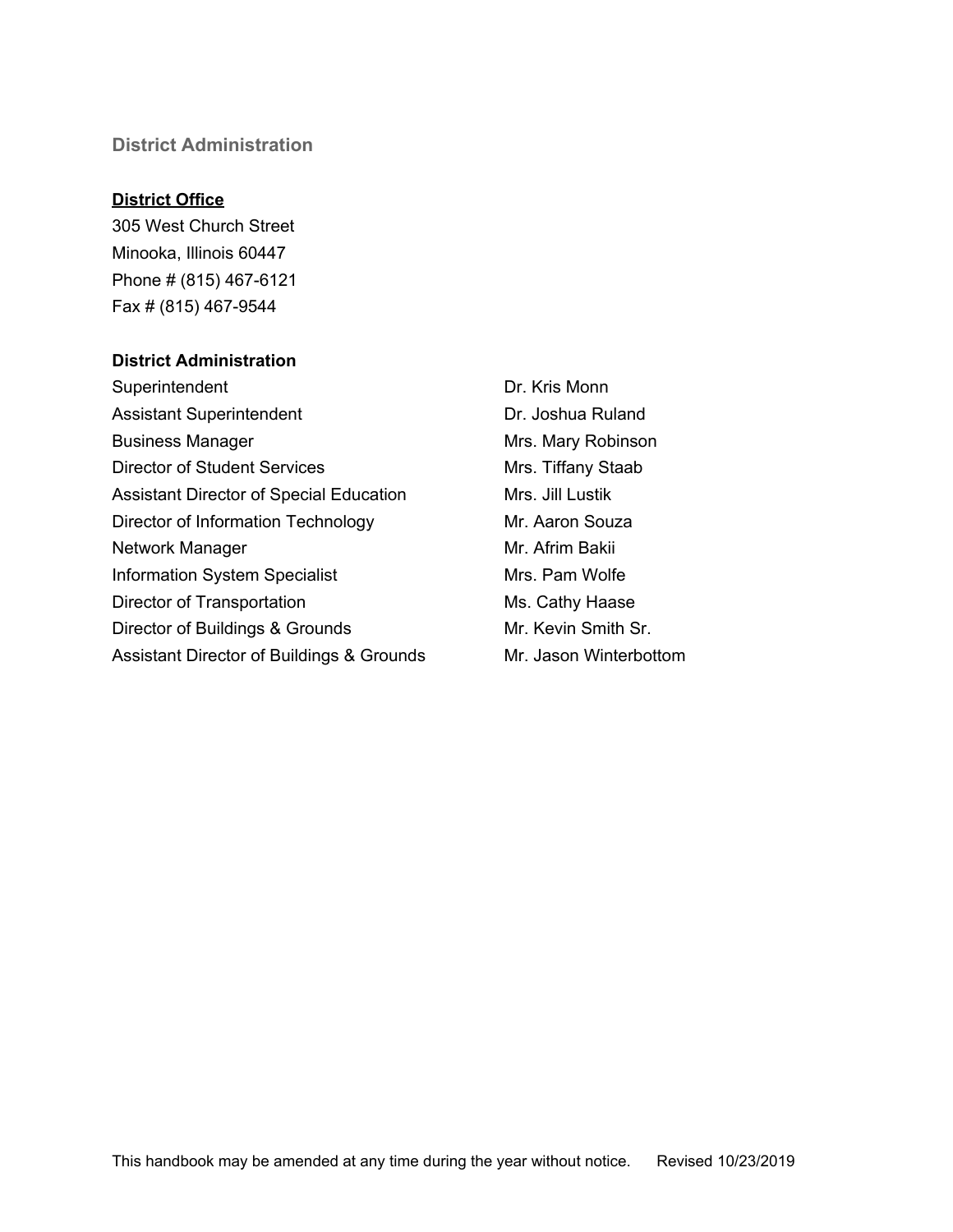# **SCHOOL DISTRICT BUILDINGS**

#### <span id="page-7-0"></span>**Minooka Elementary School Minooka Intermediate School**

Mrs. Natalie Baxter, Principal Mrs. Jeana Pekol, Principal Minooka, Illinois 60447 321 West McEvilly Road Phone: (815) 467-2261 Minooka, Illinois 60447 Fax: (815) 467-4423 Phone: (815) 467-4692

Ms. Sarah Massey, Principal Ms. Ciara Manno, Principal Mr. Jason Finkelstein, Asst. Principal Mrs. Gina Ruggeri, Asst. Principal Mrs. Adrianne McKerrow, Asst. Princ. 1004 Misty Creek Drive Mr. Michael Siracusa, Dean/A.D. Minooka, Illinois 60447 333 West McEvilly Road Phone: (815) 467-5301 Minooka, Illinois 60447 Fax: (815) 467-2166 Phone: (815) 467-2136 Fax: (815) 467-5087

Dr. Rodney Hiser, Principal Dr. Kathleen Cheshareck, Principal 800 Barberry Way 301 Wynstone Drive Joliet, Illinois 60431 Shorewood, Illinois 60404 Phone: (815) 290-7100 Phone: (815) 290-7400 Fax: (815) 290-7120 Fax: (815) 290-7420

#### **District #201 Transportation Minooka Primary Center**

700 East Minooka Road 305 West Church Street Minooka, IL 60447 Minooka, Illinois 60447 Phone: (815) 467-5133 Phone: (815) 467-3167 Fax: (815) 467-9484 Fax: (815) 467-3168

Mrs. Gina Ruggeri, Asst. Principal Mrs. Jacqueline Harig, Asst. Princ. 400 Coady Drive Mrs. Monica Totaro, Asst. Principal Fax: (815) 467-3121

#### **Minooka Junior High School Aux Sable Elementary School**

#### **Jones Elementary Walnut Trails Elementary**

Mrs. Sarah Monroe, Asst. Principal Mrs. Sarah Monroe, Asst. Principal

Ms. Cathy Haase, Director **Ms. Teresa Miller, Principal**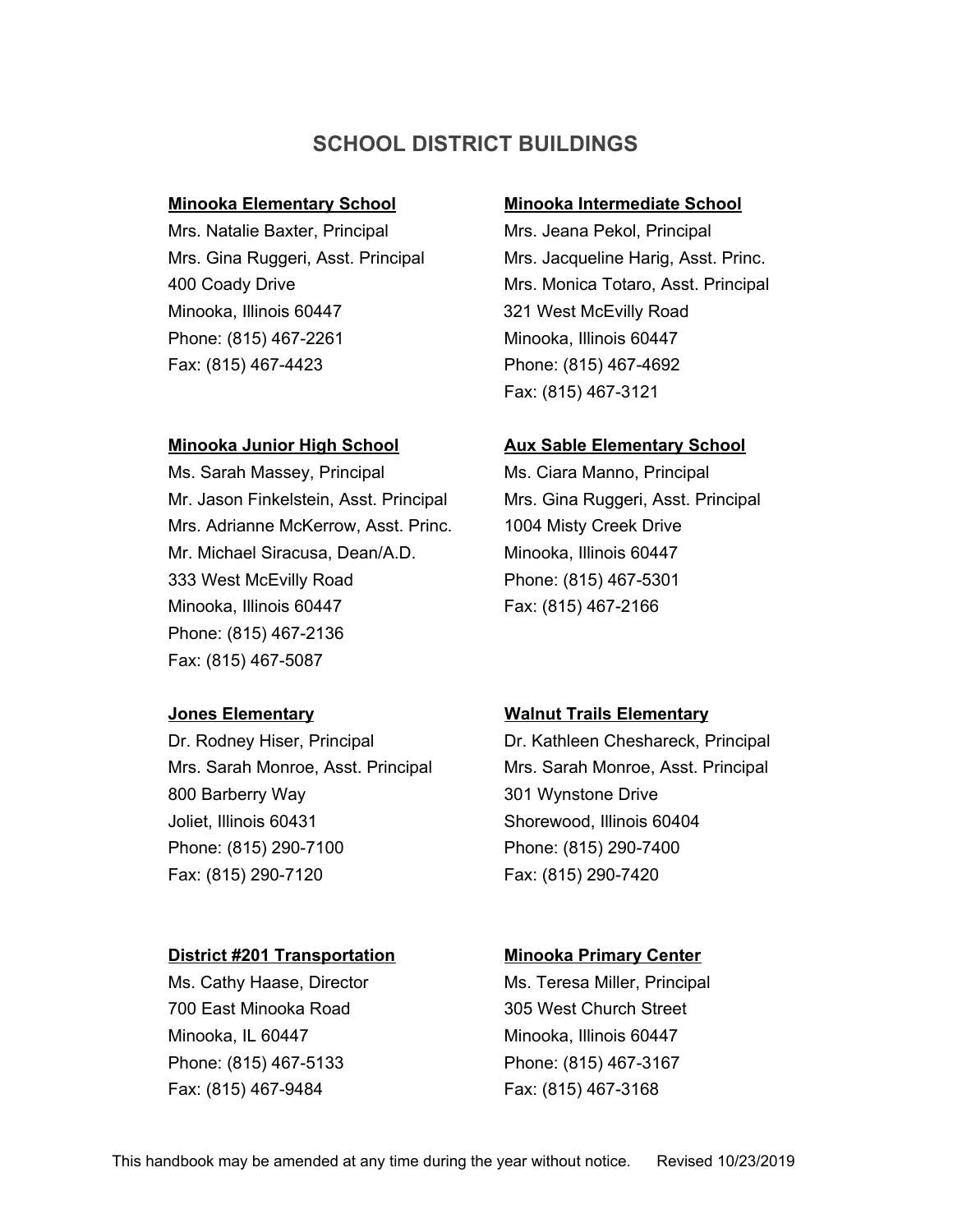# **ATTENDANCE**

#### <span id="page-8-1"></span><span id="page-8-0"></span>**School Hours**

| Student attendance hours:     |                        |
|-------------------------------|------------------------|
| <b>All Elementary Schools</b> | $8:35$ a.m.--3:25 p.m. |
| Minooka Primary Center        | 8:45 a.m.--3:35 p.m.   |
| Minooka Intermediate School   | 7:40 a.m.--2:30 p.m.   |
| Minooka Junior High School    | 7:45 a.m.--2:35 p.m.   |

- 1. Students who do not ride the bus are to arrive at school no earlier than ten minutes prior to starting time.
- 2. Once students arrive at school, they are not to leave the school grounds unless proper permission has been granted.
- 3. Any student who arrives after school has begun or leaves early must report to the school's office to receive a pass. Parents at each school must sign their child(ren) in and out, in person, from the office. Identification may be required.
- 4. Parents of students who will be absent should call the respective school office by 9:00 a.m. to report their child's absence.

#### <span id="page-8-2"></span>**Emergency School Closing**

School may be closed due to

- weather,
- physical plant malfunction,
- or unforeseen emergency.

If school is cancelled, after school activities for that day will also be cancelled.

#### Evacuation

Should an emergency school evacuation be necessary, do not call or drive to the schools. The school will be following its own evacuation procedures and will communicate reunification plans with parents at that time following the District Communication Procedure.

#### Unanticipated Early Release

If the schools must be closed after the beginning of the day, due to weather or physical plant malfunctions, the school will communicate with parents at that time following the District Communication Procedure.

#### Late Start

In the event that weather does not permit regular start times for schools, the District may opt for a late start. Late starts due to weather may delay opening of schools up to 2 hours. The school will communicate with parents at that time following the District Communication Procedure.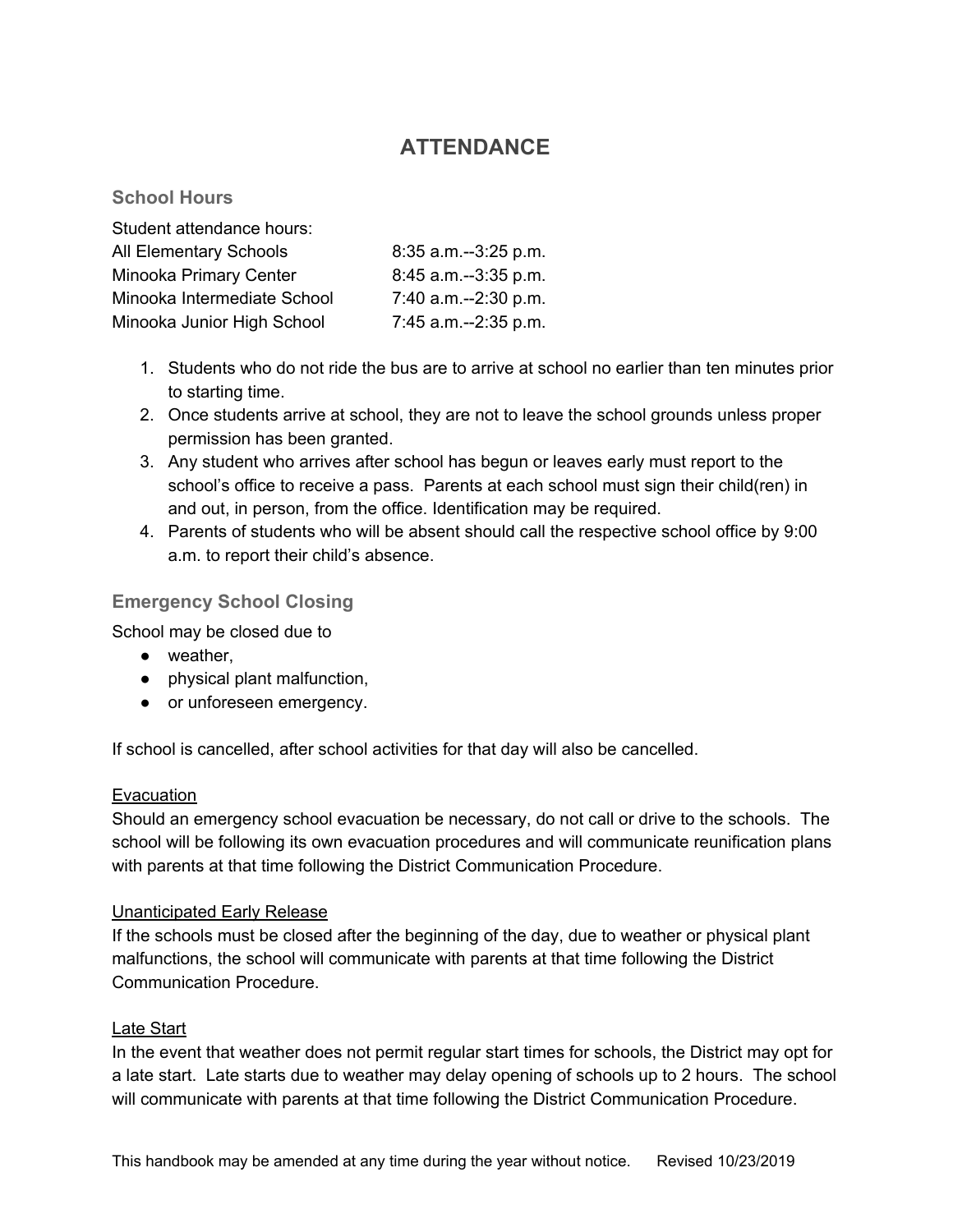#### District Communication Procedure:

In the event of a school closure, unexpected emergency dismissal, or late start Minooka 201 will send out mass notifications, including but not limited to: mass email through our gradebook system, smartphone notifications and mass calling through our automated dialing system. In addition our district website ([www.min201.org](http://www.min201.org/)) home page will be updated with school closing information and local radio or news stations will be notified. Below are radio and television stations that should be updated through emergencyclosingcenter.com

Radio WMAQ (Chicago) 670 AM WGN (Chicago) 720 AM WCSJ (Morris) 1550 AM WJDK (Morris) 95.7 FM WBBM (Chicago) 780 AM **Television** CBS Channel 2 WGN Morning News Fox 32 CLTV News

#### <span id="page-9-0"></span>**Attendance**

Illinois law requires that whoever has custody or control of any child between six (by September 1<sup>st</sup>) and seventeen years of age shall assure that the child attends school in the district in which he or she resides, during the entire time school is in session (unless the child has already graduated from high school). Illinois law also requires that whoever has custody or control of a child who is enrolled in the school, regardless of the child's age, shall assure that the child attends school during the entire time school is in session.

There are certain exceptions to the attendance requirement for children who: attend private school, are physically or mentally unable to attend school (including a pregnant student suffering medical complications as certified by her physician), are lawfully and necessarily employed, are between the ages of 12 and 14 while in confirmation classes, have a religious reason requiring absence, or are 16 or older and employed and enrolled in a graduation incentive program.

#### <span id="page-9-1"></span>**Student Absences**

There are two types of absences: excused and unexcused. Excused absences include:

- illness
- observance of a religious holiday or event
- death in the immediate family
- family emergency, situations beyond the control of the student
- circumstances that cause reasonable concern to the parent/guardian for the student's mental, emotional, or physical health or safety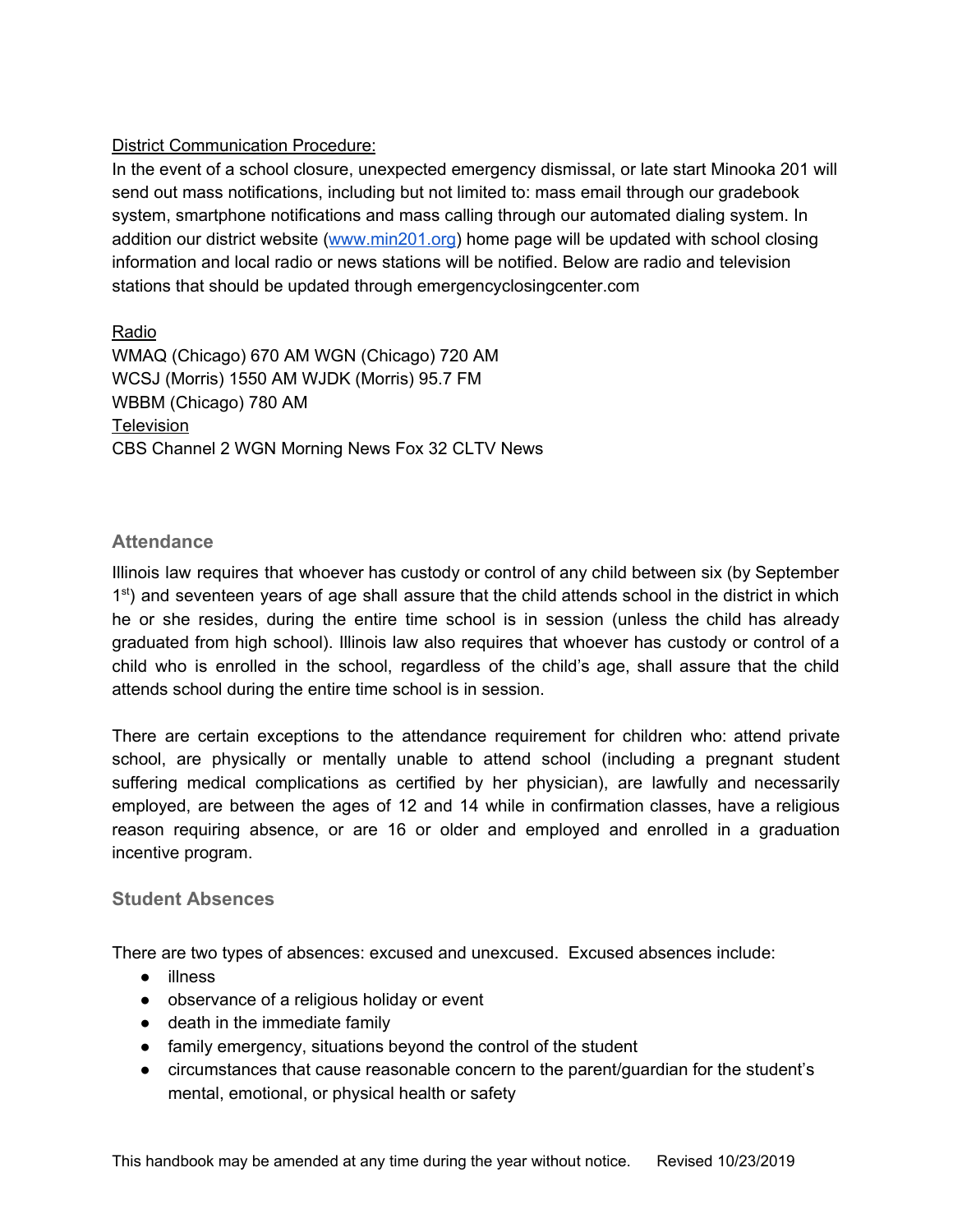● attending a military honors funeral to sound TAPS

Additionally, a student will be excused for up to 5 days in cases where the student's parent/guardian is an active duty member of the uniformed services and has been called to duty for, is on leave from, or has immediately returned from deployment to a combat zone or combat-supported postings. The Board of Education, in its discretion may excuse a student for additional days relative to such leave or deployment. A student and the student's parent/guardian are to be responsible for obtaining assignments form the student's teacher prior to any excused absence and for ensuring that such assignments are completed by the student prior to his or her return to school.

All other absences are considered unexcused. Pre-arranged absences must be approved by the building principal.

#### **Expectations**

For a student's absence to be excused, parents/guardian must call the school before 9 a.m. when a student will not be in attendance. In addition, each student upon returning to school must bring a signed note from the parent/guardian stating the reason for the absence. Upon request of the parent/guardian, the reason for an absence will be kept confidential.

Under certain circumstances, District #201 may require parents or guardian to present medical documentation of physical or emotional conditions causing a student's absence. The district expects parents or guardians to make reasonable efforts to ensure the regular attendance of their children, consistent with 105 ILCS 5/26-2A of the Illinois School Code, and to inform the school of all absences and their causes. After five absences, a student will be required to have a medical note in order for the absence to be excused. Once requested, failure to produce a note will result in an unexcused absence. The five days do not have to be consecutive. If a student is to miss more than three consecutive PE class periods due to illness or injury, a physician's order must be presented to the school nurse.

Parents must sign in and sign out your child(ren) from each school in person A photo identification may be required.

#### Pre-Arranged Absences

Absences for medical and/or dental appointments, etc., must be made in advance. Students will be issued excused absences provided parents have called the school prior to the absence. Upon return, students should also provide the school nurse with an appointment card or receipt from the physician.

**Tardiness**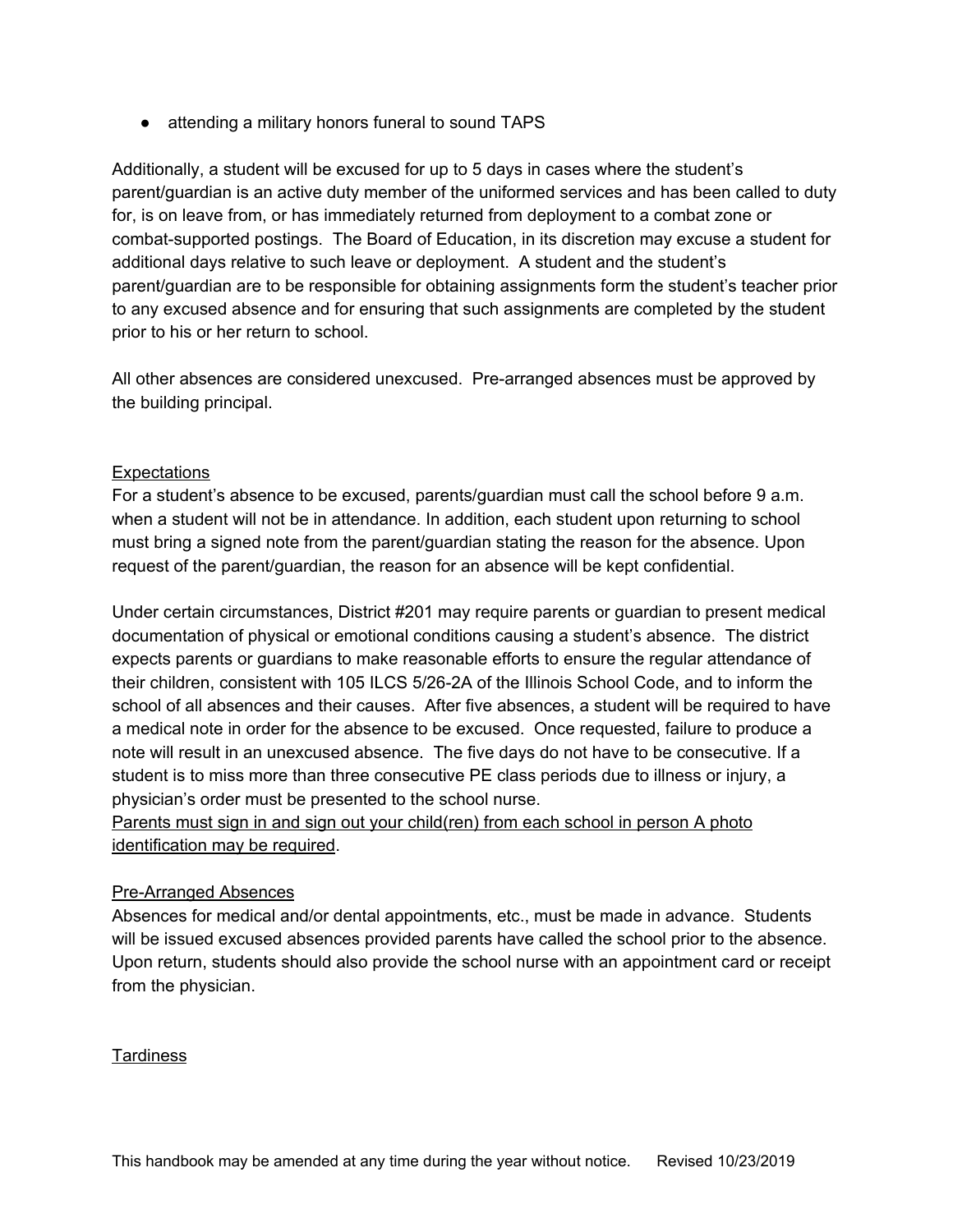Students shall be considered tardy at any time during the school day if they are not in their assigned classroom at the assigned hour. Consequences for tardiness will be in accordance with the guidelines of the Student/Parent Handbook.

#### Absenteeism

This district considers absenteeism excessive when it significantly interferes with a student's learning, as reflected in academic performance or social development. Students are considered absent when they are not in classroom attendance for the entire day. Notices of excess absenteeism will be sent home to parents. Upon return from any absence, students are responsible for contacting their teachers to obtain information regarding missed schoolwork. Students are to complete missed schoolwork within the number of days absent, (i.e., a student absent five days will have five attendance days to complete the work upon his/her return to school) However, any work obtained prior to any absence is due upon the student's return to school.

#### **Vacations**

District #201 discourages parents from taking students on vacations during periods when school is in session. Such vacations disrupt the continuity of a student's learning and create educational problems.

#### <span id="page-11-0"></span>**Truancy**

District #201 considers a student to be truant when she/he is absent without a valid cause for a school day or portion thereof, as defined in 105 ILCS 5/26-2a of the Illinois School Code

#### **Truancy**

. Students who miss more than 1% but less than 5% of the prior 180 regular school days without valid cause (a recognized excuse) are truant. Students who miss 5% or more of the prior 180 regular school days without valid cause (recognized excuse) are considered chronic truants. Students who are chronic truants will be offered support services and resources aimed at correcting the truancy issue.

#### Diagnostic Procedures

The diagnostic procedures used for identifying the causes of unexcused student absenteeism include, but are not limited to, interviews with the student, his or her parents or guardians, and any school officials or other parties who may have information about the reasons for the student's attendance problem.

#### Resources and Supportive Services

The following resources and supportive services are available to students with attendance problems and their parents or guardians: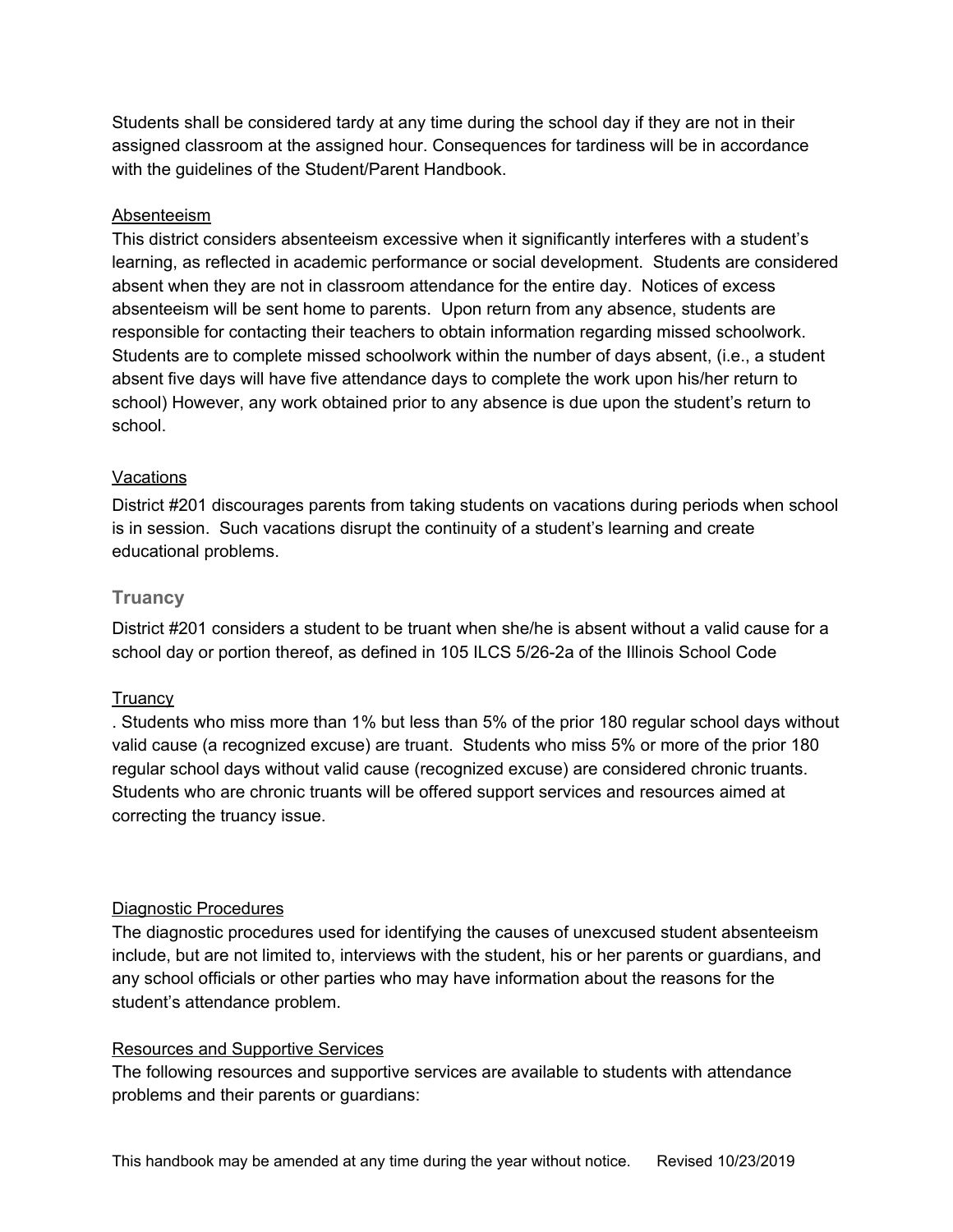- A. conferences with school personnel
- B. counseling services (for both student and family) through the placement in alternative educational programs
- C. referral to community agencies for appropriate services

#### **Truancy Referrals**

District 201 will refer truant minors to the Grundy County Educational Service Region in accordance with current procedures established by the Grundy County Truant Officer.

#### Punitive Action

In keeping with 105 ILCS 5/26-12 of the Illinois School Code, schools in this district will take no punitive action, including out of school suspensions, expulsions, or court action against chronic truants for such truancy unless the above resources and supportive services have been provided to the student and parent(s) or guardian(s).

A student who misses 15 consecutive days of school without valid cause and who cannot be located or, after exhausting all available support services, cannot be compelled to return to school is subject to expulsion from school.

<span id="page-12-0"></span>A parent or guardian who knowingly and willfully permits a child to be truant is in violation of State law.

# **DISCIPLINE**

#### <span id="page-12-1"></span>**Discipline Policy (Board Policy 7:190)**

The Board Policy and Administrative Procedures include a policy and procedures on the use of behavioral interventions for students with disabilities, as well as the use of isolated time out and physical restraint. The classroom teachers have direct responsibility for maintaining proper classroom management. Classroom management is the responsibility of the individual classroom teacher. Teachers may remove students from a classroom for disruptive behavior.

Each classroom teacher will deal with general classroom disruptions by taking in-class disciplinary actions, by making a personal call to the parents or guardians, and/or scheduling conferences with parent(s)/guardian(s) and other school staff. Students who consistently exhibit poor behavior and/or work habits will have their parents notified by the classroom teacher. Only when the actions taken by the classroom teacher prove to be ineffective or when a student commits a severe disruption to the educational process, will the student be referred directly to the administration. In all cases where a student is referred to the administration, the teacher will be kept informed in regards to which interventions were used to stop the misbehavior.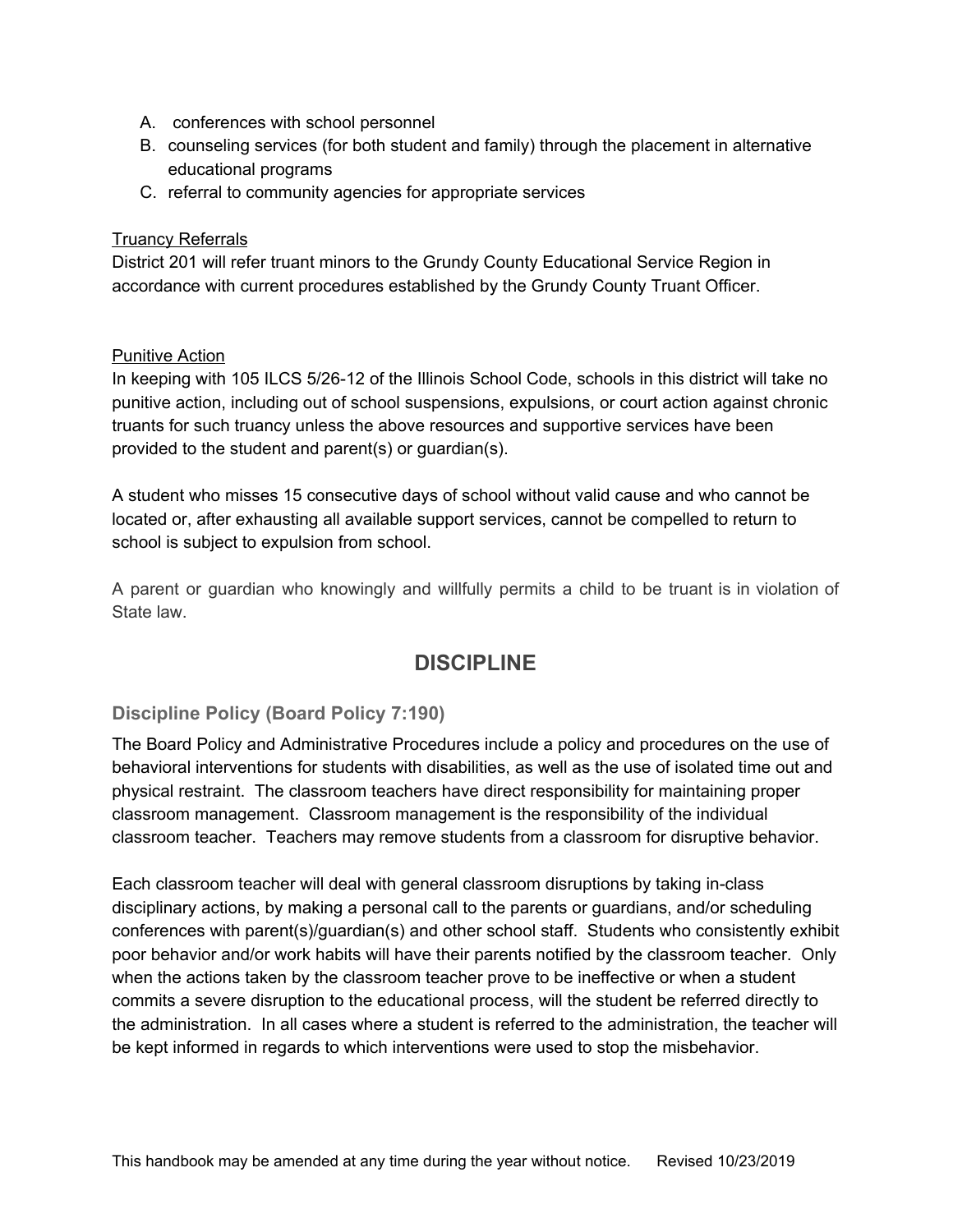### <span id="page-13-0"></span>**Prohibited Student Conduct**

Students may be disciplined for gross disobedience or misconduct, including but not limited to the following:

- 1. Using, possessing, distributing, purchasing, selling or offering for sale tobacco or nicotine materials, including electronic cigarettes or e-cigarettes.
- 2. Using, possessing, distributing, purchasing, or selling alcoholic beverages. Students who are under the influence of an alcoholic beverage are not permitted to attend school or school functions and are treated as though they had alcohol in their possession.
- 3. Using, possessing, distributing, purchasing, selling or offering for sale:
	- a. Any illegal drug, controlled substance, or cannabis (including marijuana, hashish, and medical cannabis unless the student is authorized to be administered a medical cannabis infused product under Ashley's Law).
	- b. Any anabolic steroid unless it is being administered in accordance with a physician's or licensed practitioner's prescription.
	- c. Any performance-enhancing substance on the Illinois High School Association's most current banned substance list unless administered in accordance with a physician's or licensed practitioner's prescription.
	- d. Any prescription or over the counter drug when not prescribed for the student by a physician or licensed practitioner, or when used in a manner inconsistent with the prescription or prescribing physician's or licensed practitioner's instructions. The use or possession of medical cannabis, even by a student for whom medical cannabis has been prescribed, is prohibited unless the student is authorized to be administered a medical cannabis infused product under Ashley's Law..
	- e. Any inhalant, regardless of whether it contains an illegal drug or controlled substance: (a) that a student believes is, or represents to be capable of, causing intoxication, hallucination, excitement, or dulling of the brain or nervous system; or (b) about which the student engaged in behavior that would lead a reasonable person to believe that the student intended the inhalant to cause intoxication, hallucination, excitement, or dulling of the brain or nervous system. The prohibition in this section does not apply to a student's use of asthma or other legally prescribed inhalant medications.
	- f. "Look-alike" or counterfeit drugs, including a substance that is not prohibited by this policy, but one: (a) that a student believes to be, or represents to be, an illegal drug, controlled substance, or other substance that is prohibited by this policy; or (b) about which a student engaged in behavior that would lead a reasonable person to believe that the student expressly or impliedly represented to be an illegal drug, controlled substance or other substance that is prohibited by this policy.
	- g. Drug paraphernalia, including devices that are or can be used to: (a) ingest, inhale, or inject cannabis or controlled substances into the body; and (b) grow, process, store, or conceal cannabis or controlled substances.
	- h. Any substance inhaled, injected, smoked, consumed or otherwise ingested or absorbed with the intention of causing a physiological or psychological change in the body, including without limitation, pure caffeine in a tablet or powdered form.
	- i. Students who are under the influence of any prohibited substance are not permitted to attend school or school functions and are treated as though they have the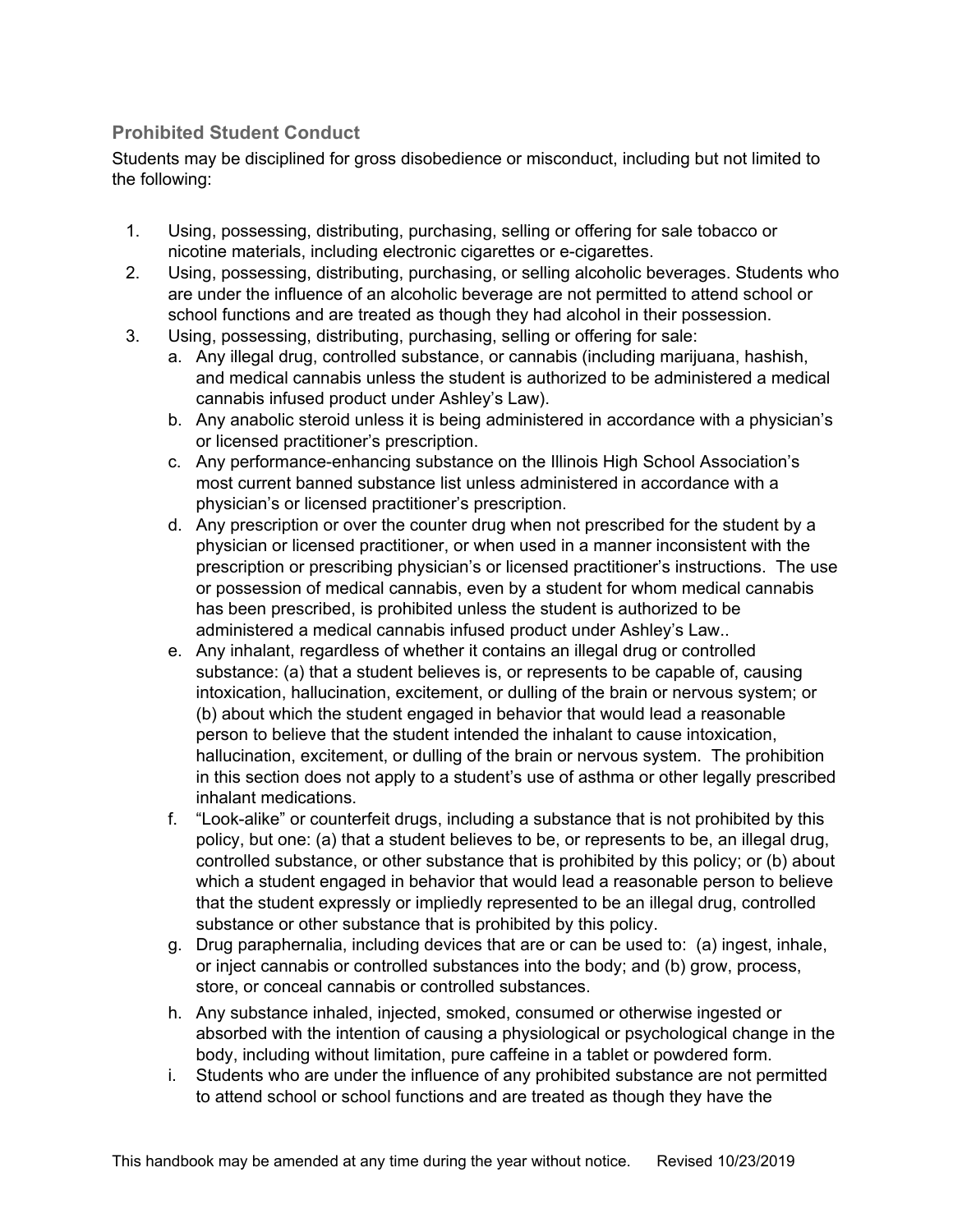prohibited substance, as applicable, in their possession.

- 4. Using, possessing, controlling or transferring a "weapon" or violating the procedures listed below under the Weapons Prohibition section of this handbook procedure.
- 5. Using or possessing an electronic paging device.
- 6. Using a cellular telephone, smartphone, video recording device, smartwatch/wearable technology, personal digital assistant (PDA), wireless/blutooth headsets, or similar electronic device in any manner that disrupts the educational environment or violates the rights of others, including using the device to take photographs in locker rooms or bathrooms, cheat, or otherwise violate student conduct rules. Prohibited conduct specifically includes, without limitation, creating and sending, sharing, viewing, receiving or possessing disruptive/inappropriate student behavior such as fighting and/or an indecent visual depiction of oneself or another person through the use of a computer, electronic communication device or cellular telephone, commonly known as "sexting." Unless otherwise banned under this policy or by the building principal, all cellular phones, smartphones and other electronic devices must be kept powered-off and out-of-sight during the regular school day unless: (a) the supervising teacher grants permission; (b) use of the device is provided in a student's individualized education program (IEP); or (c) it is needed in an emergency that threatens the safety of students, staff, or other individuals.
- 7. Using or possessing a laser pointer unless under a staff member's direct supervision and in the context of instruction.
- 8. Disobeying rules of student conduct or directives from staff members or school officials. Examples of disobeying staff directives include refusing a staff member's request to stop, present school identification or submit to a search.
- 9. Engaging in academic dishonesty, including cheating, intentionally plagiarizing, wrongfully giving or receiving help during an academic examination, altering report cards and wrongfully obtaining test copies or scores.
- 10. Engaging in bullying, hazing or any kind of aggressive behavior that does physical or psychological harm to a staff person or another student or encouraging other students to engage in such behavior. Prohibited conduct specifically includes, without limitation, any use of violence, intimidation, force, noise, coercion, threats, stalking, harassment, sexual harassment, public humiliation, theft or destruction of property, retaliation, hazing, bullying, bullying using a school computer or a school computer network or other comparable conduct. Please see Prevention of and Response to Bullying, [Intimidation,](#page-47-0) and [Harassment](#page-47-0) section of the handbook for additional information.
- 11. Engaging in any sexual activity, including without limitation, offensive touching, sexual harassment, indecent exposure (including mooning) and sexual assault.
- 12. Engaging in teen dating violence.
- 13. Causing or attempting to cause damage to, stealing, or attempting to steal, school property or another person's personal property.
- 14. Entering or leaving school property or a school facility without proper authorization.
- 15. In the absence of a reasonable belief that an emergency exists, calling emergency responders (calling 9-1-1); signaling or setting off alarms or signals indicating the presence of an emergency; or indicating the presence of a bomb or explosive device on school grounds, school bus or at any school activity.
- 16. Being absent without a recognized excuse.
- 17. Being involved with any public school fraternity, sorority, or secret society.
- 18. Being involved in a gang or engaging in gang-like activities, including displaying gang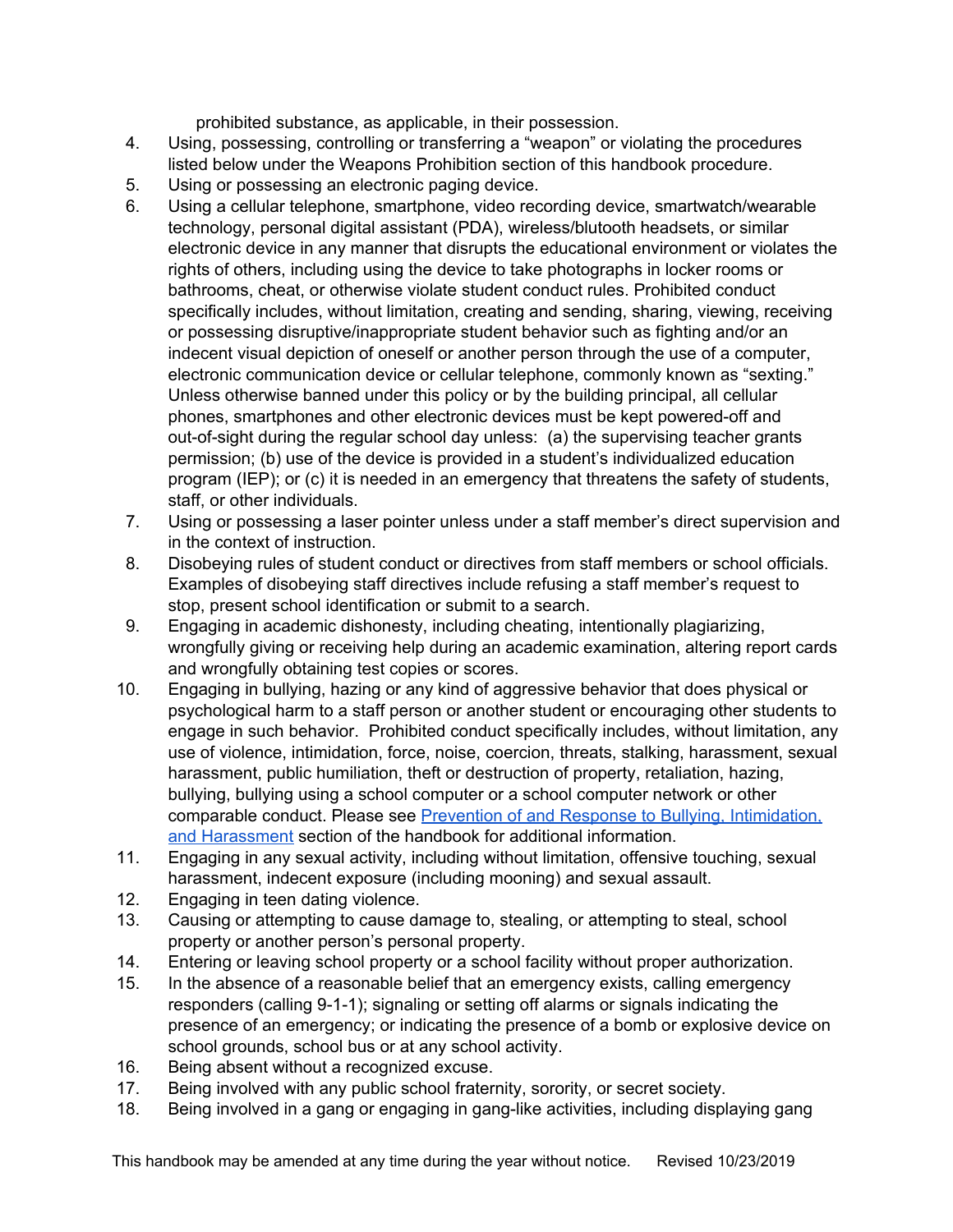symbols or paraphernalia.

- 19. Violating any criminal law, including but not limited to, assault, battery, arson, theft, gambling, eavesdropping, vandalism and hazing.
- 20. Engaging in any activity, on or off campus--including social media, that interferes with, disrupts, or adversely affects the school environment, school operations, or an educational function, including but not limited to, conduct that may reasonably be considered to: (a) be a threat or an attempted intimidation of a staff member; or (b) endanger the health or safety of students, staff, or school property.
- 21. Making a threat on an internet website or social media against a school employee, a student, or any school-related personnel if the internet website/social media through which the threat was made is a site that was accessible within the school at the time the threat was made or was available to third parties who worked or studied within the school grounds at the time the threat was made, and the threat could be reasonably interpreted as threatening to the safety and security of the threatened individual because of his or her duties or employment status or status as a student inside the school.
- 22. Operating an unarmed aircraft system (AUS) or drone for any purpose on school grounds or at any school event unless granted permission by the building principal.

For purposes of these rules, the term "possession" includes having control, custody, or care, currently or in the past, of an object or substance, including situations in which the item is: (a) on the student's person; (b) contained in another item belonging to, or under the control of, the student, such as in the student's clothing, backpack, or automobile; (c) in a school's student locker, desk, or other school property; (d) at any location on school property or at a school-sponsored event; or (e) in the case of drugs and alcohol, substances ingested by the person.

Efforts, including the use of positive interventions and supports shall be made to deter students, while at school or a school-related event, from engaging in aggressive behavior that may reasonably produce physical or psychological harm to someone else.

No disciplinary action shall be taken against any student that is based totally or in part on the refusal of the student's parent/guardian to administer or consent to the administration of psychotropic or psychostimulant medication to the student.

#### <span id="page-15-0"></span>**When and Where Conduct Rules Apply**

The grounds for disciplinary action also apply whenever the student's conduct is reasonably related to school or school activities, including but not limited to:

- 1. On, or within sight of, school grounds before, during, or after school hours or at any time;
- 2. Off school grounds at a school-sponsored activity or event, or any activity or event that bears a reasonable relationship to school;
- 3. Traveling to or from school or a school activity, function, or event; or
- 4. Anywhere, if the conduct interferes with, disrupts, or adversely affects the school environment, school operations, or an educational function, including but not limited to, conduct that may reasonably be considered to: (a) be a threat or an attempted intimidation of a staff member; or (b) endanger the health or safety of students, staff, or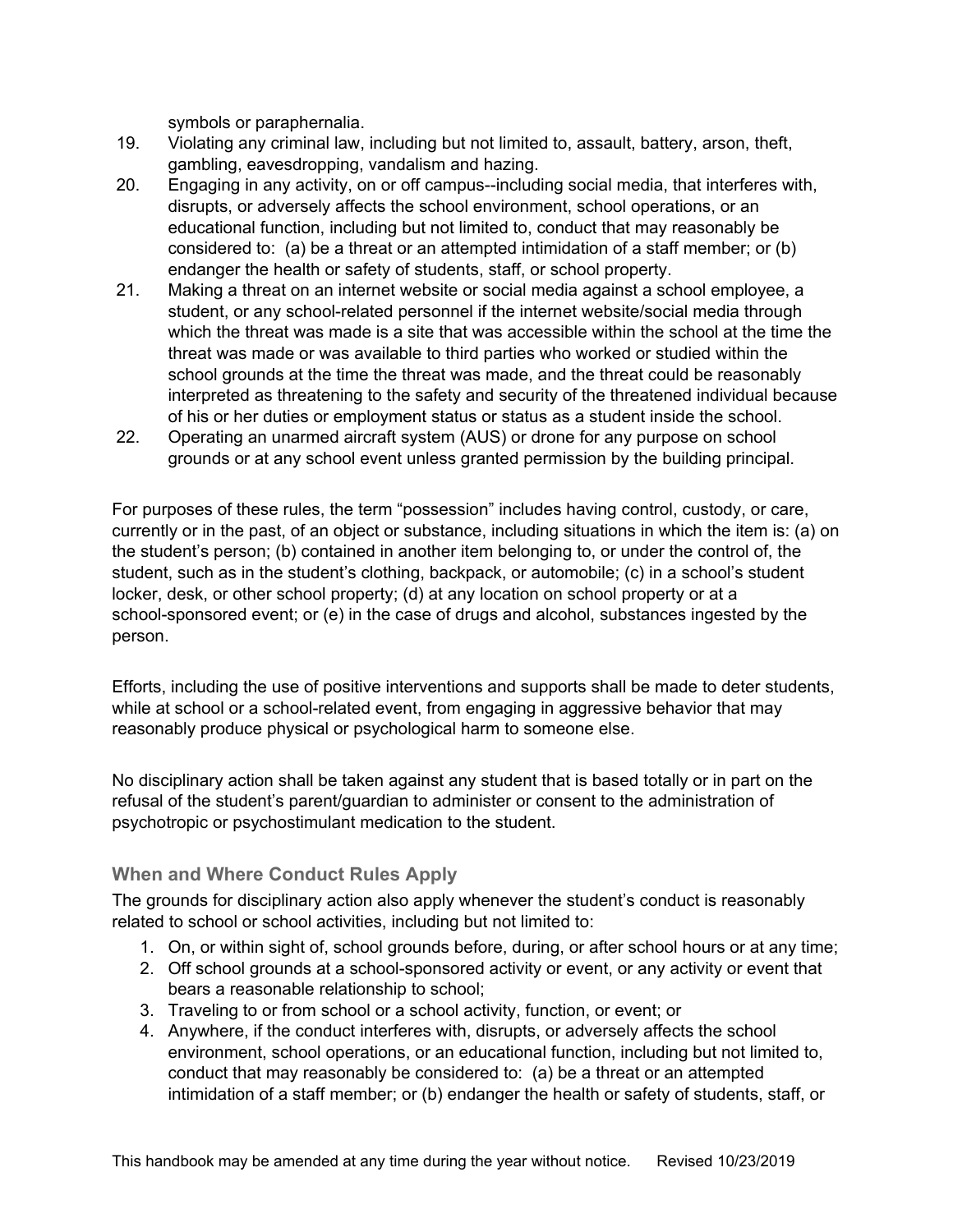school property.

#### <span id="page-16-0"></span>**Disciplinary Measures**

School officials shall limit the number and duration of expulsions and out-of-school suspensions to the greatest extent practicable, and, where practicable and reasonable, shall consider forms of non-exclusionary discipline before using out-of-school suspensions or expulsions. School personnel shall not advise or encourage students to dropout of school voluntarily due to behavioral or academic difficulties. Potential disciplinary measures include, without limitation, any of the following measures:

- 1. Notifying parents/guardians.
- 2. Disciplinary conference.
- 3. Withholding of privileges.
- 4. Temporary removal from the classroom.
- 5. Return of property or restitution for lost, stolen or damaged property.
- 6. In-school suspension.
- 7. After-school study or Saturday study provided the student's parent/guardian has been notified. (If transportation arrangements cannot be made in advance, an alternative disciplinary measure will be assigned to the student.)
- 8. Community service.
- 9. Seizure of contraband; confiscation and temporary retention of the personal property that was used to violate school rules.
- 10. Suspension of bus riding privileges.
- 11. Suspension from school and all school activities for up to 10 days. A suspended student is prohibited from being on school grounds.
- 12. Expulsion from school and all school activities for a definite time period not to exceed 2 calendar years. An expelled student is prohibited from being on school grounds.
- 13. Transfer to an alternative program if the student is expelled or otherwise qualifies for transfer under State law.
- 14. Notifying juvenile authorities or other law enforcement whenever the conduct involves criminal activity, such as, illegal drugs (controlled substances), "look-alikes," alcohol or weapons or in other circumstances as authorized by the reciprocal reporting agreement between the District and local law enforcement agencies.

The above list of disciplinary measures is a range of options that will not always be applicable in every case. In some circumstances, it may not be possible to avoid suspending or expelling a student because behavioral interventions, other than a suspension or expulsion, will not be appropriate and available, and the only reasonable and practical way to resolve the threat and/or address the disruption is a suspension or expulsion.

#### <span id="page-16-1"></span>**Notifying Juvenile Authorities**

Conduct will be reported to law enforcement authorities if it involves illegal drugs (controlled substances), "look-alikes," alcohol, or weapons and may be reported for other conduct which also may constitute a criminal act.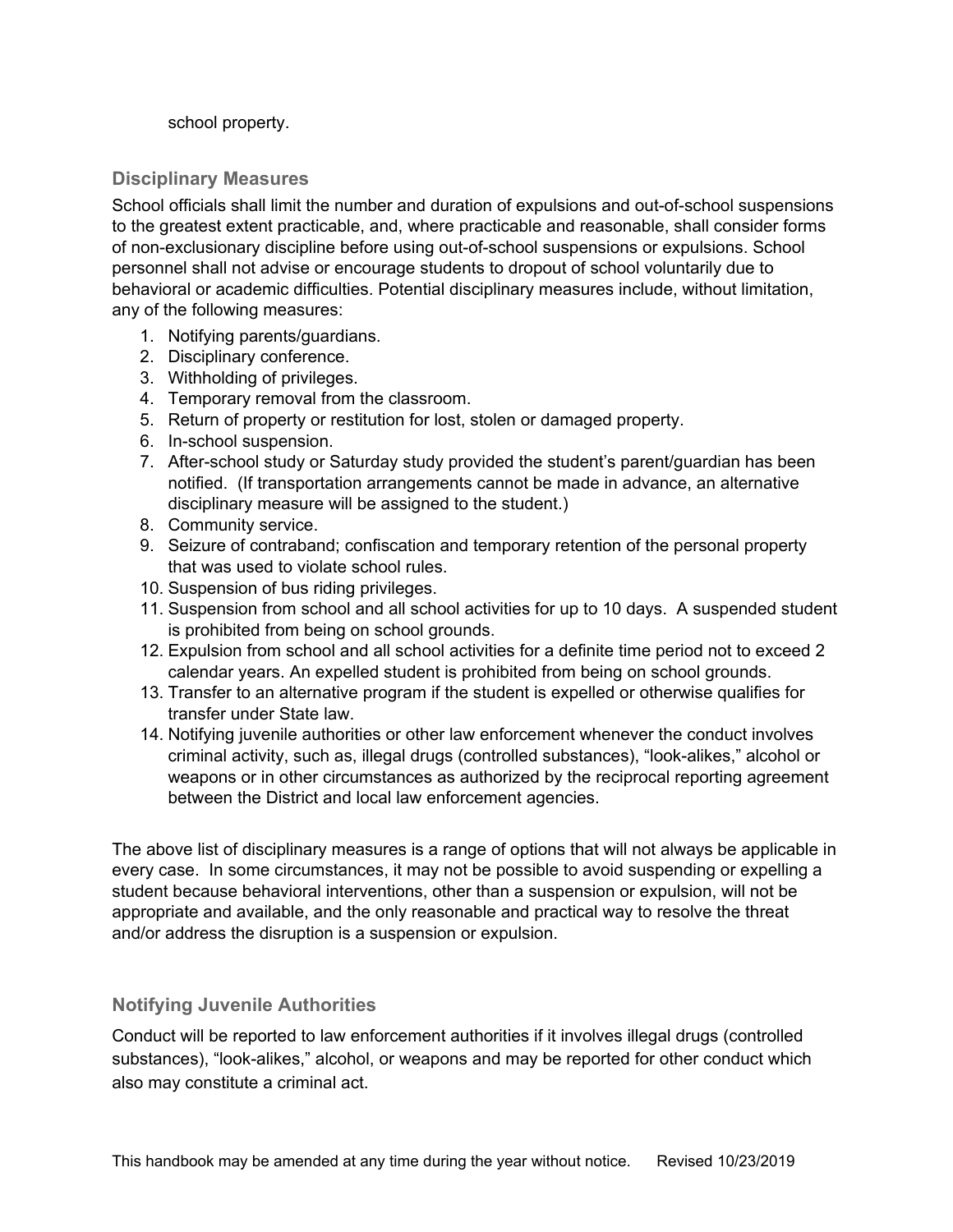#### <span id="page-17-0"></span>**Weapons Prohibition**

A student who is determined to have brought one of the following objects to school, any school-sponsored activity or event, or any activity or event that bears a reasonable relationship to school may be expelled for a period of not less than one year but not more than 2 calendar years:

- 1. A firearm, meaning any gun, rifle, shotgun, weapon as defined by Section 921 of Title 18 of the United States Code, firearm as defined in Section 1.1 of the Firearm Owners Identification Card Act, or firearm as defined in Section 24-1 of the Criminal Code of 1961. The expulsion period may be modified by the superintendent, and the superintendent's determination may be modified by the board on a case-by-case basis.
- 2. A knife, brass knuckles or other knuckle weapon regardless of its composition, a billy club, or any other object if used or attempted to be used to cause bodily harm, including "look alikes" of any firearm as defined above. Such items as baseball bats, pipes, bottles, locks, sticks, pencils, and pens may be considered weapons if used or attempted to be used to cause bodily harm.

The expulsion requirement may be modified by the superintendent, and the superintendent's determination may be modified by the board on a case-by-case basis.

#### <span id="page-17-1"></span>**Reciprocal Reporting of Criminal Offenses Committed by Students**

- 1. The Police Department School Liaison Officer and the Building Principal will verbally report to each other the following activities when committed by a student enrolled in the Building Principal's school:
	- a. unlawful use of weapons under 720 ILCS 5/24-1 of the Criminal Code of 1961 (Weapons)
	- b. a violation of the Illinois Controlled Substances Act
	- c. a violation of the Cannabis Control Act
	- d. a forcible felony as defined in 720 ILCS 5/2-8 of the Criminal Code of 1961 (Board Policy 7:190)
	- e. a violation of the Methamphetamine Control and Community Protection Act
- 2. All incidences of battery will be reported to the proper agency.
- 3. Local law enforcement officials must certify in writing that the information received from the school will not be disclosed to any other party except as provided by State law without the prior written consent of the student's parent(s)/guardian(s).

### <span id="page-17-2"></span>**Gang and Gang Activity Prohibited**

"Gang" is defined as any group, club or organization of two or more persons whose purposes include the commission of illegal acts. No student on or about school property or at any school activity or whenever the student's conduct is reasonably related to a school activity, shall:

1. wear, possess, use, distribute, display, or sell any clothing, jewelry, paraphernalia or other items which reasonably could be regarded as gang symbols; commit any act or omission, or use either verbal or non-verbal gestures, or handshakes showing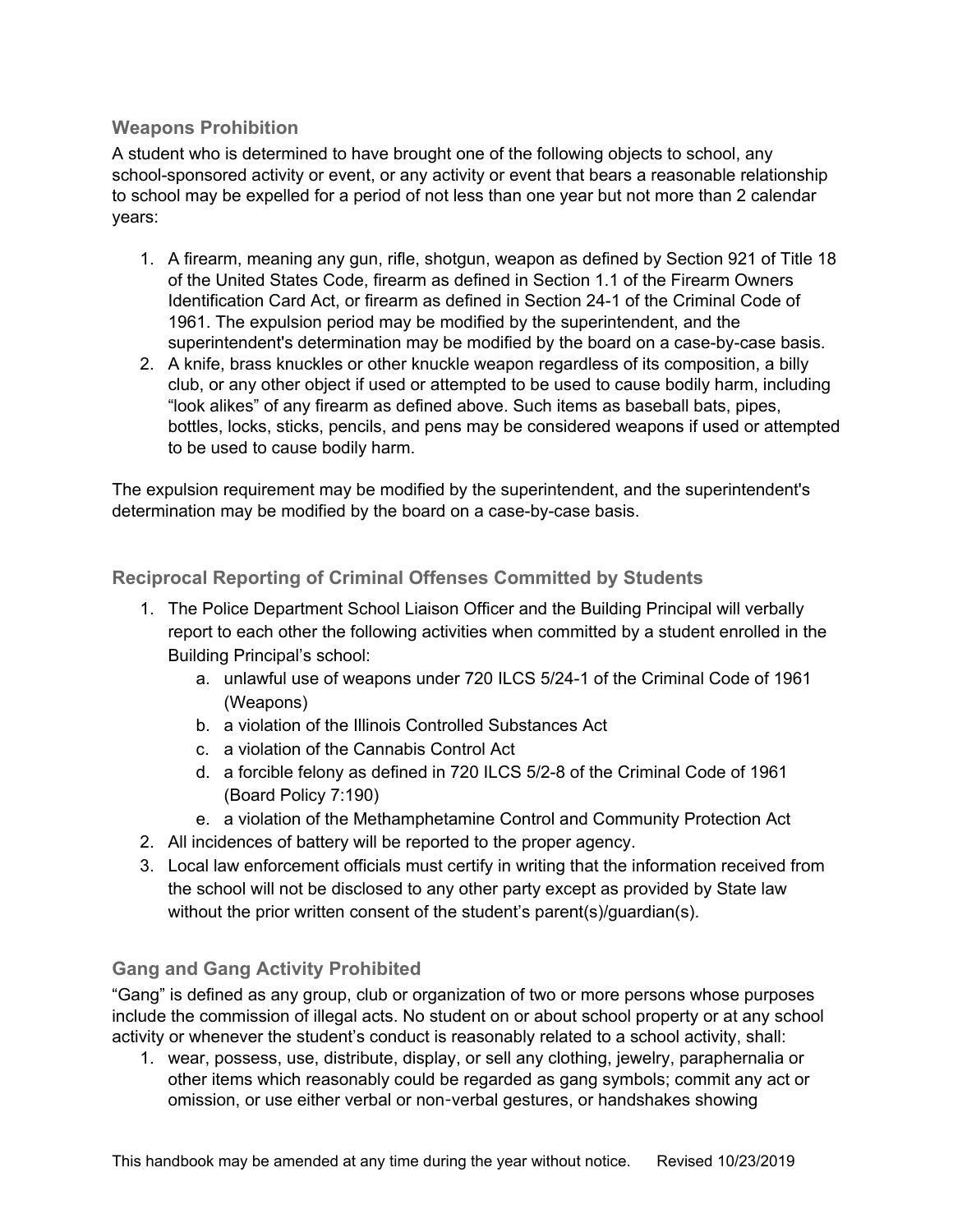membership or affiliation in a gang; or

- 2. use any speech or commit any act or omission in furtherance of the interest of any gang or gang activity, including, but not limited to, soliciting others for membership in any gangs;
- 3. request any person to pay protection or otherwise intimidate, harass or threaten any person;
- 4. commit any other illegal act or other violation of district policies,
- 5. or incite other students to act with physical violence upon any other person.

#### <span id="page-18-0"></span>**Drug and Alcohol Policy**

The District recognizes that student use of chemical substances, including alcohol, look-alike drugs, and drug paraphernalia is illegal. The use of such substances is detrimental to individual development and undermines effective education. Student involvement in such substances negatively influences the school learning environment and diminishes the importance of traditional behaviors and healthy attitudes. The use of chemical substances often leads to chemical dependency, an illness requiring intervention and treatment.

To ensure the safety, health, and well being of all students, the District is committed to the development of a comprehensive program that addresses drug and alcohol issues. The prevention, intervention, and disciplinary procedures are essential elements of this comprehensive program. The program is based on maintaining a caring environment for each student within the system and on intervening in situations as needed. Prevention is instituted in the curriculum by promoting such skills as decision-making, by nurturing successful interpersonal relationships, by providing accurate information, and by setting limits.

Confidentiality is a key element in maintaining a caring environment. When a student is involved in any phase of the chemical dependency program, all information will be kept confidential and shared only with the involved faculty, counseling staff and the student's parents. Only disciplinary action records (such as assessment results) may be kept in the confidential health records.

Student sale, use or possession (this includes non-medical use) or being under the influence of alcoholic beverages, unlawful drugs, controlled substances, hallucinogens or items that are purported to be unlawful drugs, look-alike drugs or controlled substances shall result in disciplinary action. Unlawful drugs and controlled substances are those defined as illegal under the laws of the United States, or the State of Illinois. This policy extends to all school-sponsored and related activities such as, but not limited to: field, athletic and music trips, whether held before or after school, evenings or weekends. Illegal activities will be reported to the police. District action will be independent of police or court action and MAY result in suspension or expulsion of the student involved. The school officials involved will immediately remove anyone whom they reasonably believe to be under the influence of such substances as alcohol, unlawful drugs, look-alike drugs, controlled substances, or hallucinogens from contact with other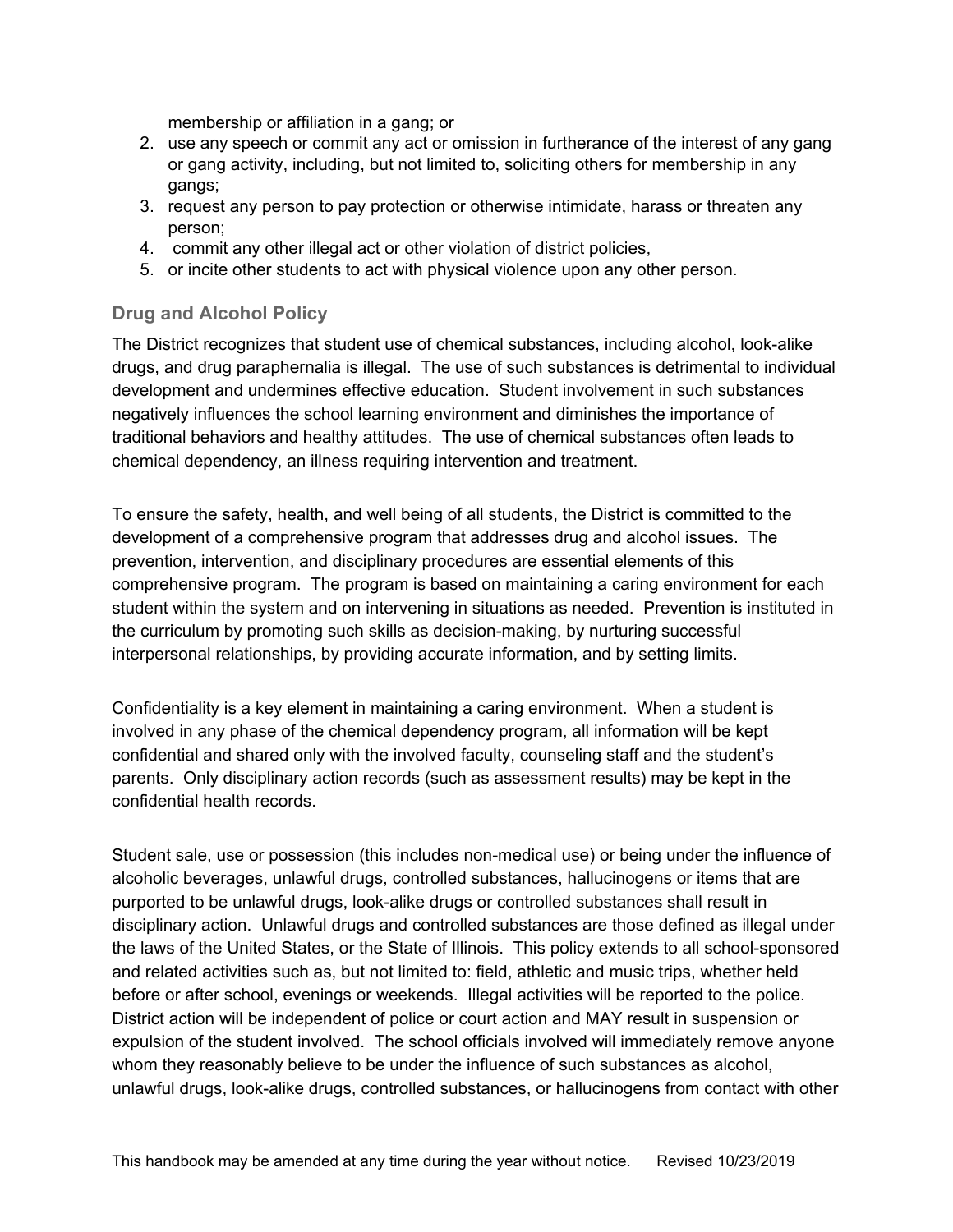students and thereupon, shall contact the parent(s) or legal guardian. Circumstances may require the assistance of law enforcement agencies. In order to implement this policy, the District must follow appropriate procedures for SELF-REFERRAL, WITNESSED USE AND SALE OF OR POSSESSION OF CONTROLLED SUBSTANCES.

#### <span id="page-19-0"></span>**Self Referral**

Students who are concerned about their involvement with chemicals should ask a teacher, social worker, or other staff member for assistance. All self-referrals will be treated confidentially. No disciplinary action is involved in a self-referral when it occurs before a witnessed or reported infraction. Should the student's involvement with chemicals progress to the point that it threatens the student's welfare, the social worker will talk with the student about the need to involve other people or resources outside the student/social worker relationship. Jointly, the student and social worker will identify the next appropriate level of intervention. Some options include, but are not limited to: assessment or counseling by an outside agency and/or, parent contact.

#### <span id="page-19-1"></span>**Suspension (Out-of-School)**

Suspension is the temporary exclusion of a student from school, from a class or classes, and/or other school functions, for a period of time not to exceed ten consecutive days. Homework will be assigned during the time of the suspension. Upon his/her return to school, the student is responsible for all on-going schoolwork, including taking all quizzes and tests, and will be given credit for said work. Any work obtained during the absence is due upon the student's return to school.

#### **Make-Up Work**

If a student is absent or if a student is suspended from school, he/she will be permitted to make up all missed work, including homework and tests, for equivalent academic credit.

Parents of a child who has been suspended must return to school with the student for a conference with the building principal prior to the return of the student to school. Bus Suspension – Bus suspension is the temporary exclusion of a student from bus riding privileges.

#### <span id="page-19-2"></span>**Expulsion**

Expulsion is the exclusion of a student from school for a definite period of time not to exceed two calendar years, as determined on a case by case basis.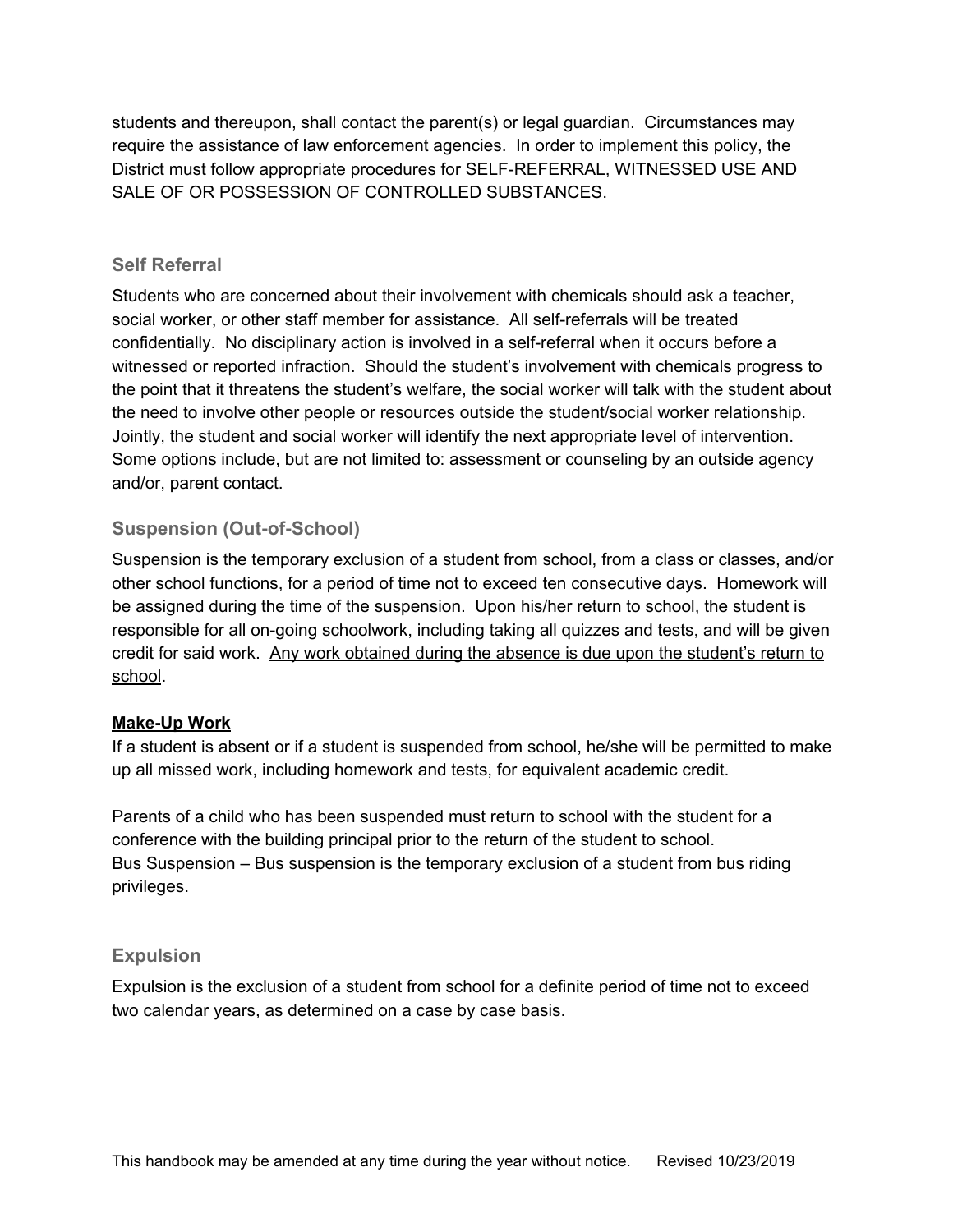# <span id="page-20-0"></span>**Suspension and Expulsion Procedures** ( BOARD POLICY 7:200,7:210)

Students engaging in gross disobedience or misconduct may be suspended or expelled from school. Students guilty of gross disobedience or misconduct on a school bus may be suspended from riding the school bus and/or suspended or expelled from school. The procedures for suspension (including bus suspension) and expulsion are as follows:

- 1. The administrator shall give the student oral or written notice of the charges and evidence to support the charges prior to imposing discipline. If the student denies the charges, an opportunity shall be given the student to present an explanation in a conference with the school administrator who shall then inform the student whether or not a suspension is to be imposed.
- 2. The pre-suspension conference is not required and the student can be immediately suspended when the student's presence poses a continuing danger to persons or property, or an ongoing threat of disruption to the educational process. In such cases, the notice and conference shall follow as soon as possible after the suspension.
- 3. The student's parents/guardians must be notified immediately by a school official of the reason(s) for the suspension, the number of days of the suspension (which may not exceed ten consecutive school days), and the right to appeal the suspension to the School Board. If expulsion is recommended to the Board, the school official shall request the parents/guardians to appear before the School Board to discuss their child's behavior. Such request shall be made by certified or registered mail and shall state the time, place and purpose of the meeting. A copy of any suspension notice shall be given to the School Board.
- 4. Upon request of the parent(s)/guardian(s), a hearing shall be conducted by the School Board or a hearing officer appointed by the Board to review the suspension. No expulsion may be imposed except after a hearing conducted by the Board of Education, a committee of the board of education or a hearing officer appointed by the board of education. At the hearing, the student's parent(s)/guardian(s) may appear and discuss the suspension or recommended expulsion with the Board or its hearing officer and may be represented by counsel at his/her own expense. After presentation of the evidence or receipt of the hearing officer's report, the Board shall take such action as it finds appropriate. The Board may suspend a student from school no longer than ten consecutive school days, but may suspend a student from riding the bus in excess of ten school days for safety reasons. The Board may expel a student for up to two calendar years.
- 5. If requested by the student, the parent(s), or their representative, a transcript may be kept of the proceedings by tape or other means.
- 6. Any student who has been suspended shall remain out-of-school pending an appeal with the School Board. If the suspension is upheld, the remainder of the out-of-school suspension days will be served. If the suspension is overturned, the student shall receive credit for days missed, absences will be erased, and paperwork regarding the suspension will be deleted from the record.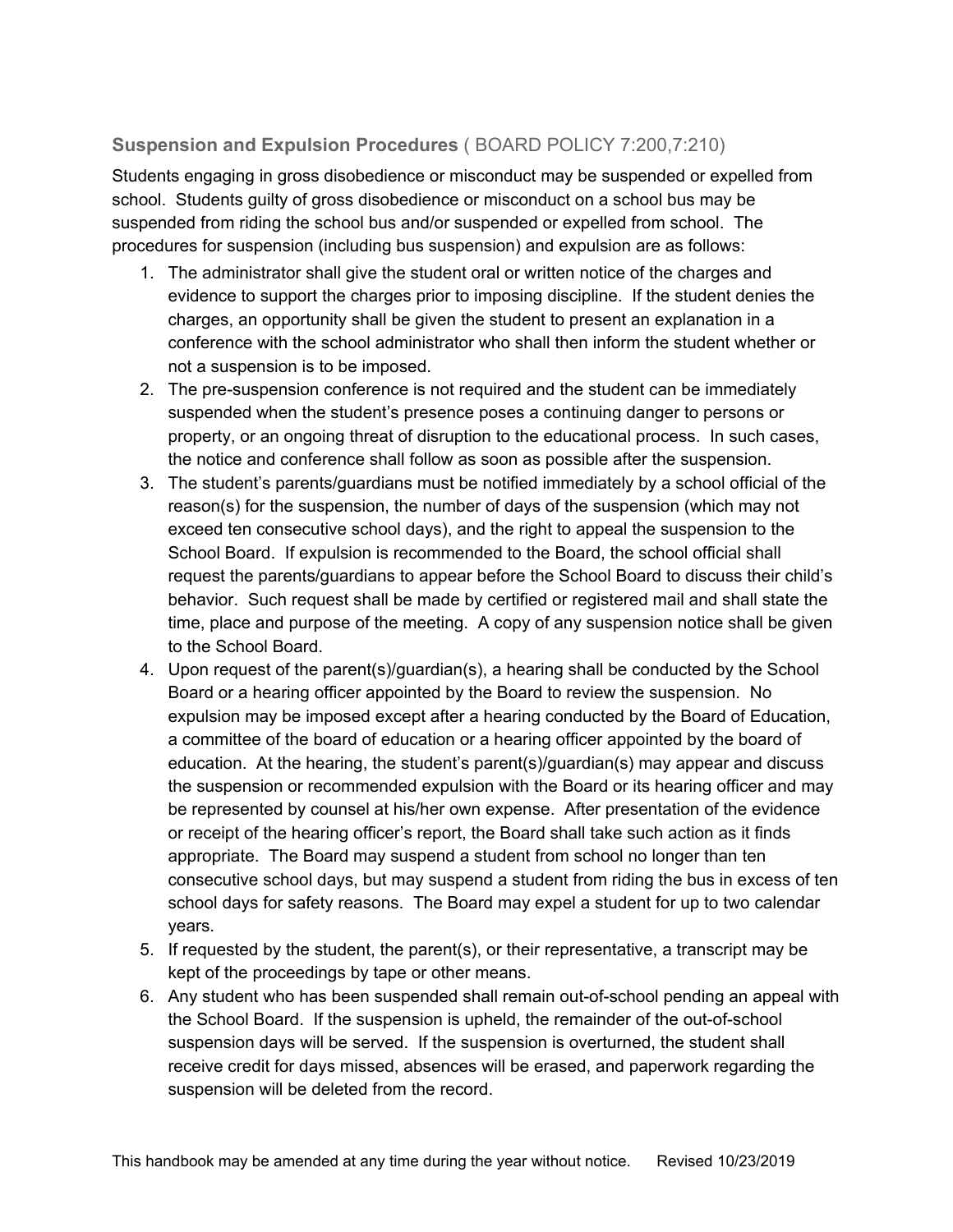### <span id="page-21-0"></span>**Re-Engagement of Returning Students**

The building principal or designee shall meet with a student returning to school from an out-of-school suspension, expulsion or alternative school setting. The goal of this meeting shall be to support the student's ability to be successful in school following a period of exclusion and shall include an opportunity for students who have been suspended to complete or make-up missed work for equivalent academic credit. Parents of a child who has been suspended may be required to attend a conference with the building principal prior to the return of the student to school.

#### <span id="page-21-1"></span>**Corporal Punishment**

In accordance with Section 24-24 of the Illinois School Code, Minooka District #201 does not permit the use of corporal punishment, which is defined by that statute to include slapping, paddling or prolonged maintenance of students in physically painful positions and the intentional infliction of bodily harm. (Ref. Board Policy 7:190) Classroom teachers and other staff members are urged to refrain from using disciplinary methods such as ridicule, excessive display of temper, etc., which may be physically and/or psychologically damaging to children. Reasonable force may be used when necessary to protect a student or other individual and/or property from harm, and a teacher may remove a student from the classroom for disruptive behavior.

#### <span id="page-21-2"></span>**Search and Seizure Guidelines**

For the safety and supervision of students in the absence of parent(s)/guardian(s), to maintain discipline and order in schools, and to provide for the health, safety, and welfare of students and staff, school authorities are authorized to conduct searches of students and their personal effects, as well as District property.

The Superintendent may request the assistance of law enforcement officials for conducting reasonable searches of students and school property for controlled substances/illegal drugs, including searches utilizing trained dogs. Searches conducted by authorized school personnel in conjunction with or at the behest of the law enforcement agencies shall be conducted in accordance with the standards applicable to such law enforcement agencies. Certified employees and school administrators may search a student and/or the student's personal effects being carried (e.g. purses, wallets, knapsacks, book bags, lunch boxes, etc.) when there are reasonable grounds for suspecting that the search will produce evidence that the particular student has violated or is violating either the law or the District's student conduct rules.

School property, including, but not limited to desks, lockers and parking lots, is owned and controlled by the District and may be searched by school authorities at any time. School authorities are authorized to conduct area-wide, general administrative inspections of school property (e.g. searches of all student lockers) without notice to or consent of the student and without a search warrant.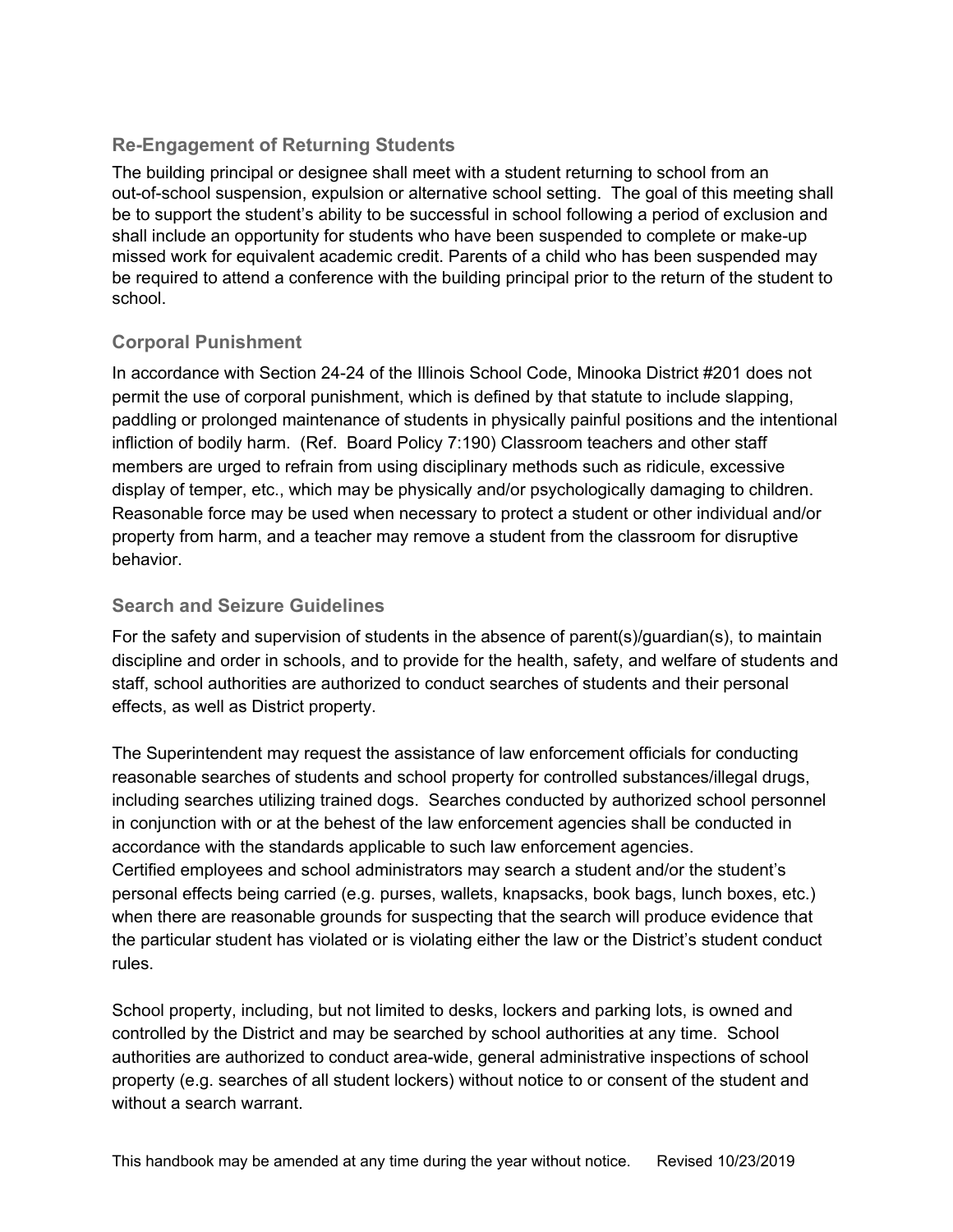If a search produces evidence that the student has violated or is violating either the law or the District's policies or rules, such evidence may be seized and impounded by school authorities, and disciplinary action may be taken. When appropriate, such evidence may be transferred to law enforcement authorities.

School officials may require a student to cooperate in an investigation if there is specific information about activity on the student's account on a social networking website that violates the school's disciplinary rules or school district policy. In the course of the investigation, the student may be required to share the content that is reported in order for the school to make a factual determination.

Students, parents, and visitors should be aware that video cameras record 24 hours a day in various locations throughout the campus and building hallways. Video cameras may be used on school buses as necessary in order to monitor conduct and maintain a safe environment for students and employees. Video cameras will not be placed in restrooms, locker rooms, changing rooms or any other location prohibited by law. Students may be disciplined based in whole or in part on videotape evidence of misconduct.

# **FEE SCHEDULE**

#### <span id="page-22-1"></span><span id="page-22-0"></span>**Fees, Fee Policies, and Insurance**

For a listing of fees for the current school year, please contact the school where your child will be attending.

#### <span id="page-22-2"></span>**Waiver**

Students will not be denied educational services or academic credit due to the inability of their parent or guardian to pay fees or certain charges. Students whose parent or guardian is unable to afford student fees may receive a fee waiver. A fee waiver does not exempt a student from charges for lost and damaged books, locks, materials, supplies, and/or equipment.

In accordance with Board Policy 4:140 governing fee waivers, applications for fee waivers may be submitted by a parent or guardian of a student who has been assessed a fee. As student is eligible for a fee waiver if at least one of the following prerequisites is met:

- 1. The student currently lives in a household that meets the free lunch or breakfast eligibility guidelines established by the federal government pursuant to the National School Lunch Act; or
- 2. The student or the student's family is currently receiving aid under Article IV of the Illinois Public Aid Code (Aid to Families of Dependent Children).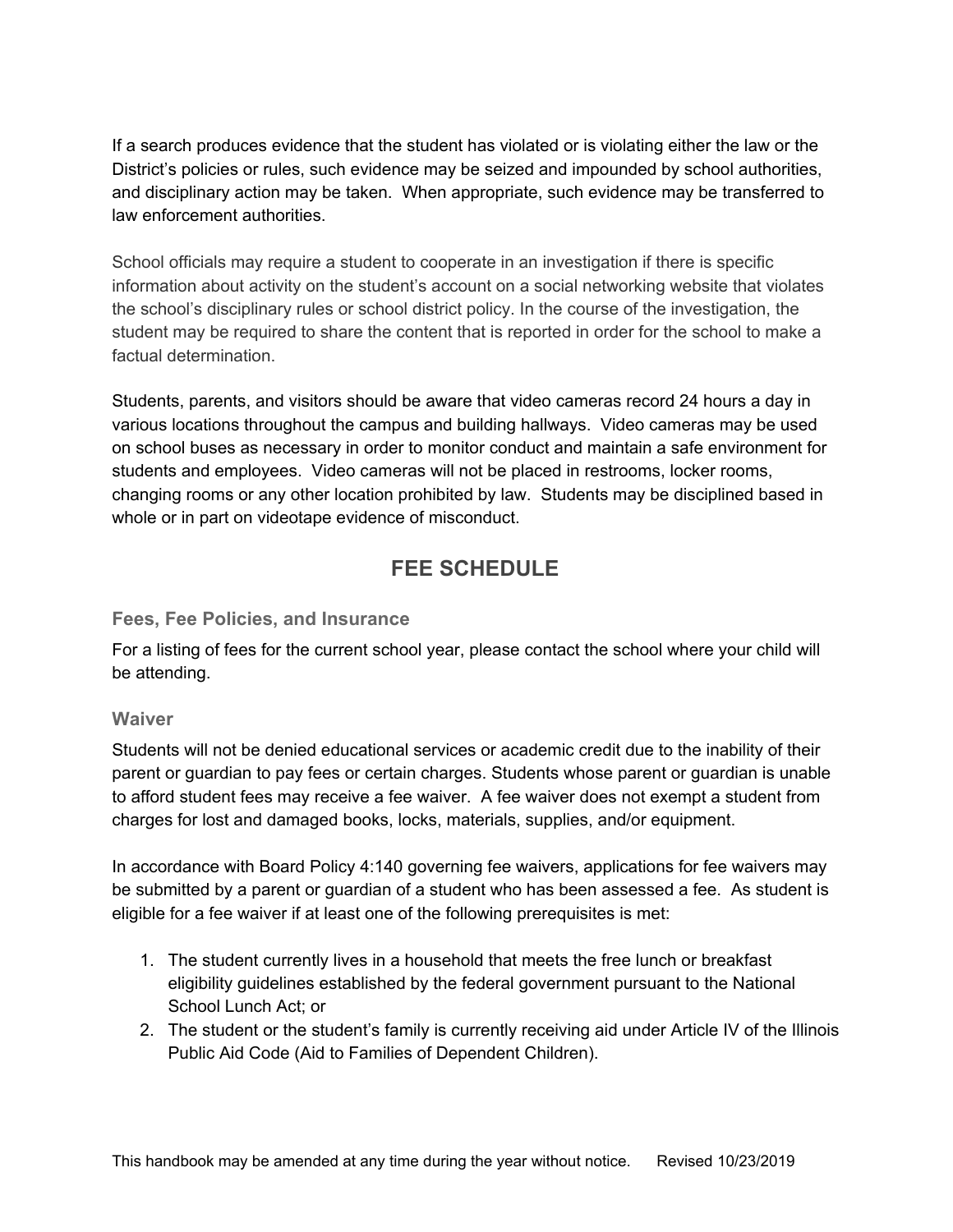The District will notify the parent/guardian promptly as to whether the fee waiver request has been granted or denied. Questions regarding the fee waiver application process should be addressed to the office of the assistant superintendent. Please contact any school administrators' office for necessary applications. District fee waivers are a requirement.

Pursuant to the Hunger-Free Students' Bill of Rights Act, the school is required to provide a federally reimbursable meal or snack to a student who requests one, regardless of whether the student has the ability to pay for the meal or snack or owes money for earlier meals or snacks. Students may not be provided with an alternative meal or snack and the school is prohibited from publicly identifying or stigmatizing a student who cannot pay or owes money for a meal or snack.

#### <span id="page-23-0"></span>**Insurance**

- 1. The district provides accident insurance for all students during school hours.
- 2. Optional accident insurance policies are available. The district strongly encourages participation.

#### <span id="page-23-1"></span>**Textbook Loans**

A parent/guardian may request the loan of a textbook(s) by submitting an individual request to any school office.

#### <span id="page-23-2"></span>**Lunch Policy**

Checks should be sent the first day of the week for student lunches. At each school it is necessary to complete a lunch payment form. Your check is your receipt. A replacement cost will be assessed for lost or damaged lunch cards/student id's.

- 1. Students may bring a sack lunch or buy a hot lunch.
- 2. Parents can pay for lunches by the week, month or year.
- 3. Milk
	- a. Hot lunch prices include one milk per student. Students bringing a sack lunch may also purchase milk by the carton.
	- b. Junior high students may purchase milk on a daily basis by the carton.
- 4. Free lunch will be provided to all students who qualify under federal guidelines. Applications for free/reduced lunches are available in the school offices. Such application and approval may qualify a student for a textbook fee waiver.
- 5. Students may not carry a negative lunch balance exceeding \$10.
- 6. Replacement Cards cost \$5.00.
- 7. No Energy Drinks.
- 8. No sharing of food or bringing large quantities to share during lunch.

At the elementary buildings, students generally go outside for a recess break of 15 minutes. Students can stay inside for up to three days without a doctor's note but anything after 3 days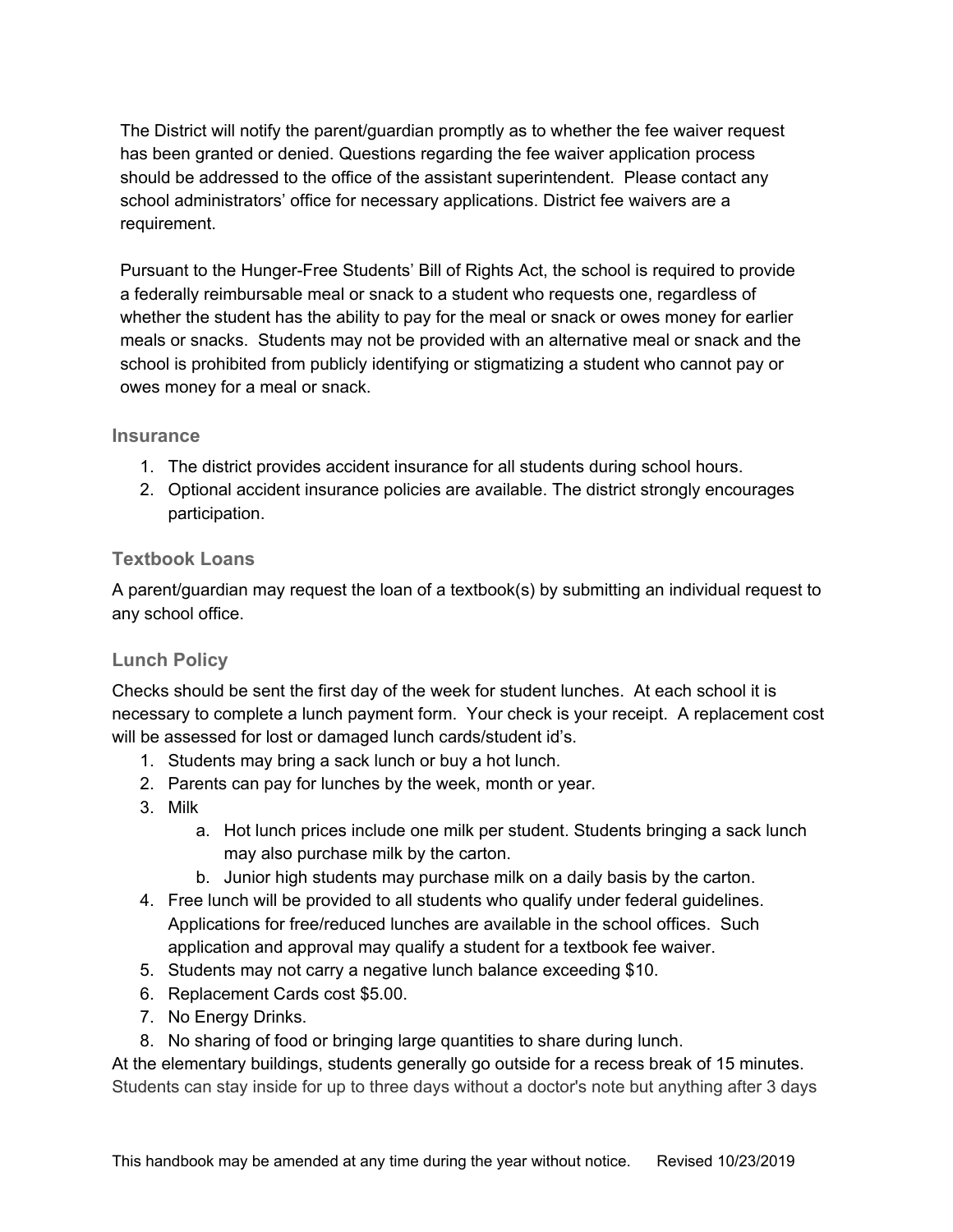<span id="page-24-0"></span>requires a doctor's note. Students not participating in recess will not be able to participate in PE classes.

# **MEDICAL AND HEALTH INFORMATION**

#### <span id="page-24-1"></span>**Student Health**

Illness: As educators, we know the importance of attendance and do everything we can to insure that students are in school. On the other hand, we don't want a child who is seriously ill to be in school. It is not in that child's best interest and places other students and staff at risk. We would like to share these guidelines from the Illinois Department of Public Health with you. Parents should keep their child home from school if they notice any of the following symptoms:

- Illness that keeps the child from participating comfortably in daily activities.
- Fever above 100 degrees
- Diarrhea or Vomiting within the last 24 hours
- Pink eye and/or a white or yellow discharge from the eye until 24 hours after treatment begins.
- Impetigo, a skin infection marked by a weepy scaly or crusty rash, until 24 hours after treatment begins.
- Head lice, until the day after the first shampoo of pediculicide properly applied and the nurse has rechecked the student's hair. The prescription/empty bottle must be presented to the school.
- Chicken pox, for not less than five days after the eruption of the last vesicles (lesions) or until the vesicles become dry.

### <span id="page-24-2"></span>**Illness and First Aid at School**

If a student becomes ill or needs first aid during the school day, they should tell their teacher. If a student is sent to the health office, they will be evaluated accordingly. They do not go home or use the telephone unless directed to do so by the school secretary, nurse, or administrator. An emergency information form must be completed for each child at the beginning of each new school year. This form will be kept in the health office and will contain phone numbers, addresses and alternate contacts if your child becomes ill. Children who become ill during the school day should be picked up within one hour after the parent/guardian is contacted. It is vitally important that you keep the respective offices updated concerning phone number and address changes.

### <span id="page-24-3"></span>**The School Health Program**

Registered nurses are employed by the schools to serve the students and their families in a number of ways. These nurses are guided by directives from the State of Illinois and by school board policy. The school nurse will:

1. Provide emergency treatment in the event of an accident.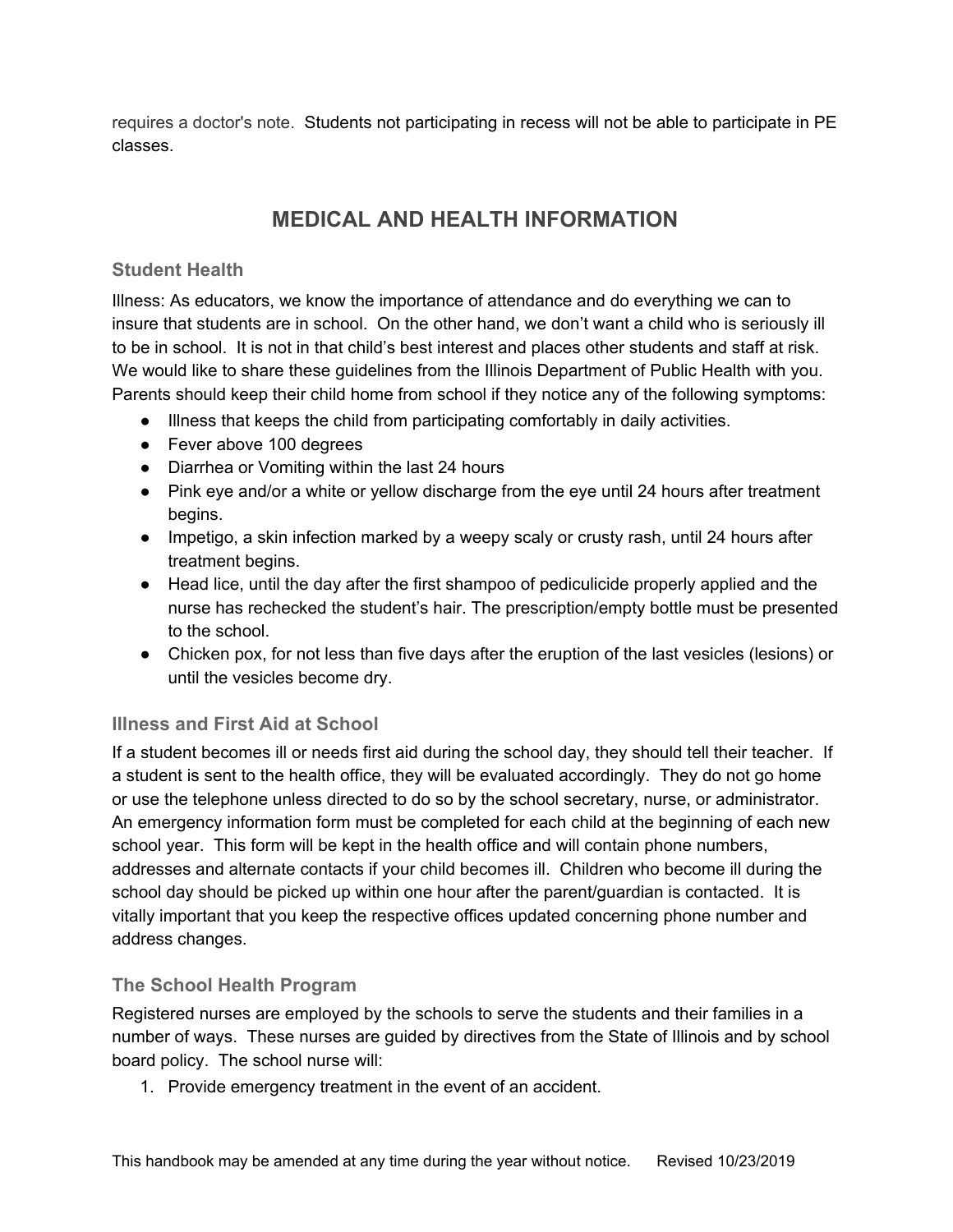- 2. Provide care of a child becoming ill while at school. All ill students must report to the nurse's office- he/she will decide:
	- a. If the student should rest and try to return to class
	- b. If the student should go home. The nurse will make arrangements for the student to leave.
	- c. If the student is able to participate in full school activities.
	- d. If the student is able to go outside.

The nurse handles all of the above

- 3. Maintain up to date health records for each student as required by the State of Illinois.
- 4. Administer vision and hearing screening. (Vision screening will be conducted for state mandated grades in Minooka School District 201 during the school year. Vision screening is not a substitute for a complete eye and vision evaluation. Your child is not required to undergo this vision screening if an Optometrist or Ophthalmologist has completed and signed a report form indicating that an examination has been administered within the previous 12 months and on file at the school.)
- 5. Be a resource person to teachers and students.
- 6. Collect and provide student information on reportable diseases to the appropriate local Health Department per IDPH guidelines.

If a student is to miss more than three consecutive P.E. class periods due to illness or injury, a physician's order must be presented to the school nurse. Students not participating in P.E. will not participate during recess.

### <span id="page-25-0"></span>**Back to School Guidelines for Common Childhood Illnesses**

CHICKEN POX: Cases must be excluded from school for not less than five days after the eruption of the last vesicles (blisters) even if the case is very light or until all vesicles are dry in more severe cases.

PINK EYE: May return to school 24 hours after treatment with proper antibiotics.

STREP THROAT: May return to school 24 hours after the start of treatment with antibiotics. FEVER: May return when temperature has been normal for at least 24 hours without the use of fever reducing medications such as Tylenol.

VOMITING OR DIARRHEA: May return when symptoms have been gone for 24 hours.

HEAD LICE: May return after treatment with proper pediculicide shampoo. Proper washing and drying of all clothing, coats, hats and bedding are necessary. After Treatment, students must be checked by the school nurse prior to returning to class. More information is available from the school nurse.

SCABIES: May return 24 hours after the start of treatment.

IMPETIGO: May return 24 hours after the child has been treated with proper medication.

OPEN WOUNDS: All open wounds must be covered.

RASHES: Undiagnosed rashes may require a physician's note.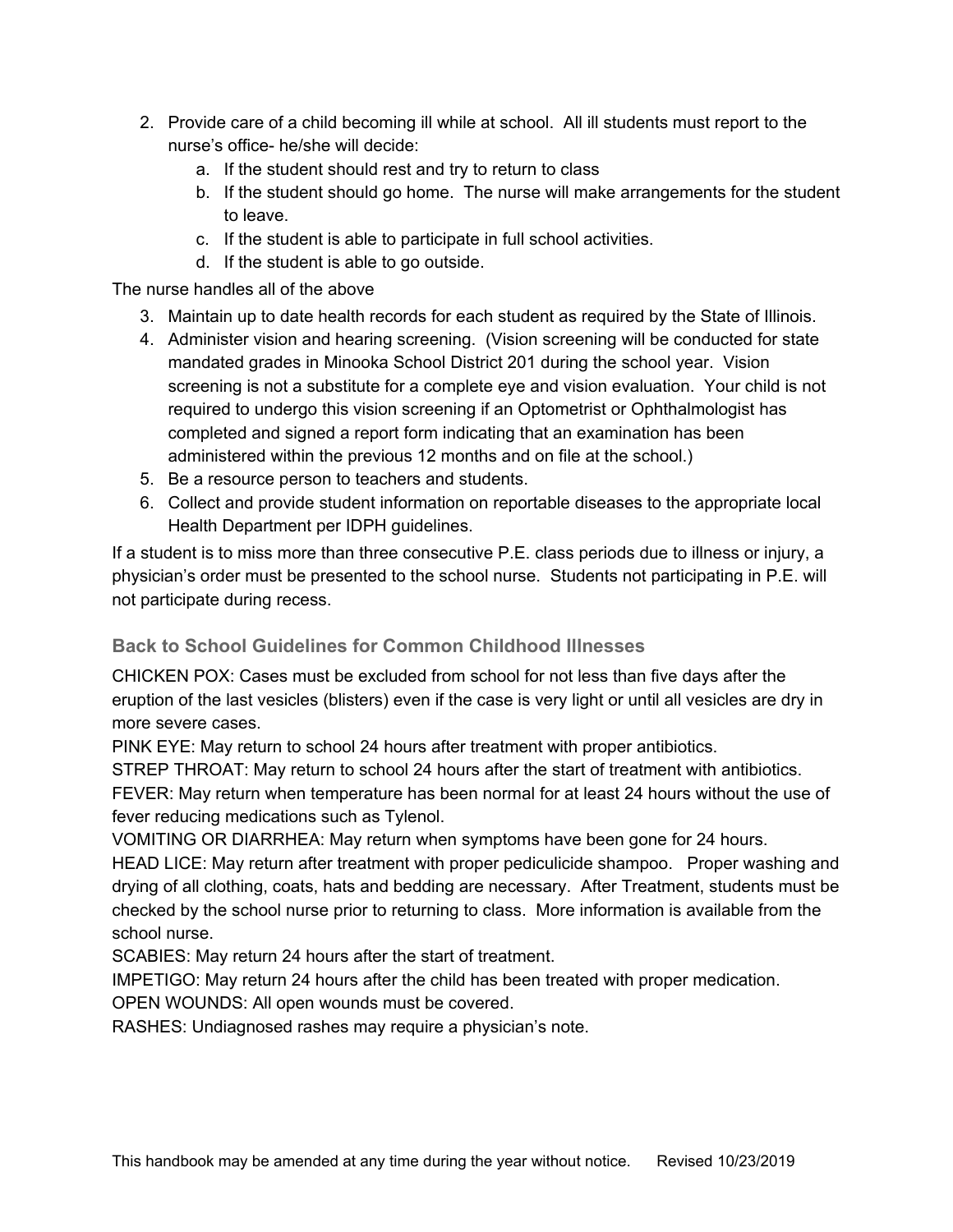# <span id="page-26-0"></span>**Administration Guidelines For Prescription and Nonprescription Medications**

The Board of Education policy on the administration of medications in schools will be provided to parents or guardians of each student within 15 days after the beginning of each school year. If a student is required to take prescription or nonprescription medication (including homeopathic oils) at school, the following guidelines will be in effect:

The nurse or authorized school personnel will dispense medicines and will document the administration on the student's health record. A procedure will be established for written feedback to licensed prescriber upon request.

The school form includes:

- 1. Child's name
- 2. Date of birth
- 3. Licensed prescriber's name and signature
- 4. Licensed prescriber's phone/emergency number
- 5. Name of medication
	- a. Dosage
	- b. Route of medication
	- c. Frequency and time of administration
- 6. Date of prescription
- 7. Date of order
- 8. Discontinuation date
- 9. Diagnosis requiring medication
- 10. Intended effect of medicine
- 11. Other medications the child may be receiving
- 12. Time interval of Reevaluation

The prescription medication will be brought to the nurse's office by the parent/guardian and stored in a locked area or refrigerated as required in a secure area. Both the parent and the nurse must count and sign in all medication brought in. Medication cannot be taken back and forth on a daily basis. Students may not transport medication. Medications that arrive to school via a student will be confiscated and the parent will be called. Non-prescription medication must be brought in unopened, with the manufacturer's original label with the ingredients listed, and the child's name treatment or school year. If not, they will be discarded by the nurse in the presence of a witness affixed to the container. The medications are to be picked up by the parent/guardian at the end of and documented on the student's health record. The school district retains the right to reject any request for the administration of medication if the guideline criteria are not met.

If it is medically necessary for a student to have cough drops at school, a parent note must accompany the cough drops to school. The cough drops will be kept at the teacher's desk and will be dispensed at the teacher's discretion.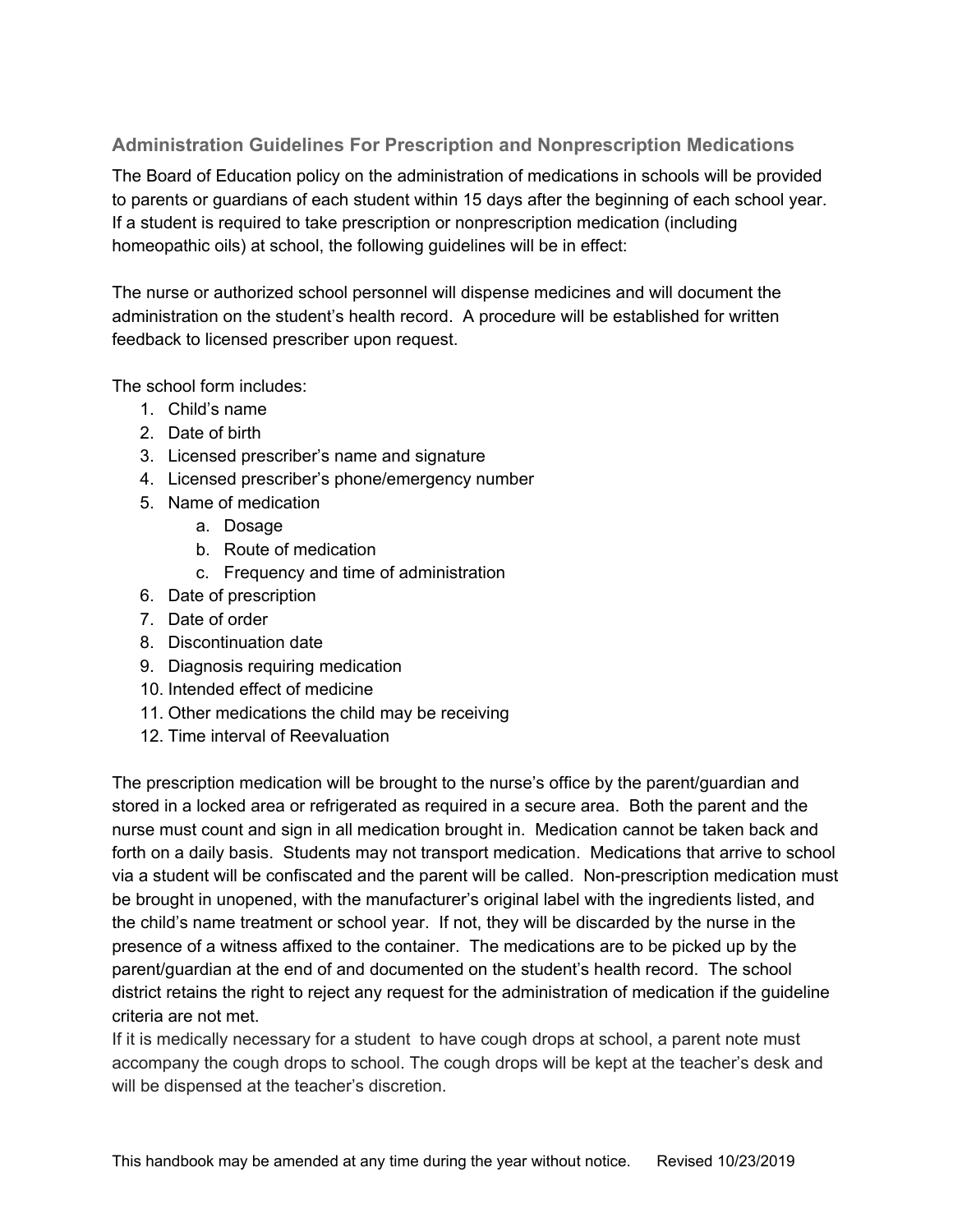### <span id="page-27-0"></span>**Self-Administration of Medication**

A student may possess and self-administer an epinephrine auto-injector while in school or at school sponsored activities provided a physician order is obtained and the parent/guardian has completed and signed a School Medication Authorization Form. Any student with an allergy diagnosis requiring an epinephrine auto-injector also needs to submit an Allergy Action Plan by the first day of school or upon a new allergy diagnosis. A student may possess and self-administer an asthma inhaler while in school or at school sponsored activities provided a physician order or the original inhaler prescription label/box is provided and the parent/guardian has completed and signed a School Medication Authorization Form. All students with the diagnosis of Asthma also need to submit an Asthma Action Plan by the first day of school or upon a new diagnosis of Asthma.The school and district shall incur no liability, except for willful and wanton conduct, as a result of any injury arising from a student's self-administration of medication or epinephrine auto-injector or the storage of any medication by school personnel. A student's parent/guardian must agree to indemnify and hold harmless the school district and its employees and agents, against any claims, except a claim based on willful and wanton conduct, arising out of a student's self-administration of an epinephrine auto-injector and/or asthma inhaler, or the storage of any medication by school personnel.

Students who are diabetic may also self-carry and self-administer diabetic testing supplies and insulin. Students who are diabetic must also have a Diabetes Medical Management Plan signed by a healthcare provider on file with the school.

If it is medically necessary for a student to wear and/or reapply homeopathic oils at school, a physician order stating that fact is required. The oils will need to be stored in the health office, and the student may self-administer the oils to the bottom of his/her feet.

#### <span id="page-27-1"></span>**Designated Caregiver Administration of Medical Cannabis**

The Compassionate Use of Medical Cannabis Pilot Program Act allows a parent/guardian of a student who is a minor to register with the Ill. Dept. of Public Health (IDPH) as a designated caregiver to administer medical cannabis to their child. A designated caregiver may also be another individual other than the student's parent/guardian. Any designated caregiver must be at least 21 years old and is allowed to administer a medical cannabis infused product to a child who is a student on the premises of his or her school or on his or her school bus if:

- 1. Both the student and the designated caregiver possess valid registry identification cards issued by IDPH;
- 2. Copies of the registry identification cards are provided to the District; and
- 3. That student's parent/guardian completed, signed, and submitted a *School Medication Authorization Form - Medical Cannabis*.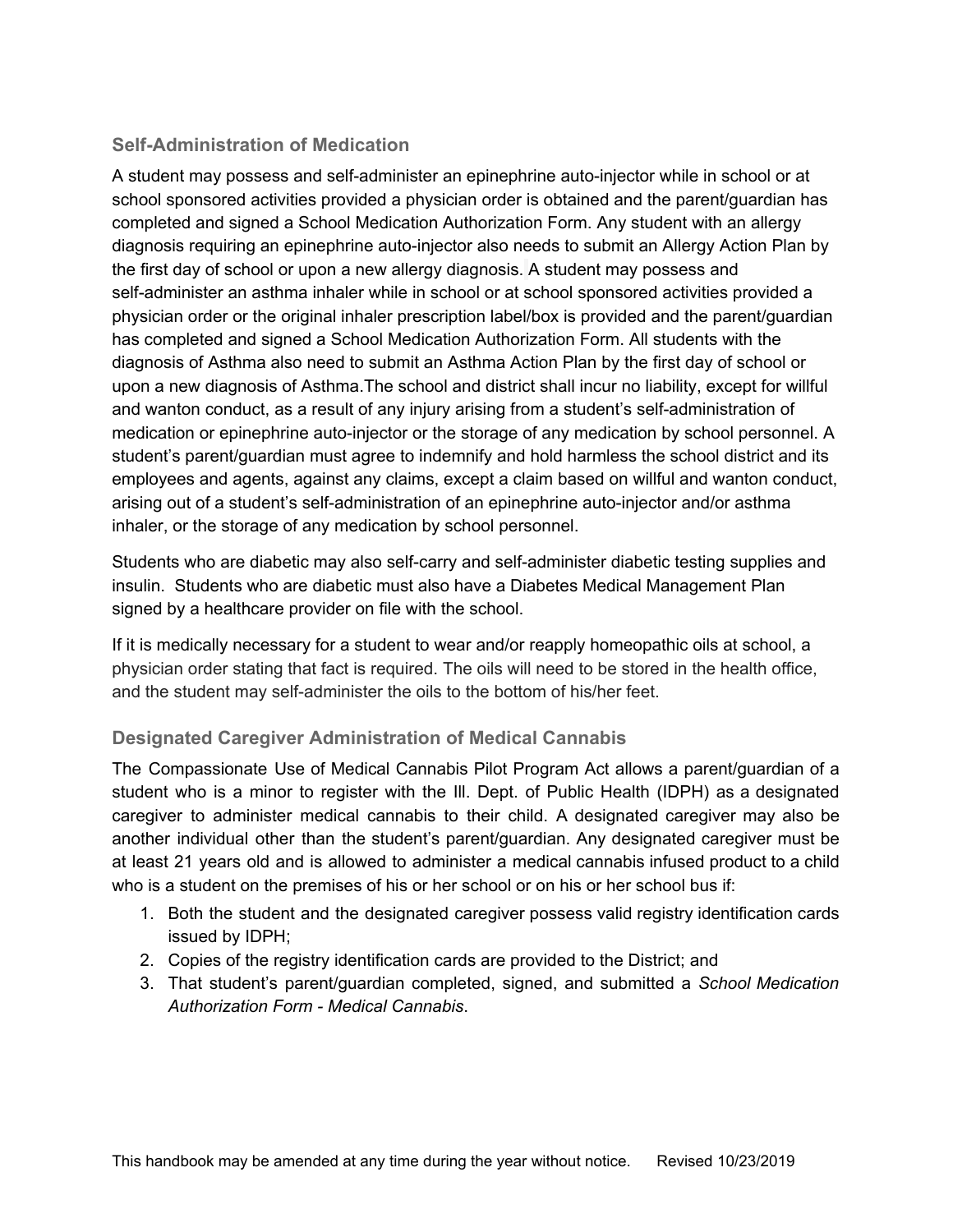*Medical cannabis infused product* (product) includes oils, ointments, foods, and other products that contain usable cannabis but are not smoked or vaped. Smoking and/or vaping medical cannabis is prohibited.

After administering the product to the student, the designated caregiver shall immediately remove it from school premises or the school bus. The product may not be administered in a manner that, in the opinion of the District or school, would create a disruption to the educational environment or cause exposure of the product to other students. A school employee shall not be required to administer the product.

Discipline of a student for being administered a product by a designated caregiver pursuant to this procedure is prohibited. The District may not deny a student attendance at a school solely because he or she requires administration of the product during school hours.

### <span id="page-28-0"></span>**Physical, Immunization, and Dental Requirements**

All students are required to present appropriate proof of a health examination and the immunizations against, and screenings for, preventable communicable diseases within one year prior to:

- 1. Entering kindergarten or the first grade;
- 2. Entering the sixth grade; and
- 3. Enrolling in an Illinois school for the first time, regardless of the student's grade--Including Early Childhood and Pre-Kindergarten.

Proof of one dose of Meningococcal Conjugate vaccine given on or after the 11th birthday is required for entry into grades 6, 7, and 8. A diabetes screening must be included as part of the health exam (though diabetes testing is not required). Students between the age 6 months through 6 years of age must provide a statement from a physician assuring that the student was "risk-assessed" or screened for lead poisoning. Beginning with the 2017-2018 school year, and age-appropriate developmental screening and an age appropriate social and emotional screening are required parts of each health examination.

Unless an exemption or extension applies, the failure to comply with the above requirements by October 15 of the current school year will result in the student's exclusion from school until the required health forms are presented to the District. A student will not be excluded from school due to his or her parent/guardian's failure to obtain a developmental screening or a social and emotional screening. New students who register after October 15 of the current school year shall have 30 days following registration to comply with the health examination and immunization regulations. If a medical reason prevents a student from receiving a required immunization by October 15, the student must present, by October 15, an immunization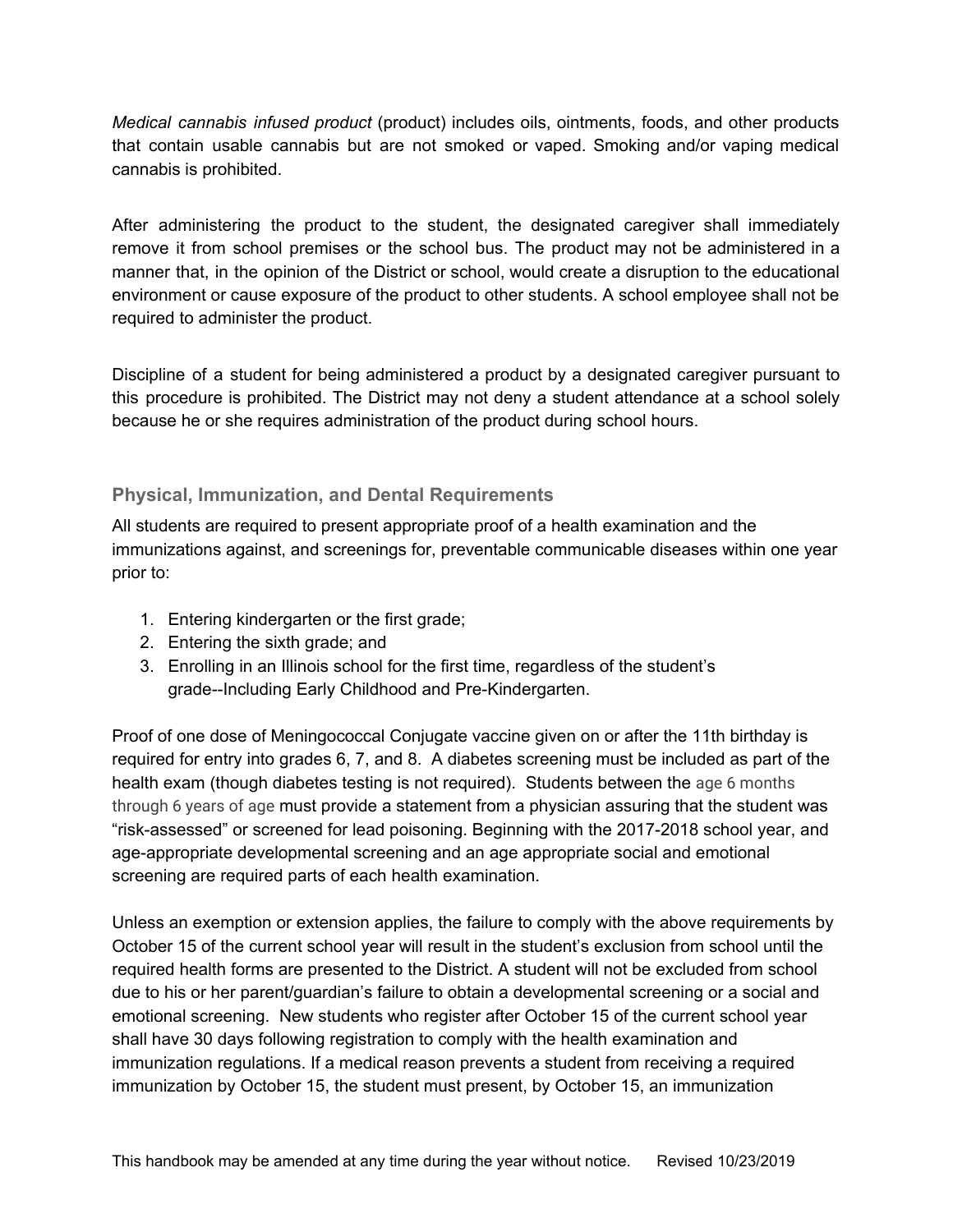schedule and a statement of the medical reasons causing the delay. The schedule and statement of medical reasons must be signed by the physician, advanced practice nurse, physician assistant, or local health department responsible for administering the immunizations. A student transferring from out-of-state who does not have the required proof of immunizations by October 15 may attend classes only if he or she has proof that an appointment for the required vaccinations is scheduled with a party authorized to submit proof of the required vaccinations. If the required proof of vaccination is not submitted within 30 days after the student is permitted to attend classes, the student may no longer attend classes until proof of the vaccinations is properly submitted. Students will not be able to participate in PE and recess until a health examination is provided.

### <span id="page-29-0"></span>**Eye Examination**

All students entering kindergarten or the school for the first time must present proof by October 15 of the current school year of an eye examination performed within one year. Failure to present proof by October 15, allows the school to hold the student's report card until the student presents: (1) proof of a completed eye examination, or (2) that an eye examination will take place within 60 days after October 15. .

## <span id="page-29-1"></span>**Dental Examination**

All students entering kindergarten, second and sixth grades must present proof by May 15 of the current school year of having been examined by a licensed dentist within the last 18 months. Failure to present proof allows the school to hold the child's report card until the student presents: (1) proof of a completed dental examination, or (2) that a dental examination will take place within 60 days after May 15. .

### **Exemptions**

A student will be exempted from the above requirements for:

- 1. Religious or medical grounds, if the student's parents/guardians present the IDPH's Certificate of Religious Exemption form to the Superintendent or designee. When a Certificate of Religious Exemption form is presented, the Superintendent or designee shall immediately inform the parents/guardians of exclusion procedures pursuant to Board policy 7:280, Communicable and Chronic Infectious Disease and State rules if there is an outbreak of one or more diseases from which the student is not protected.
- 2. Health examination or immunization requirements on medical grounds, if a physician provides written verification.
- 3. Eye examination requirement if the student's parent/guardian shows an undue burden or lack of access to a physician licensed to practice medicine in all of its branches who provides eye examinations or a licensed optometrist; or
- 4. Dental examination requirement if the student's parent/guardian shows an undue burden or a lack of access to a dentist.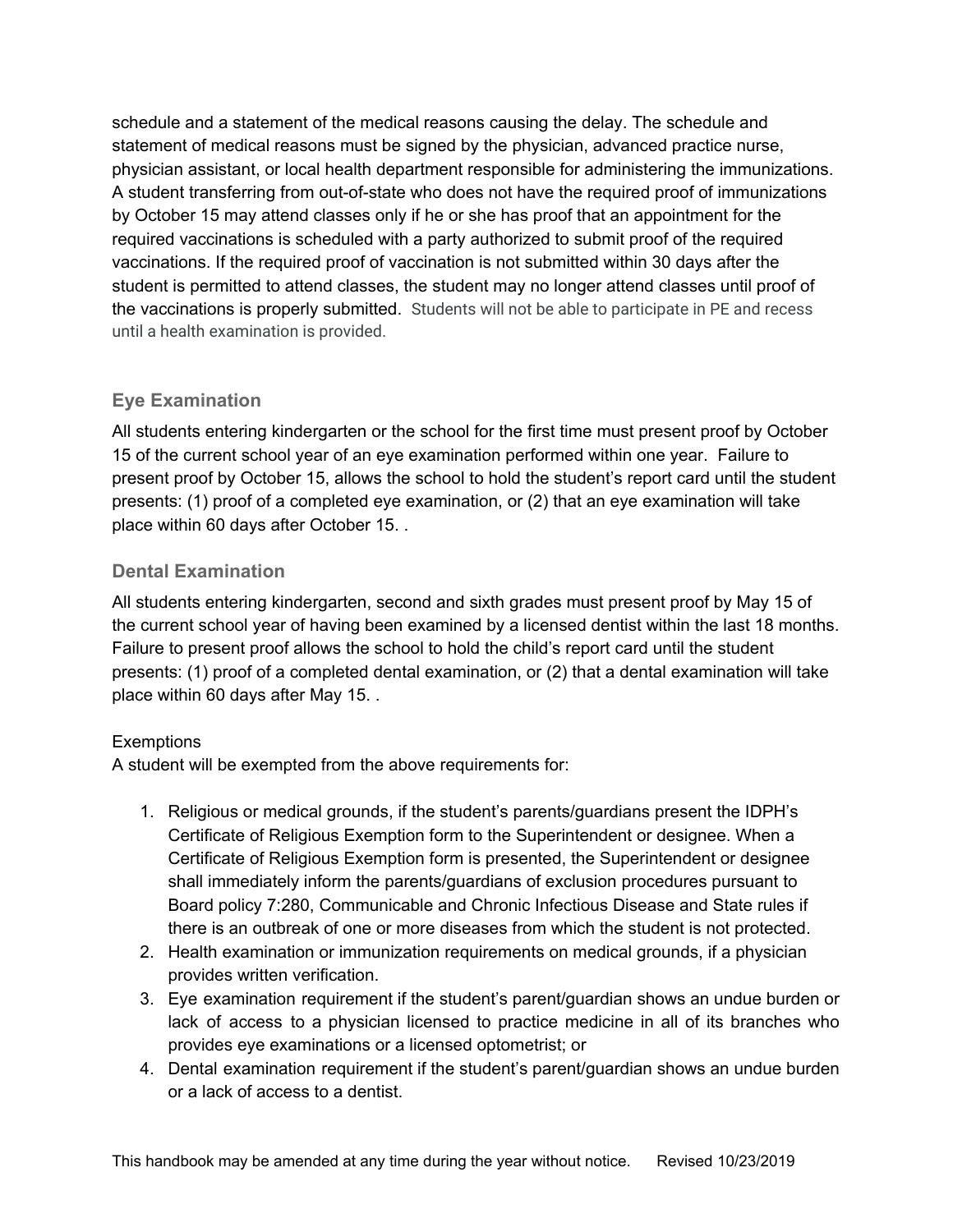As per School Board Policy 7:100, FAILURE TO COMPLY WITH THESE REQUIREMENTS PRIOR TO THE FIRST DAY OF SCHOOL MEANS YOUR CHILD WILL BE EXCLUDED FROM SCHOOL UNTIL ALL REQUIREMENTS ARE MET. THESE ABSENCES ARE CONSIDERED UNEXCUSED AND MAY BE CONSIDERED TRUANCY.

# **STUDENT RECORDS**

## <span id="page-30-1"></span><span id="page-30-0"></span>**Notification to Parents and Students of Rights Concerning a Student's School Records**

A school student record is any writing or other recorded information concerning a student and by which a student may be identified individually that is maintained by a school or at its direction or by a school employee, regardless of how or where the information is stored, except for certain records kept in a staff member's sole possession; records maintained by law enforcement officers working in the school; video and other electronic recordings (including electronic recordings made on school busses) that are created in part for law enforcement, security, or safety reasons or purposes, though such electronic recordings may become a student record if the content is used for disciplinary or special education purposes regarding a particular student.

The Family Educational Rights and Privacy Act (FERPA) and the Illinois Student Records Act afford parents/guardians and students over 18 years of age ("eligible students") certain rights with respect to the student's school records. They are:

#### **The right to inspect and copy the student's education records within 10 business days of the day the District receives a request for access.**

The degree of access a student has to his or her records depends on the student's age. Students less than 18 years of age have the right to inspect and copy only their permanent record. Students 18 years of age or older have access and copy rights to both permanent and temporary records. A parent/guardian or student should submit to the building principal a written request that identifies the record(s) he or she wishes to inspect. Within 10 business days, the building principal will make arrangements for access and notify the parent/guardian or student of the time and place where the records may be inspected. In certain circumstances, the District may request an additional 5 business days in which to grant access. The District charges \$.35 per page for copying but no one will be denied their right to copies of their records for inability to pay this cost.These rights are denied to any person against whom an order of protection has been entered concerning the student.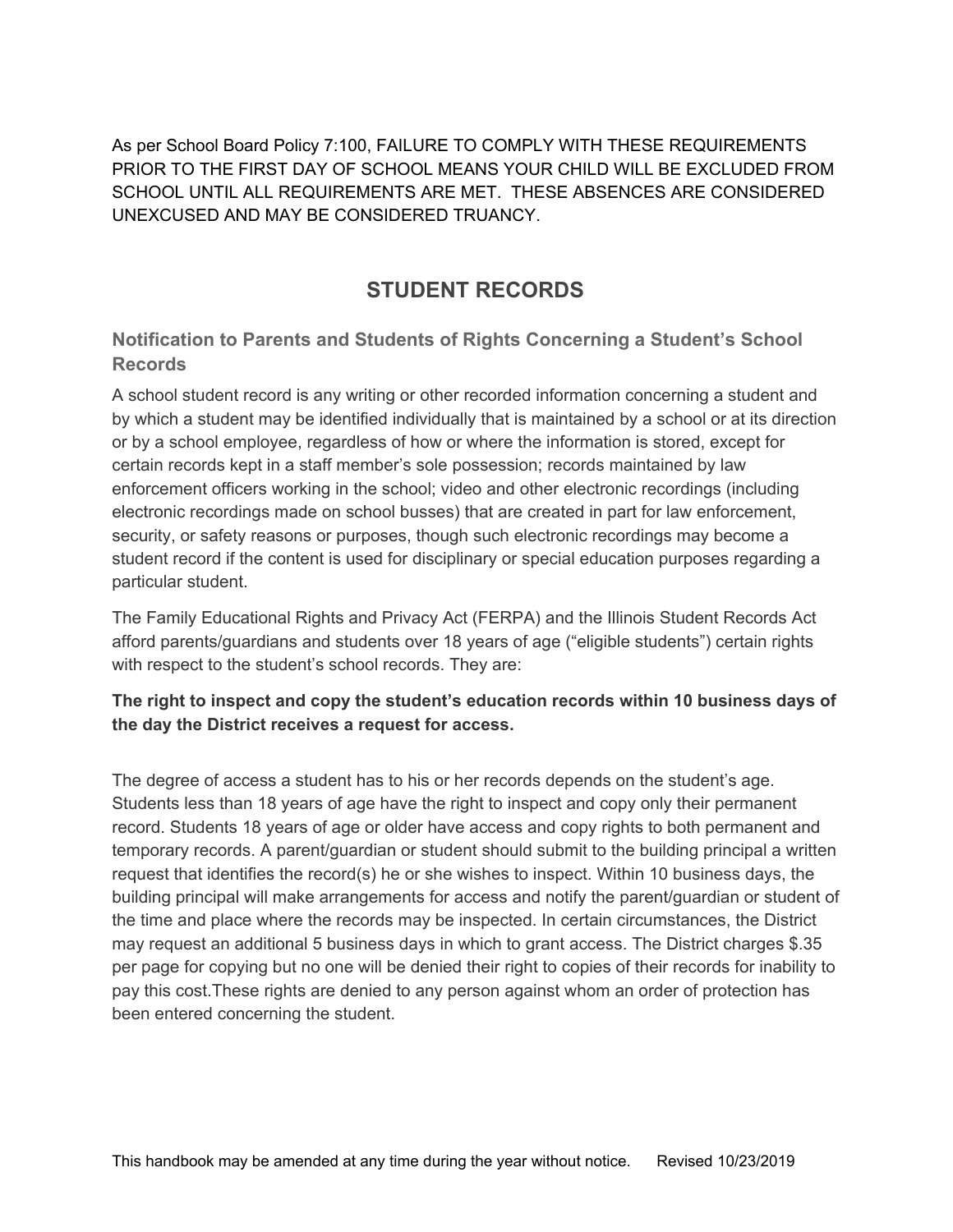#### **The right to request the amendment of the student's education records that the parent/ guardian or eligible student believes are inaccurate, irrelevant, or improper.**

A parent/guardian or eligible student may ask the District to amend a record that is believed to be inaccurate, irrelevant, or improper. Requests should be sent to the building principal and should clearly identify the record the parent/guardian or eligible student wants changed and the specific reason a change is being sought.If the District decides not to amend the record, the District will notify the parent/guardian or eligible student of the decision and advise him or her of their right to a hearing regarding the request for amendment. Additional information regarding the hearing procedures will be provided to the parent/guardian or eligible student when notified of the right to a hearing.

#### **The right to permit disclosure of personally identifiable information contained in the student's education records, except to the extent that the FERPA or Illinois School Student Records Act authorizes disclosure without consent.**

Disclosure without consent is permitted to school officials with legitimate educational or administrative interests. A school official is a person employed by the District as an administrator, supervisor, instructor, or support staff member (including health or medical staff and law enforcement unit personnel); a person serving on the School Board; a person or company with whom the District has contracted to perform a special task (such as an attorney, auditor, medical consultant, or therapist); or any parent/guardian or student serving on an official committee, such as a disciplinary or grievance committee, or assisting another school official in performing his or her tasks. A school official has a legitimate educational interest if the official needs to review an education record in order to fulfill his or her professional responsibility.Upon request, the District discloses education records without consent to officials of another school district in which a student has enrolled or intends to enroll, as well as to any person as specifically required by State or federal law. Before information is released to these individuals, the parents/guardians or eligible student will receive prior written notice of the nature and substance of the information, and an opportunity to inspect, copy, and challenge such records.Academic grades and references to expulsions or out-of-school suspensions cannot be challenged at the time a student's records are being forwarded to another school to which the student is transferring.Disclosure is also permitted without consent to: any person for research, statistical reporting or planning, provided that no student or parent/guardian can be identified; any person named in a court order; appropriate persons if the knowledge of such information is necessary to protect the health or safety of the student or other persons; and juvenile authorities when necessary for the discharge of their official duties who request information before adjudication of the student.

#### **The right to a copy of any school student record proposed to be destroyed or deleted.**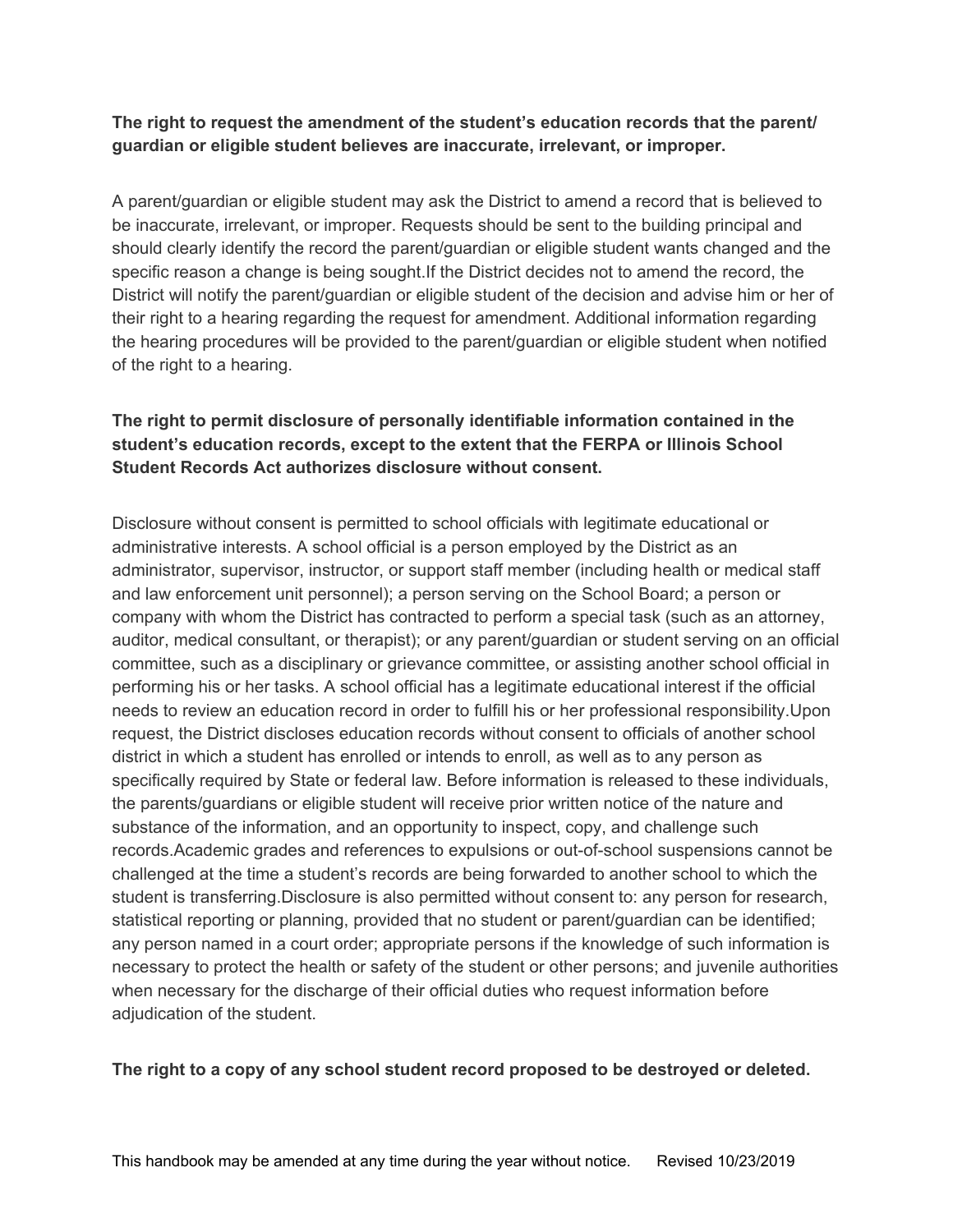The permanent record is maintained for at least 60 years after the student transfers, graduates, or permanently withdraws. The temporary record is maintained for at least 5 years after the student transfers, graduates, or permanently withdraws. Temporary records that may be of assistance to a student with a disability who graduates or permanently withdraws, may, after 5 years, be transferred to the parent/guardian or to the student, if the student has succeeded to the rights of the parent/guardian. Student temporary records are reviewed every 4 years or upon a student's change in attendance centers, whichever occurs first.

#### **The right to prohibit the release of directory information.**

Throughout the school year, the District may release directory information regarding students, limited to:

- 1. Name
- 2. Address
- 3. Grade level
- 4. Birth date and place
- 5. Parent/guardian names, addresses, electronic mail addresses, and telephone numbers
- 6. Photographs, videos, or digital images used for informational or news-related purposes (whether by a media outlet or by the school) of a student participating in school or school-sponsored activities, organizations, and athletics that have appeared in school publications, such as yearbooks, newspapers, or sporting or fine arts programs
- 7. Academic awards, degrees, and honors
- 8. Information in relation to school-sponsored activities, organizations, and athletics
- 9. Major field of study
- 10. Period of attendance in school

Any parent/guardian or eligible student may prohibit the release of any or all of the above information by delivering a written objection to the building principal within 30 days of the date of this notice.

**The right contained in this statement: No person may condition the granting or withholding of any right, privilege or benefits or make as a condition of employment, credit, or insurance the securing by any individual of any information from a student's temporary record which such individual may obtain through the exercise of any right secured under State law.**

**The right to file a complaint with the U.S. Department of Education concerning alleged failures by the District to comply with the requirements of FERPA.**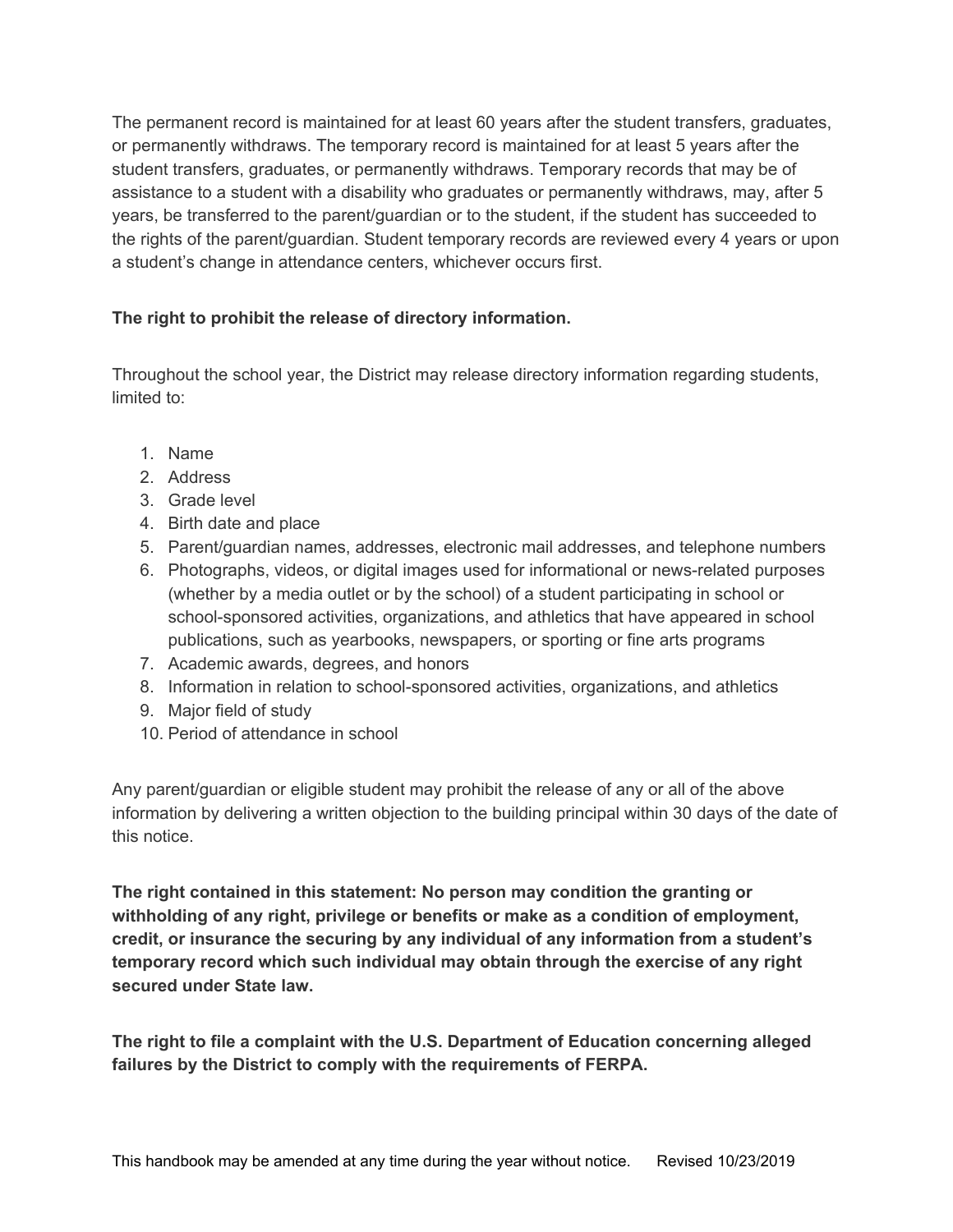The name and address of the Office that administers FERPA is:Family Policy Compliance Office

U.S. Department of Education 400 Maryland Avenue, SW Washington DC 20202-4605

#### <span id="page-33-0"></span>**Student Privacy Protections**

The District has adopted and use several policies and procedures regarding student privacy, parental access to information, and administration of certain physical examinations to students. Copies of these policies are available upon request.

#### Surveys by Third Parties

Before a school official or staff member administers or distributes a survey or evaluation created by a third party to a student, the student's parent/guardian may inspect the survey or evaluation, upon their request and within a reasonable time of their request. This applies to every survey: (1) that is created by a person or entity other than a district official, staff member, or student, (2) regardless of whether the student answering the questions can be identified, and (3) regardless of the subject matter of the questions.

Parents who object to disclosure of information concerning their child to a third party may do so in writing to the building principal.

#### Surveys Requesting Personal Information

School officials and staff members will not request, nor disclose, the identity of any student who completes any survey or evaluation (created by any person or entity, including the school or district) containing one or more of the following items:

- 1. Political affiliations or beliefs of the student or the student's parent/guardian.
- 2. Mental or psychological problems of the student or the student's family.
- 3. Behavior or attitudes about sex. .
- 4. Illegal, anti-social, self-incriminating, or demeaning behavior.
- 5. Critical appraisals of other individuals with whom students have close family relationships.
- 6. Legally recognized privileged or analogous relationships, such as those with lawyers, physicians, and ministers.
- 7. Religious practices, affiliations, or beliefs of the student or the student's parent/guardian.
- 8. Income other than that required by law to determine eligibility for participation in a program or for receiving financial assistance under such program.

The student's parent/guardian may: (1) inspect the survey or evaluation upon, and within a reasonable time of, their request, and/or (2) refuse to allow their child to participate in the survey. The school will not penalize any student whose parent/guardian exercised this option.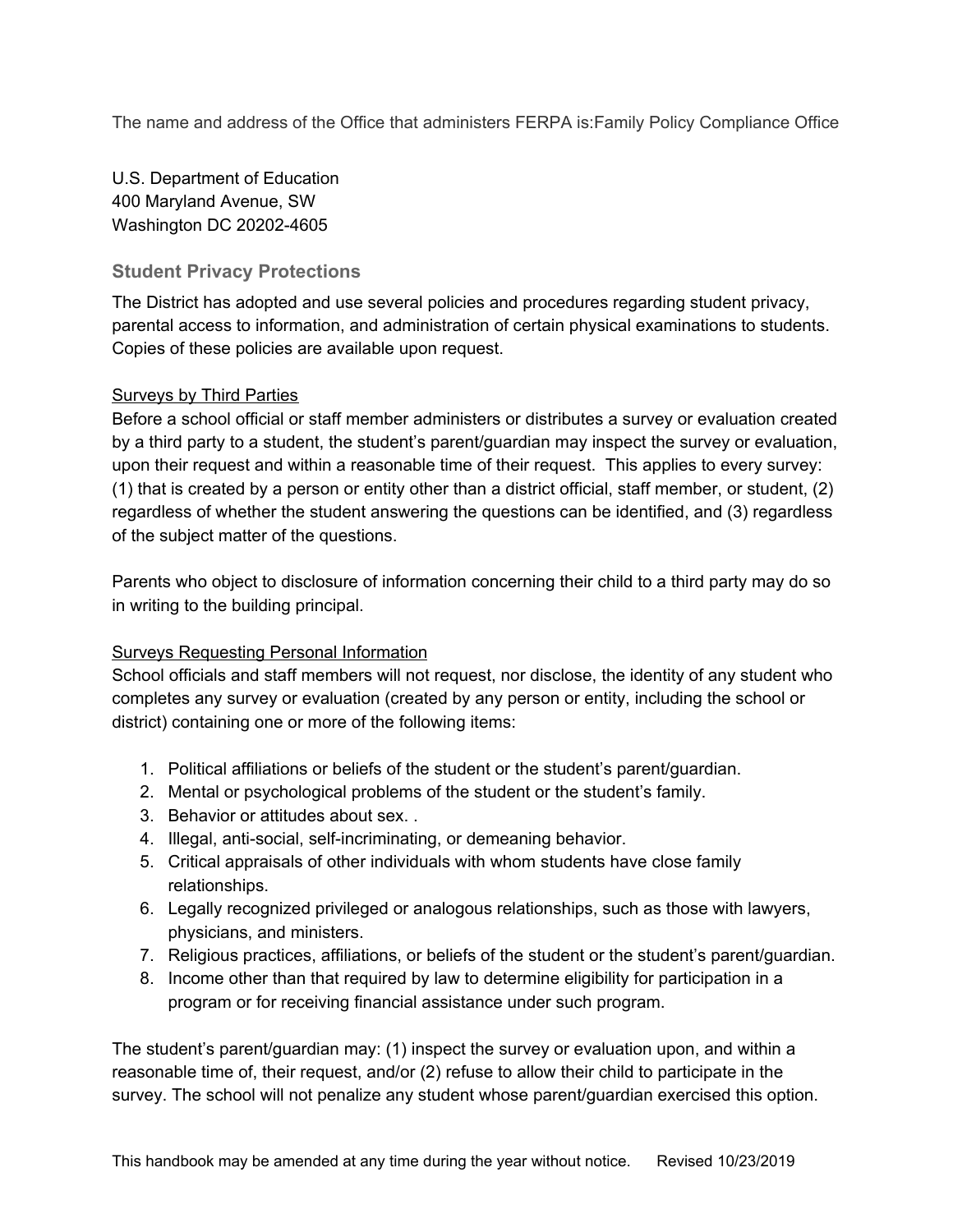#### **Selling or Marketing Students' Personal Information Is Prohibited**

No school official or staff member may market or sell personal information concerning students (or otherwise provide that information to others for that purpose). The term personal information means individually identifiable information including: (1) a student or parent's first and last name, (2) a home or other physical address (including street name and the name of the city or town), (3) a telephone number, (4) a Social Security identification number or (5) driver's license number or State identification card.

The above paragraph does not apply: (1) if the student's parent/guardian have consented; or (2) to the collection, disclosure or, use of personal information collected from students for the exclusive purpose of developing, evaluating or providing educational products or services for, or to, students or educational institutions.

# **SPECIAL EDUCATION**

#### <span id="page-34-1"></span><span id="page-34-0"></span>**Special Education**

Special education and related services and supports for eligible children are provided by Minooka CCSD 201 and the Grundy County Special Education Cooperative (GCSEC). All students with disabilities who are eligible for special education and related services are entitled to a free appropriate public education in the least restrictive environment pursuant to the Illinois School Code and the federal Individuals with Disabilities Education Act and Section 504 of the Rehabilitation Act of 1973. A continuum of supports are available that range from services within regular education to placement in programs outside the school district. Eligible students may also receive one or more of the following supports: evaluation/testing, consultation for staff and parents, health services, psychological services, social work services, adapted materials, vision services, hearing services, occupational and/ or physical therapy and speech and language services.

Inquiries regarding the identification, assessment and placement of a student who may have a disability should be directed to any school building principal. The school will provide upon request by any person written materials and other information that indicates the specific policies, procedures, rules and regulations regarding the identification, evaluation or educational placement of children are or may be disabled. Such information is also available online through the District website. Parents, staff, students, and community members are encouraged to contact any building principal if you have any questions about the identification, assessment, and educational placement of special education services to eligible children – whether or not they are currently enrolled in the District.

#### <span id="page-34-2"></span>**Accommodating Individuals with Disabilities**

Individuals with disabilities will be provided an opportunity to participate in all school-sponsored services, programs, or activities. Individuals with disabilities should notify the superintendent or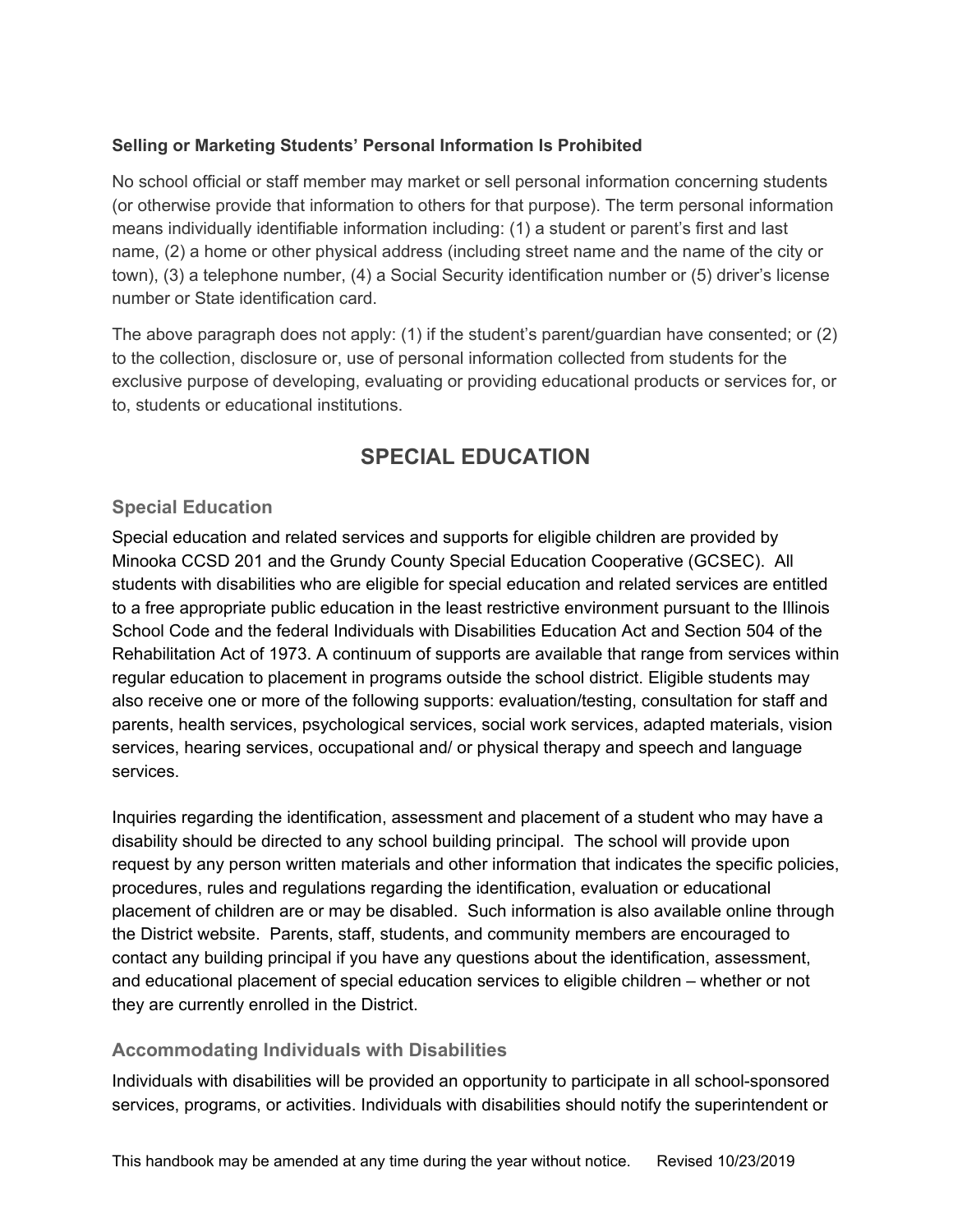building principal if they have a disability that will require special assistance or services and, if so, what services are required. This notification should occur as far in advance as possible of the school-sponsored function, program, or meeting.

#### <span id="page-35-0"></span>**Education of Children with Disabilities**

It is the intent of the district to ensure that students who are disabled within the definition of Section 504 of the Rehabilitation Act of 1973 or the Individuals with Disabilities Education Act are identified, evaluated and provided with appropriate educational services.

The School provides a free appropriate public education in the least restrictive environment and necessary related services to all children with disabilities enrolled in the school. The term "children with disabilities" means children between ages 3 and the day before their 22nd birthday for whom it is determined that special education services are needed. It is the intent of the school to ensure that students with disabilities are identified, evaluated, and provided with appropriate educational services.

A copy of the publication "Explanation of Procedural Safeguards Available to Parents of Students with Disabilities" may be obtained from the from the school office or the district website.

Students with disabilities who do not qualify for an individualized education program, as required by the federal Individuals with Disabilities Education Act and implementing provisions of this Illinois law, may qualify for services under Section 504 of the federal Rehabilitation Act of 1973 if the student (i) has a physical or mental impairment that substantially limits one or more major life activities, (ii) has a record of a physical or mental impairment, or (iii) is regarded as having a physical or mental impairment.

For further information, please contact:

#### **Mrs. Tiffany Staab**

Director of Student Services email: tstaab@min201.org 305 W. Church Street, Minooka, IL 60447 Phone: 815-467-5042 Ext. #2 Fax: 815-467-9544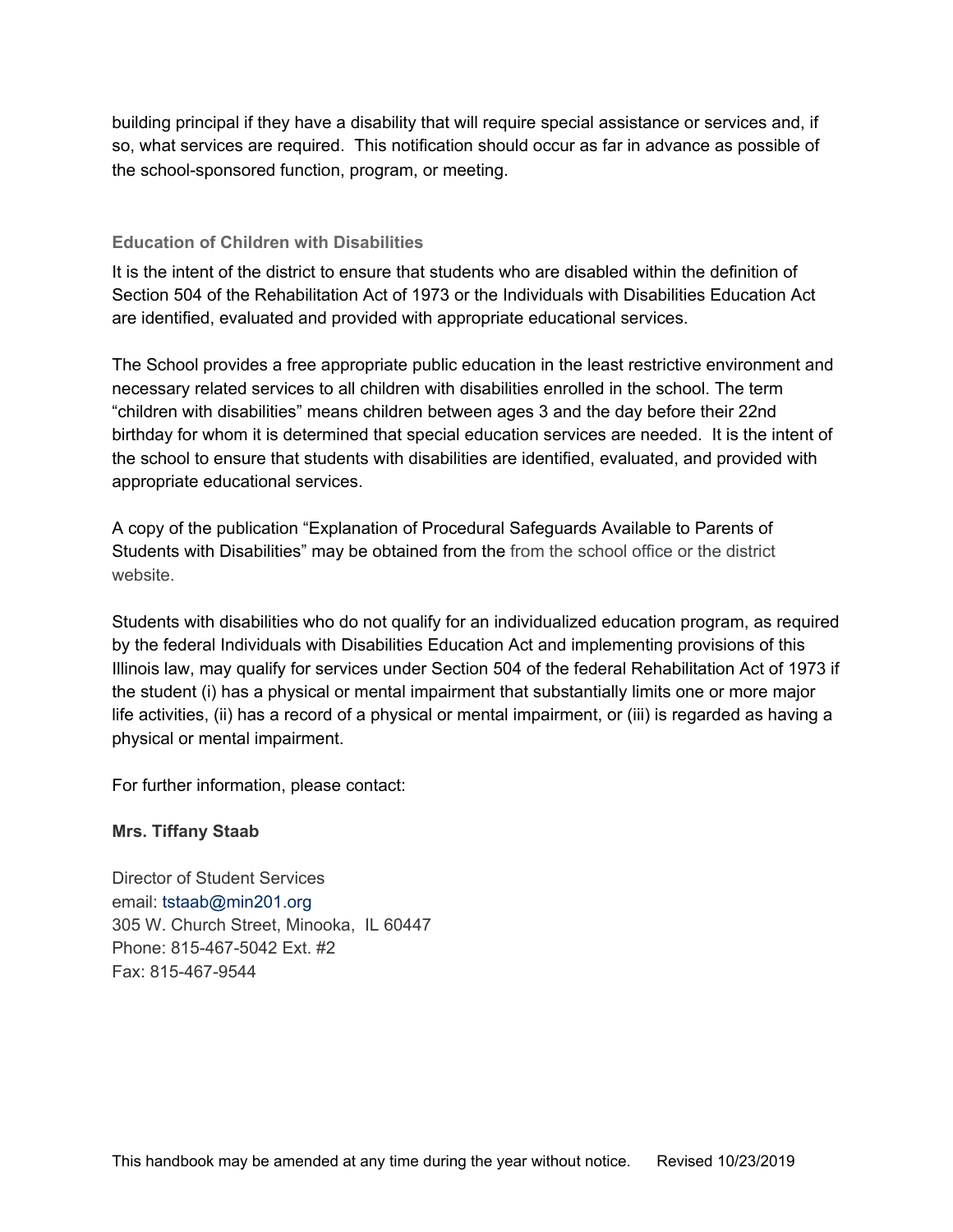# **TRANSPORTATION**

<span id="page-36-1"></span><span id="page-36-0"></span>**Bicycle, Skateboard, Scooter, and Similar Transportation Safety**

- 1. All traffic regulations must be observed. These include keeping to the right-hand lane in the flow of traffic and observing all traffic signals and signs.
- 2. Bicycle racks are provided at each building. (See building procedures for storage of skateboards, scooters, etc)
- 3. Bicycles must be walked on school property.

\*Free bicycle registration materials can be obtained from the Minooka Police Department.

#### <span id="page-36-2"></span>**Car Pool Safety**

- 1. Instruct your child to stay away from any vehicle if she/he does not know the driver.
- 2. Automobiles should stay out of bus lanes when children are loading or unloading.
- 3. It is illegal to pass the buses when the flashing lights are on and the stop sign is out.
- 4. Remain in your car loading or unloading children.
- 5. After picking up your children, please leave the parking lot in single lane traffic.
- 6. For each day the end of day transportation is changed, please send a note to the teacher at the elementary school and the office at the intermediate or junior high.
- 7. Cell phone usage in a school zone is prohibited by state law.

### <span id="page-36-3"></span>**Elementary School Playgrounds**

- 1. Students will follow all playground safety rules.
- 2. Students may go outside the building in the winter months when the temperature, including wind chill is ten degrees or higher. Students should wear warm clothing, i.e. snow pants, coat, hat, boots, and gloves. Should a student not have the proper attire, she/he will remain on the blacktop or next to the building.

### <span id="page-36-4"></span>**School Bus Safety Procedures**

The following rules are to be observed when riding the school bus and are found in the Board Policy and Administrative Procedures on student discipline, which are attached to this Handbook as Exhibit A. Failure to comply with these rules is considered a violation may subject the student to discipline both under the penalties below and under the general disciplinary procedures outlined in this Handbook and the Board Policy on student discipline. The following rules have been developed by the parent-teacher advisory committee in cooperation with school bus personnel. They have been adopted by the Board of Education and will be adhered to by all students and drivers.

- 1. Students may ride the buses that have been designated to transport them to and from the student's residence. The Transportation Director will determine assigned bus stops.
- 2. If a student misses the school bus, it is the responsibility of the parent(s) to get the child to school.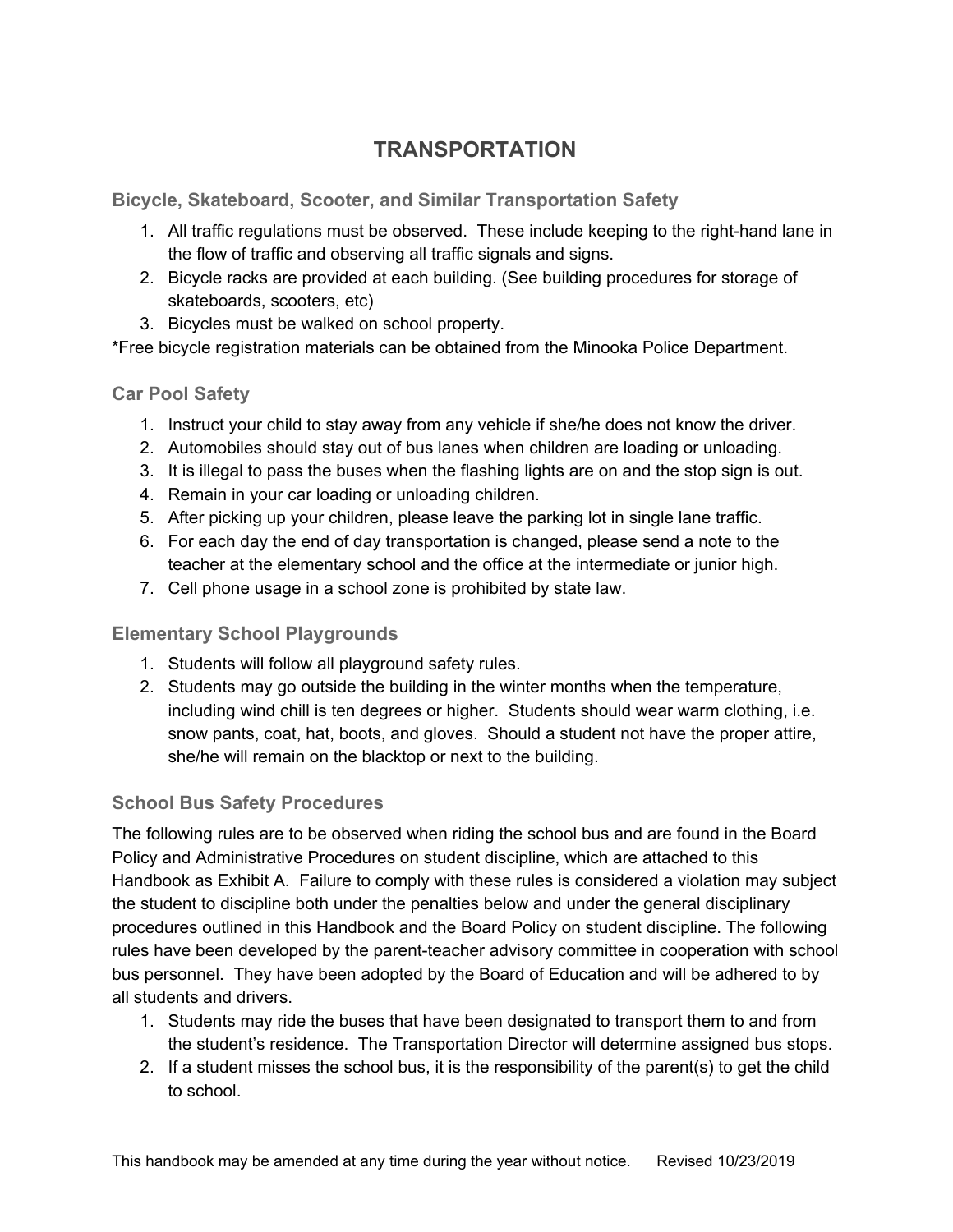- 3. If a student misses his or her homebound bus, she/he is to report to the school office at once.
- 4. If a child misses the school bus in the p.m., parents are responsible to provide transportation home. Children who ride buses will be kept after school only after given an advanced written notice or parental consent by phone. In such cases, transportation will be the parents' responsibility.
- 5. If a child becomes ill at school, parents will be notified and asked to take the child home. There will be no District transportation in such cases.
- 6. If alternate transportation is provided home from school, the teacher, main office, and bus driver must be notified in writing.
	- a. Students who will not be riding the bus must bring a note from his/her parent(s) or guardian(s) if not part of the student's regular route.
	- b. If a student on the same bus route will be going to another student's home, we request both sets of parents submit a note to the student's teacher(s) and to the bus driver.
- 7. For the safety of the children, the following rules must be observed:
	- a. Enter the bus through the proper doors.
	- b. Take a seat and remain in that seat for the entire trip.
	- c. Stay off the road while waiting for the bus.
	- d. Do not leave your seat while the bus is in motion.
	- e. Be on time at the designated bus stop.
	- f. In the event of a road emergency, remain in your seat until you have received directions from the bus driver.
	- g. Be absolutely quiet when approaching a railroad crossing.
	- h. Keep all books and equipment out of the aisle.
	- i. Observe the safety precautions at the discharge points. Where it is necessary to cross the highway, proceed to a point at least ten feet in front of the bus on the right shoulder of the highway where traffic may be observed in both directions, then wait for a signal from the bus driver permitting you to cross.
- 8. School bus riders, while in transit, are under the jurisdiction of the bus driver unless the administrator designates someone to supervise the riders. Under no circumstances should parents, guardians, or any unauthorized people board a school bus during its regular run.
- 9. Disruption or misconduct on the bus will include, but not be limited to: loud talking, putting hands, feet or objects out of the bus window, leaving your seat while the bus is in motion, vandalism to the bus, eating while on the bus, carrying animals on the bus, leaving objects in the aisle of the bus, throwing objects off of the bus, fighting on the bus, and the use of profane language or gestures or any other conduct considered gross disobedience or misconduct in Board of Education policy or procedure.
- 10. The above bus regulations are to be observed on all class trips, extracurricular trips, or any other trip on the school bus.
- 11. For the purpose of bus safety, video cameras are installed on District buses, and may not be viewed by parents or students.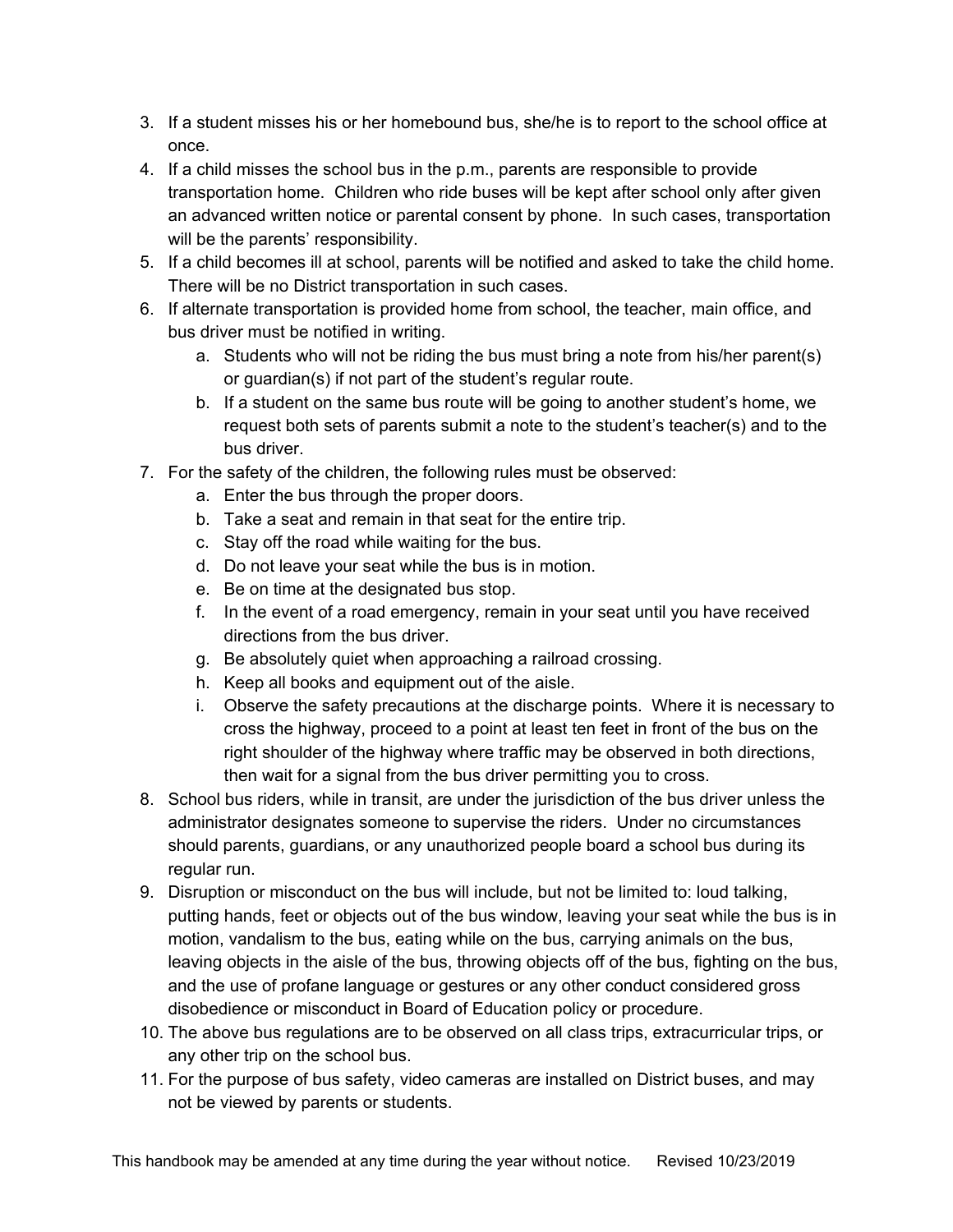In addition to the penalties and procedures this Handbook and the Board Policy and Administrative Procedures on student discipline, violations of any of the above rules may subject a student to the following penalties or such penalty as the administration determines is appropriate given the severity of the offense:

First offense will cause the driver to report the student to the building administrator. The administrator may warn the student, send a note of warning home to the parents, issue detention(s) or possibly suspend the student from the bus for a period not to exceed ten school days.

Second offenses will cause the driver to notify the building administrator. The administrator may call for a parent conference, issue the student detention(s) or suspend the student from the bus for a period not to exceed ten school days.

Third offenses will cause the driver to notify the building administrator. The administrator will notify the parent(s)/guardian(s) and may suspend the student from the bus for a period not to exceed ten school days.

Further offenses will cause the driver to notify the building administrator. The administrator will notify the parent(s)/guardian(s) and may suspend the student from the bus for a period not to exceed ten school days. A student may be suspended from the bus for a period of time in excess of ten days for safety reasons.

Students are expected to follow all school rules when riding the school bus. A student may be suspended from riding the bus for up to 10 consecutive school days for engaging in gross disobedience or misconduct, including but not limited to, the following:

- 1. Violating any school rule or school district policy.
- 2. Willful injury or threat of injury to a bus driver or to another rider.
- 3. Willful and/or repeated defacement of the bus.
- 4. Repeated use of profanity.
- 5. Repeated willful disobedience of a directive from a bus driver or other supervisor.
- 6. Such other behavior as the building principal deems to threaten the safe operation of the bus and/or its occupants.

If a student is suspended from riding the bus for gross disobedience or misconduct on a bus, the School Board may suspend the student from riding the school bus for a period in excess of 10 days for safety reasons.

A student who is suspended from riding the school bus and who does not have alternative transportation to school shall be allowed the opportunity to make up all missed work for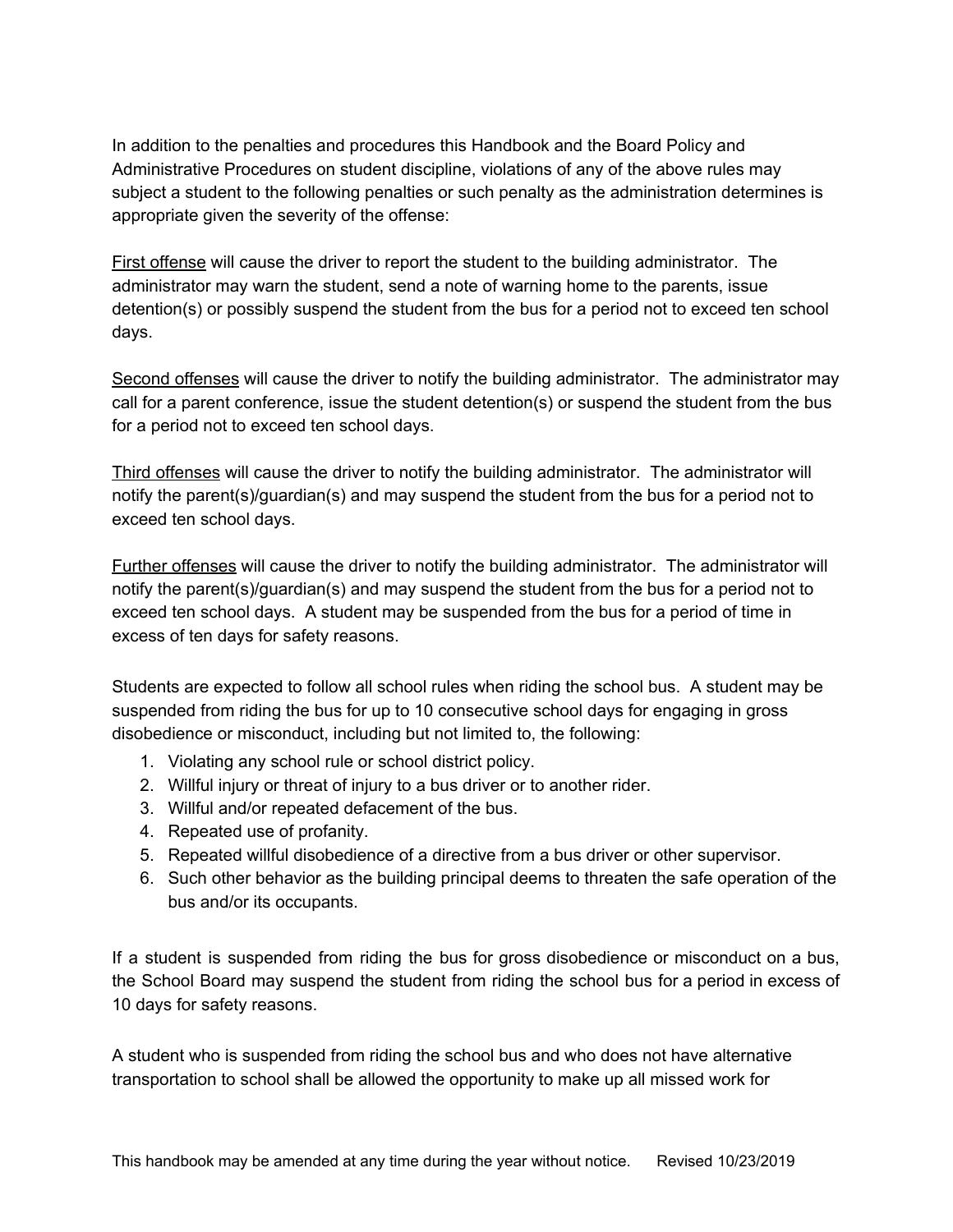equivalent academic credit. It is the responsibility of the student's parent or guardian to notify the school that the student does not have alternative transportation to school.

Parents/guardians may request a bus suspension review hearing before the Board of Education or a designated committee of the board or a hearing officer appointed by the board. Requests for such review hearings can be made by contacting the building principal. AVAILABILITY OF TRANSPORTATION REIMBURSEMENT

# **CURRICULUM AND INSTRUCTION**

### <span id="page-39-1"></span><span id="page-39-0"></span>**Standardized Testing**

Students and parents/guardians should be aware that the State and District require students to take certain standardized tests, including the following:

- 1. NWEA MAP
- 2. Illinois Assessment of Readiness
- 3. Illinois Science Assessment

# <span id="page-39-2"></span>**Student Evaluation**

- 1. Report cards are issued issued electronically through online grading system at the end of each nine weeks grading period.
- 2. Teachers will give notice for all fifth through eighth grade students who have dropped two letter grades in any subject or have no access to the online grading system.
- 3. If a student is in danger of failing a subject or have dropped two letter grades for the nine week grading period, the parent will be contacted prior to a grade being assigned.
- 4. A paper copy of quarterly report cards will be sent home to any family that does not have access to the online grading system.
- 5. The following grading scale is required/administered for grades Three through Eight:
	- $A = 100 94$  $B = 93 - 86$  $C = 85 - 76$  $D = 75 - 70$  $F = 69 - 0$

Students in Kindergarten will be given a report card based on grade level expectations/outcomes. First and Second grade will be graded with M, T, or B

6. A schedule of Parent/Teacher Conferences will be listed in the school calendar each year.

### <span id="page-39-3"></span>Grade Point Average Explanation

Grade Point Average (GPA) will be based on:  $A= 4 B=3 C=2 D=1 F=0$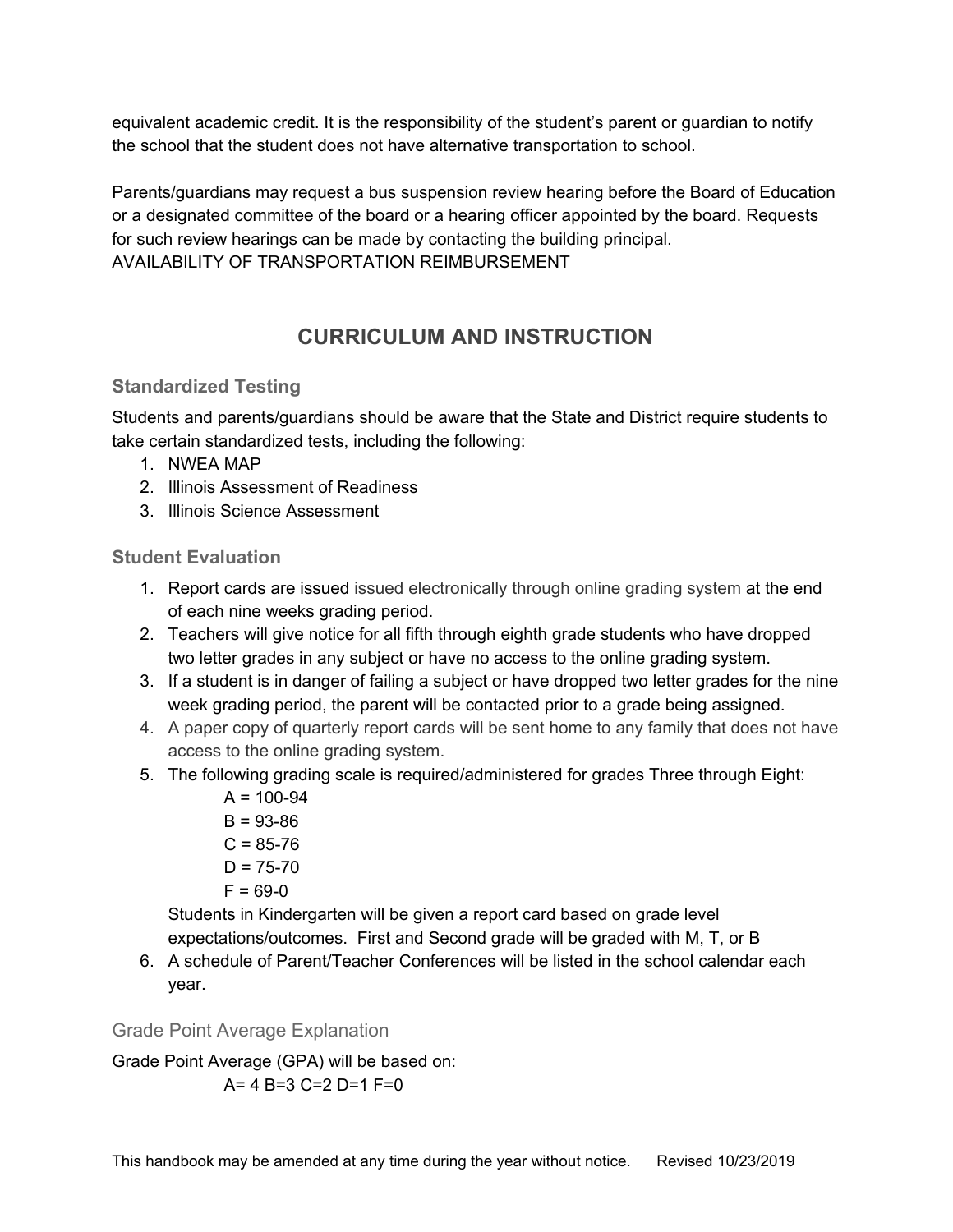All students, fourth grade and higher earning a GPA of 3.75 to 4.00 will be placed on the High Honor Roll for those nine weeks. Students earning a 3.50 to 3.75 will be placed on the Honor Roll.

In calculating the GPA for grade Four, the following subject areas are applicable on an equally weighted basis: Language Arts, Mathematics, Social Studies, and Science. Art, Music, and Physical Education/Health will not receive letter grades. Rather, students will receive an "M" for Meets, "T" for Working Towards or a "B" for Below Standards. In Fourth Grade a student must receive "M's" in these areas to qualify for the honor roll.

In calculating the GPA, for grade Five the following subject areas are applicable on an equally weighted basis: Language Arts, Mathematics, Social Studies, and Science.

<span id="page-40-0"></span>In grade Five, Fine Arts, Technology, and Physical Education will receive letter grades.

#### **Advanced Course Placement Consideration**

Students are considered annually for placement in advanced classes for language arts and mathematics. Consideration is given to multiple quantitative and qualitative data points including, but not limited to standardized tests (state and local), classroom performance, and teacher feedback. No one component is all inclusive or exclusive. The [Accelerated](https://docs.google.com/document/d/1WB0ZY-HDIeMW1d-1gpfFwCVGKdrMnDFY4JSJQ9qXPhw/edit#heading=h.3pqtu8xsdeu8) Placement [Procedure](https://docs.google.com/document/d/1WB0ZY-HDIeMW1d-1gpfFwCVGKdrMnDFY4JSJQ9qXPhw/edit#heading=h.3pqtu8xsdeu8) can be found on the District website. www.min201.org

|                    | 6th Grade                       | 7th Grade                        | 8th Grade                                                              |
|--------------------|---------------------------------|----------------------------------|------------------------------------------------------------------------|
| Language Arts      | <b>Advanced LA</b>              | <b>Advanced LA</b>               | <b>Advanced LA</b>                                                     |
| <b>Mathematics</b> | Math 6<br>Math 7<br>Pre-Algebra | Math 7<br>Pre-Algebra<br>Algebra | Pre-Algebra<br>Algebra<br><b>Advanced Algebra</b><br>(Honors Geometry) |

The high school's grading scale is different than Minooka 201's. The district will only transfer final percentage grades and that final percentage is equated to the letter grade on the Minooka 201 grading scale.

#### <span id="page-40-1"></span>**Summer School**

#### Remediation

Students who are failing will be recommended for remediation during the school year.

#### Summer School

Students who fail one or more classes during the academic year will be required to attend and satisfactorily complete a summer school session prior to being promoted to the next grade level.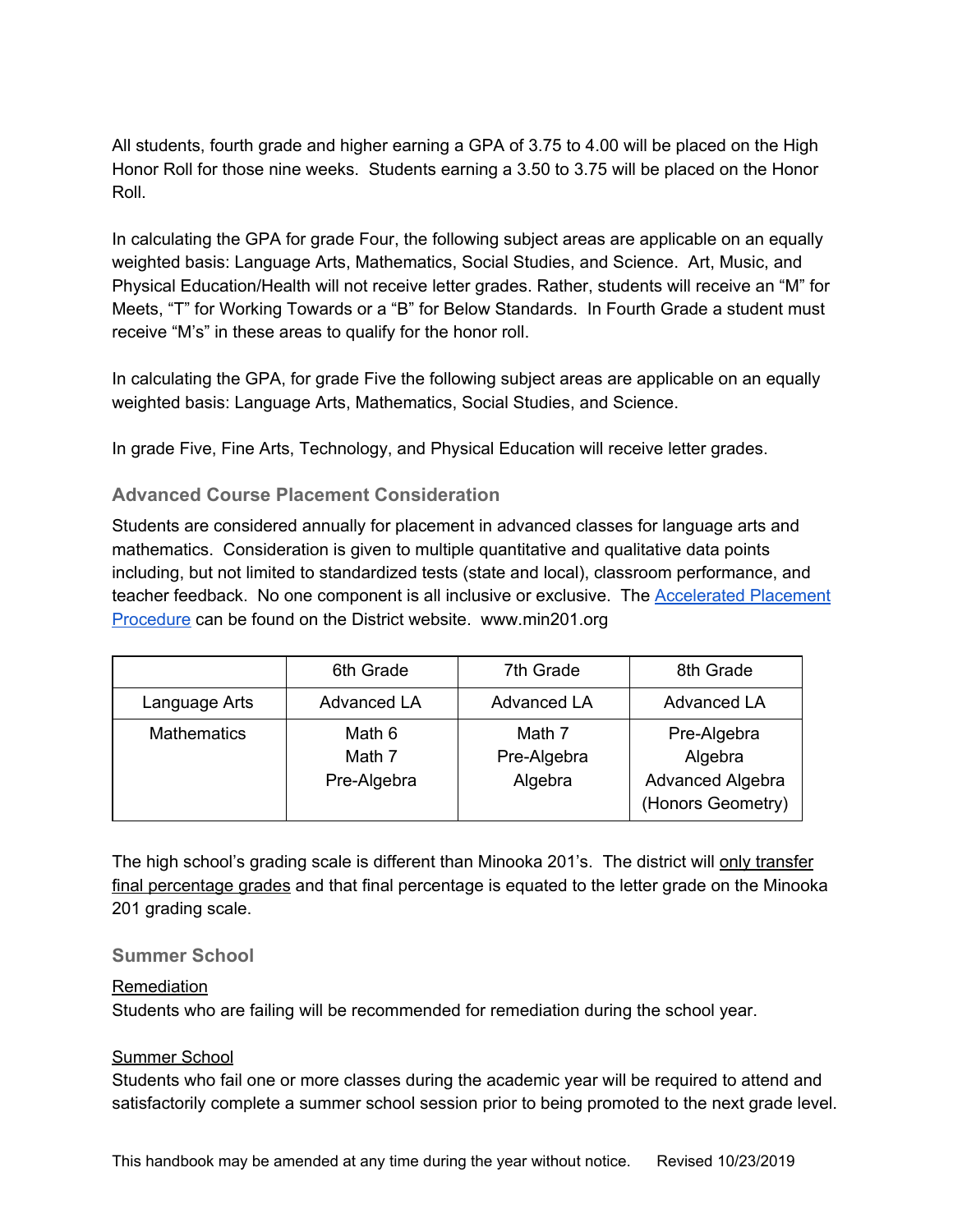#### Student Promotion

The Board of Education adheres to the prohibition of promotion of a student to the next grade level based upon age or any other social reason not related to the academic performance of the student. It is, therefore, the policy of the District that students shall be promoted to the next grade level based on the following criteria:

- 1. Successful completion of the curriculum
- 2. Attendance
- 3. Performance based on:
	- a. PARCC Assessment
	- b. Standardized achievement tests
	- c. Student's Individualized Education Plan
	- d. Teacher Recommendation
	- e. Quarterly Subject Tests
	- f. District Benchmark Assessment

Students shall not be promoted for purely social reasons not related to the academic performance of the students. If a student has not qualified for promotion to the next grade level, the District shall provide that student with an individual remediation plan and accompanying services. These services may include a summer bridge program of not less than 90 hours, an extended school day, special homework, tutorial sessions, increased or concentrated instructional time, modified instructional materials, other modifications in the instructional program, reduced class size, or retention. The superintendent may establish rules and regulations to implement this policy.

#### <span id="page-41-0"></span>**Accelerated Programs**

All students of Minooka CCSD 201 are screened for potential placement in available accelerated classes. The complete [Accelerated](https://docs.google.com/document/d/1WB0ZY-HDIeMW1d-1gpfFwCVGKdrMnDFY4JSJQ9qXPhw/edit#heading=h.3pqtu8xsdeu8) Placement Procedure can be found on the District website. www.min201.org

The District currently provides accelerated classes in math for grades four through eight. The district also provides accelerated classes in Language Arts/Literature for grades four through eight as well.

In the primary grades, student records and teacher recommendations are reviewed for possible acceleration in reading and math.

#### <span id="page-41-1"></span>**Physical Education**

At the intermediate and junior high school, sixth through eighth grade students will wear P.E. uniforms and their own gym shoes. No jewelry is allowed. (Exception: new piercings will be allowed for 6 weeks but must be covered). Intermediate and junior high, sixth through eighth grade students, are issued P.E. locks and lockers.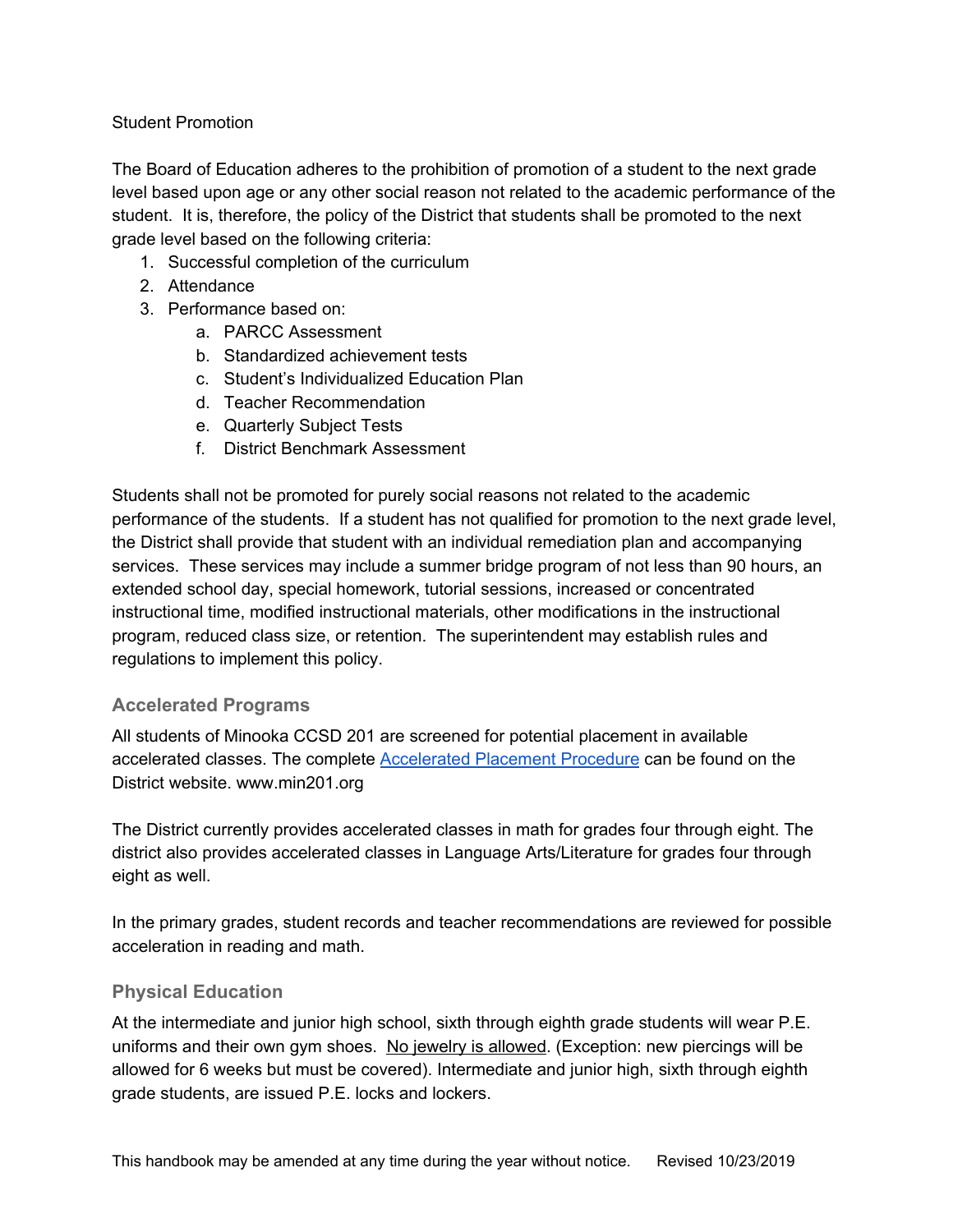Showers are available, but not mandatory, for student use at each school. Students are responsible for supplying their own towels.

<span id="page-42-0"></span>The District's Physical Education curriculum offers a variety of physical fitness activities.

#### **Exemption From Physical Education Requirement**

In order to be excused from participation in physical education, a student must present an appropriate excuse from his or her parent/guardian or from a person licensed under the Medical Practice Act. The excuse may be based on medical or religious prohibitions. An excuse because of medical reasons must include a signed statement from a person licensed under the Medical Practice Act that corroborates the medical reason for the request. An excuse based on religious reasons must include a signed statement from a member of the clergy that corroborates the religious reason for the request.

A student in grades 7-8 may submit a written request to the building principal requesting to be excused from physical education courses because of the student's ongoing participation in an interscholastic or extracurricular athletic program. The building principal will evaluate requests on a case-by-case basis.

A student who is eligible for special education may be excused from physical education courses in either of the following situations:

- 1. He or she (a) is in grades 3-12, (b) his or her IEP requires that special education support and services be provided during physical education time, and (c) the parent/guardian agrees or the IEP team makes the determination; or
- 2. He or she (a) has an IEP, (b) is participating in an adaptive athletic program outside of the school setting, and (c) the parent/guardian documents the student's participation as required by the Superintendent or designee.

A student requiring adapted physical education will receive that service in accordance with the student's Individualized Education Program.

Special activities in physical education will be provided for a student whose physical or emotional condition, as determined by a person licensed under the Medical Practices Act, prevents his or her participation in the physical education course.

State law prohibits the School District from honoring parental excuses based upon a student's participation in athletic training, activities, or competitions conducted outside the auspices of the School District.

Students who have been excused from physical education shall return to the course as soon as practical. The following considerations will be used to determine when a student shall return to a physical education course: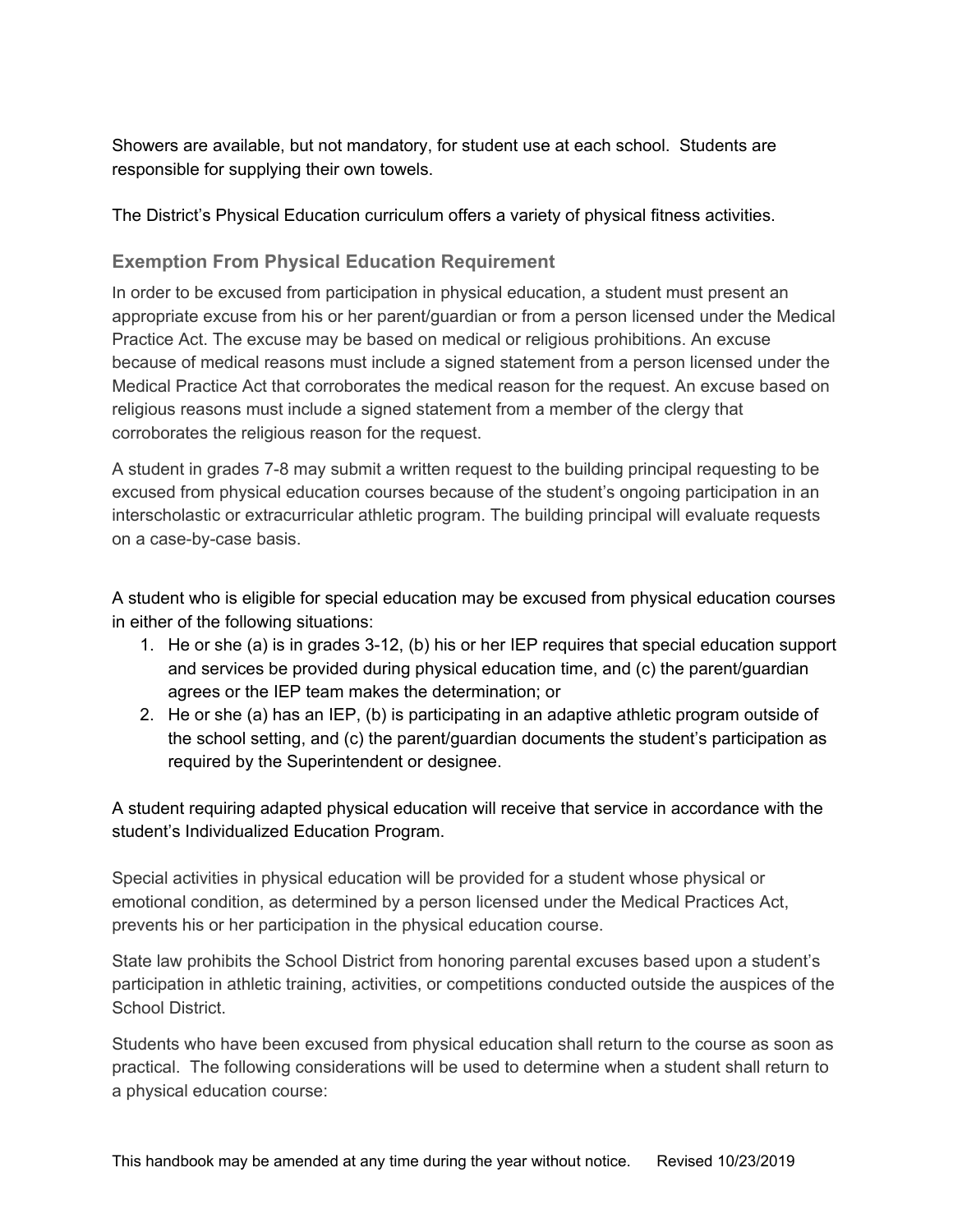- 1. The time of year when the student's participation ceases; and
- 2. The student's class schedule

#### <span id="page-43-0"></span>**Family Life & Sex Education Classes**

Students will not be required to take or participate in any class or course in comprehensive sex education, including in grades 6-8, instruction on both abstinence and contraception for the prevention of pregnancy and sexually transmitted diseases, including HIV/AIDS; family life instruction, including in grades 6-8, instruction on the prevention, transmission, and spread of AIDS; instruction on diseases; recognizing and avoiding sexual abuse; or instruction on donor programs for organ/tissue, blood donor, and transplantation, if his or her parent or guardian submits a written objection. The parent or guardian's decision will not be the reason for any student discipline, including suspension or expulsion. Nothing in this Section prohibits instruction in sanitation, hygiene or traditional courses in biology.

Parents or guardians may examine the instructional materials to be used in any district sex education class or course.

#### <span id="page-43-1"></span>**Authorization for Internet Access**

Each student and his or her parent(s)/guardian must sign the Authorization for Internet Access before being granted use. The failure of any student to follow the terms of the Authorization for Internet Access, or all of Board Policy 6:235, will result in the loss of privileges, disciplinary action, and/or appropriate legal action.

The District's computer network is part of the educational curriculum and is not intended to be used as a public forum for general use. Access to the computer network is a privilege, not a right. The Board of Education has a duty to insure that the manner in which the computer network is used does not conflict with the basic educational mission of the District. Use of the District's computer network may be restricted in light of the maturity level of students involved and the special characteristics of the school environment. Therefore, the District shall not permit use of the computer network which: (a) disrupts the proper and orderly operation and discipline of schools in the District; (b) threatens the integrity or efficient operation of the District's computer network; (c) violates the rights of others; (d) is socially inappropriate or inappropriate for a student's age or maturity level; (e) is primarily intended as an immediate solicitation of funds; (f) is illegal or for illegal purposes of any kind; or (g) constitutes gross disobedience or misconduct. The District shall also implement technology protection measures consistent with the Children's Internet Protection Act and its implementing regulations.

Any electronic communications or files created on, stored on, or sent to, from, or via the computer network are the property of the District. Consequently, users do not have any expectation of privacy with respect to such messages and files. Users should remember that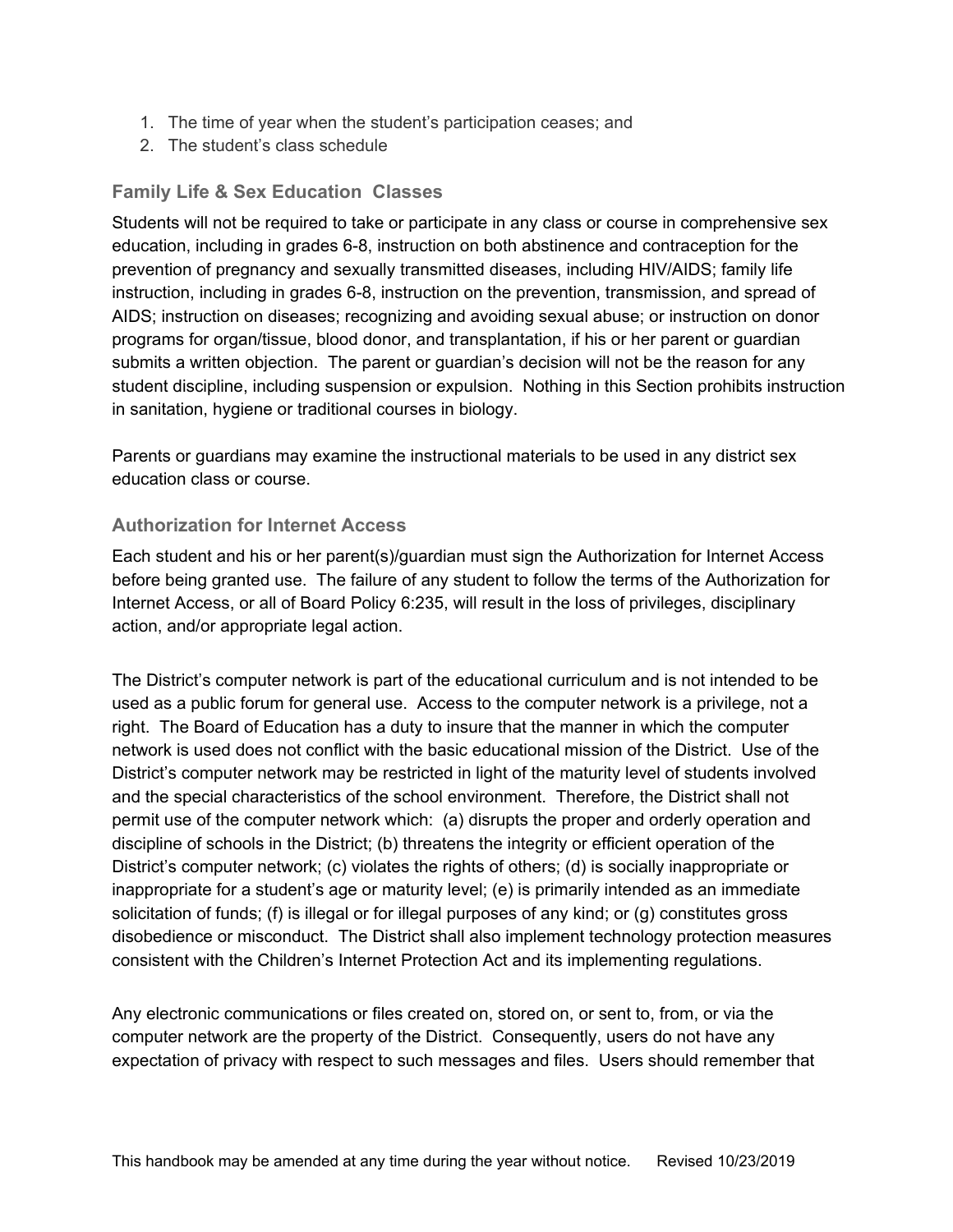such messages and files can be recovered from the computer network's back-up system even after they have been deleted from a user's individual account.

The Superintendent, Building Principals, and/or their designees may access and review such messages and files when necessary to maintain the integrity and efficient operation of the computer network; to monitor compliance with the Policy, these Rules and Regulations, and all other rules, regulations, or other terms or conditions of computer network access promulgated by the Superintendent or Building Principals; and to further all other educational, safety and pedagogical concerns of the District. The District also reserves the right to intercept, access, and disclose to appropriate authorities all information created with, sent to, received by, or stored on the computer network at any time, with or without user notice. Use of the District's computer network to create, store, send, receive, view, or access any electronic communication or other file constitutes consent by the user for the District to access and review such files consistent with this paragraph.

The District reserves the right to participate and cooperate fully in any investigation requested or undertaken by either law enforcement authorities or a party alleging to have been harmed by the use of the District computer network. Evidence of illegal activity may be reported or turned over to appropriate authorities.

#### <span id="page-44-0"></span>**Access to Student Social Networking Passwords & Websites**

School officials may not request or require a student or his or her parent(s)/guardian(s) to provide a password or other related account information to gain access to the student's account or profile on a social networking website. Examples of *social networking websites* include Facebook, Instagram, Twitter, and [ask.fm](http://ask.fm/).

School officials may conduct an investigation or require a student to cooperate in an investigation if there is specific information about activity on the student's account on a social networking website that violates a school disciplinary rule or policy. In the course of an investigation, the student may be required to share the content that is reported in order to allow school officials to make a factual determination.

# <span id="page-44-1"></span>**NONDISCRIMINATION POLICIES AND GRIEVANCE PROCEDURE**

### <span id="page-44-2"></span>**Equal Educational Opportunities**

Equal educational and extracurricular opportunities shall be available for all students without regard to race, color, national origin, immigration status, sex, sexual orientation, religious beliefs, physical and mental handicap or disability, status as homeless, or actual or potential marital or parental status, including pregnancy. Further, the District will not knowingly enter into agreements with any entity or any individual that discriminates against students on the basis of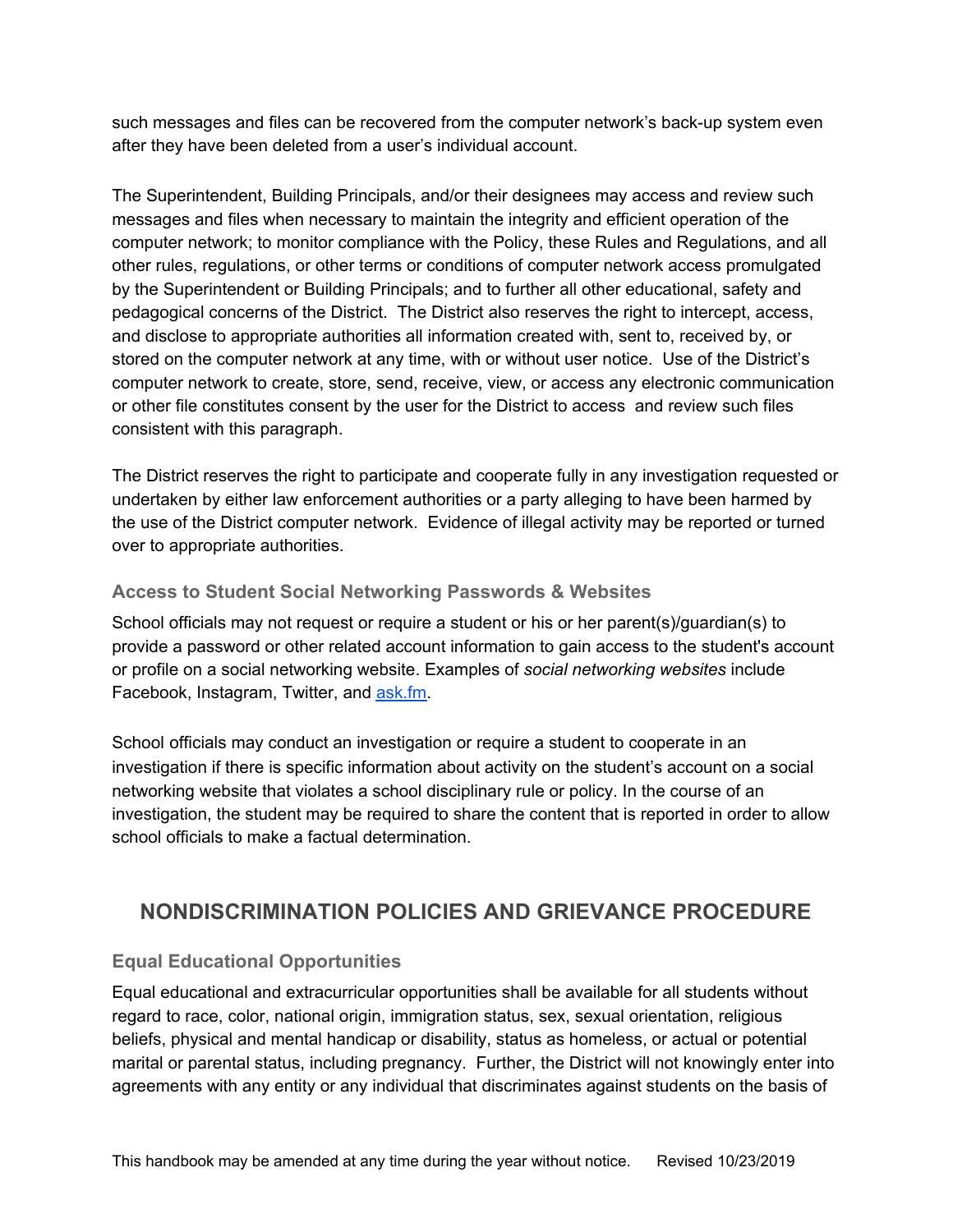sex or any other protected status, except that the District remains viewpoint neutral when granting access to school facilities under its policies and procedures. Any student may file a discrimination grievance by using the Uniform Grievance Procedure (Board Policy 2:260) or, in the case of sex discrimination, the Sex Equity grievance procedure.

The District complies with federal and state law by taking steps to ensure that homeless students are not segregated or stigmatized.

#### <span id="page-45-0"></span>**Sex Equity Policy and Grievance Procedure (Board Policy 7:10)**

No student shall, on the basis of sex, be denied equal access to programs, activities, services, or benefits or be limited in the exercise of any right, privilege, advantage, or denied access to educational and extracurricular programs and activities.

Upon adoption of this Policy and at least once every four years thereafter, the Board shall evaluate its policies and practices to identify any sex discrimination. The evaluation shall include an examination of course enrollment data to identify any instances of disproportionate enrollment on the basis of sex. If the evaluation identifies any sex discrimination, the Board shall develop a written sex equity plan which modifies any policy or practice as necessary to conform to the District's responsibilities under this Policy and which contains remedial steps to eliminate the effects of the discrimination. The Superintendent shall provide in-service training for implementing such sex equity plan to School District administrators, certificated and non-certificated personnel as needed.

Any student may file a sex equity complaint by using the Uniform Grievance Procedure. For information regarding timelines and procedures for sex equity complaints, please contact one of the complaint managers at the numbers:

The District's complaint managers are:

| Dr. Joshua Ruland       | 815-467-3127 |
|-------------------------|--------------|
| Dr. Kathleen Cheshareck | 815-290-7400 |

#### <span id="page-45-1"></span>**Sexual Harassment Prohibited (Board Policy 7:20)**

It is illegal and against Board of Education policy for any employee, student or other person, male or female, to sexually harass an employee or student while that employee or student is on school property or engaging in school activities or school business, or as a result of the employment or educational relationship.

Sexual harassment of students is prohibited. A person engages in sexual harassment whenever he or she makes sexual advances, requests sexual favors, and/or engages in other verbal or physical conduct, including sexual violence, of a sexual or sex-based nature, imposed on the basis of sex, that: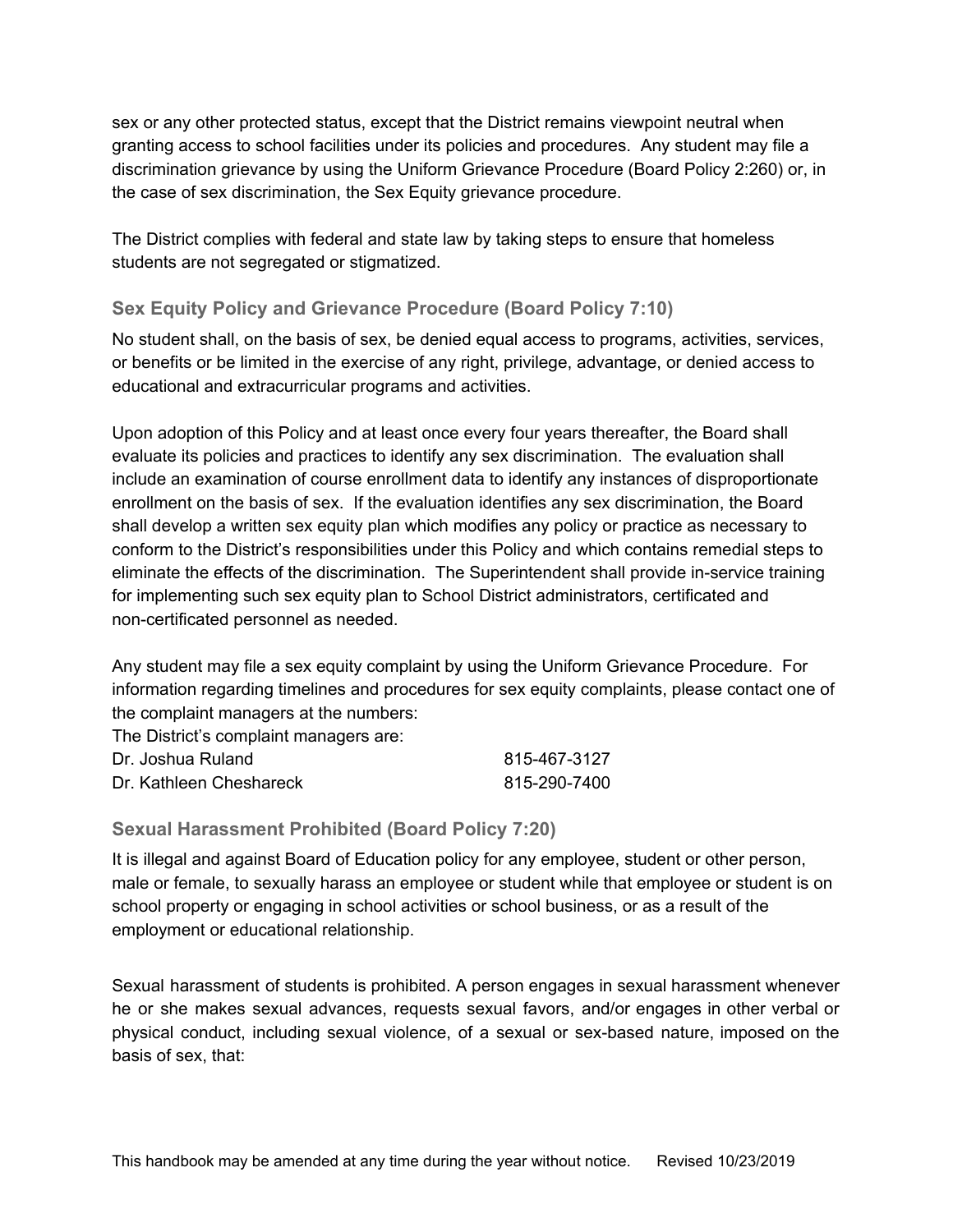- 1. Denies or limits the provision of educational aid, benefits, services, or treatment; or that makes such conduct a condition of a student's academic status; or
- 2. Has the purpose or effect of:
	- a. Substantially interfering with a student's educational environment;
	- b. Creating an intimidating, hostile, or offensive educational environment;
	- c. Depriving a student of educational aid, benefits, services, or treatment; or
	- d. Making submission to or rejection of such conduct the basis for academic decisions affecting a student.

The terms *intimidating*, *hostile*, and *offensive* include conduct that has the effect of humiliation, embarrassment, or discomfort. Examples of sexual harassment include touching, crude jokes or pictures, discussions of sexual experiences, teasing related to sexual characteristics, and spreading rumors related to a person's alleged sexual activities. The term *sexual violence* includes a number of different acts. Examples of sexual violence include, but are not limited to, rape, sexual assault, sexual battery, sexual abuse, and sexual coercion.

A student engaging in sexual harassment will be subject to discipline, up to and including expulsion. Other individuals engaging in sexual harassment of employees or students may be excluded from school property and/or school activities.

The initiation of a complaint of sexual harassment will not adversely affect the terms and conditions of the complainant's academic status in the District. Moreover, any student may file a sexual harassment grievance by using the Uniform Grievance Procedure.

### <span id="page-46-0"></span>**Teen Dating Violence Prohibited (7:185)**

Engaging in teen dating violence that takes place at school, on school property, at school-sponsored activities, or in vehicles used for school-provided transportation is prohibited. For purposes of this policy, the term *teen dating violence* occurs whenever a student who is 13 to 19 years of age uses or threatens to use physical, mental, or emotional abuse to control an individual in the dating relationship; or uses or threatens to use sexual violence in the dating relationship.

#### Making a Complaint; Enforcement

Students are encouraged to report claims or incidents of sexual harassment, teen dating violence or any other prohibited conduct to the nondiscrimination coordinator, building principal, assistant building principal, dean of students, or a complaint manager. A student may choose to report to a person of the student's same sex. Complaints will be kept confidential to the extent possible given the need to investigate. Students who make good faith complaints will not be disciplined.

The District's complaint managers are: Dr. Joshua Ruland 815-467-3127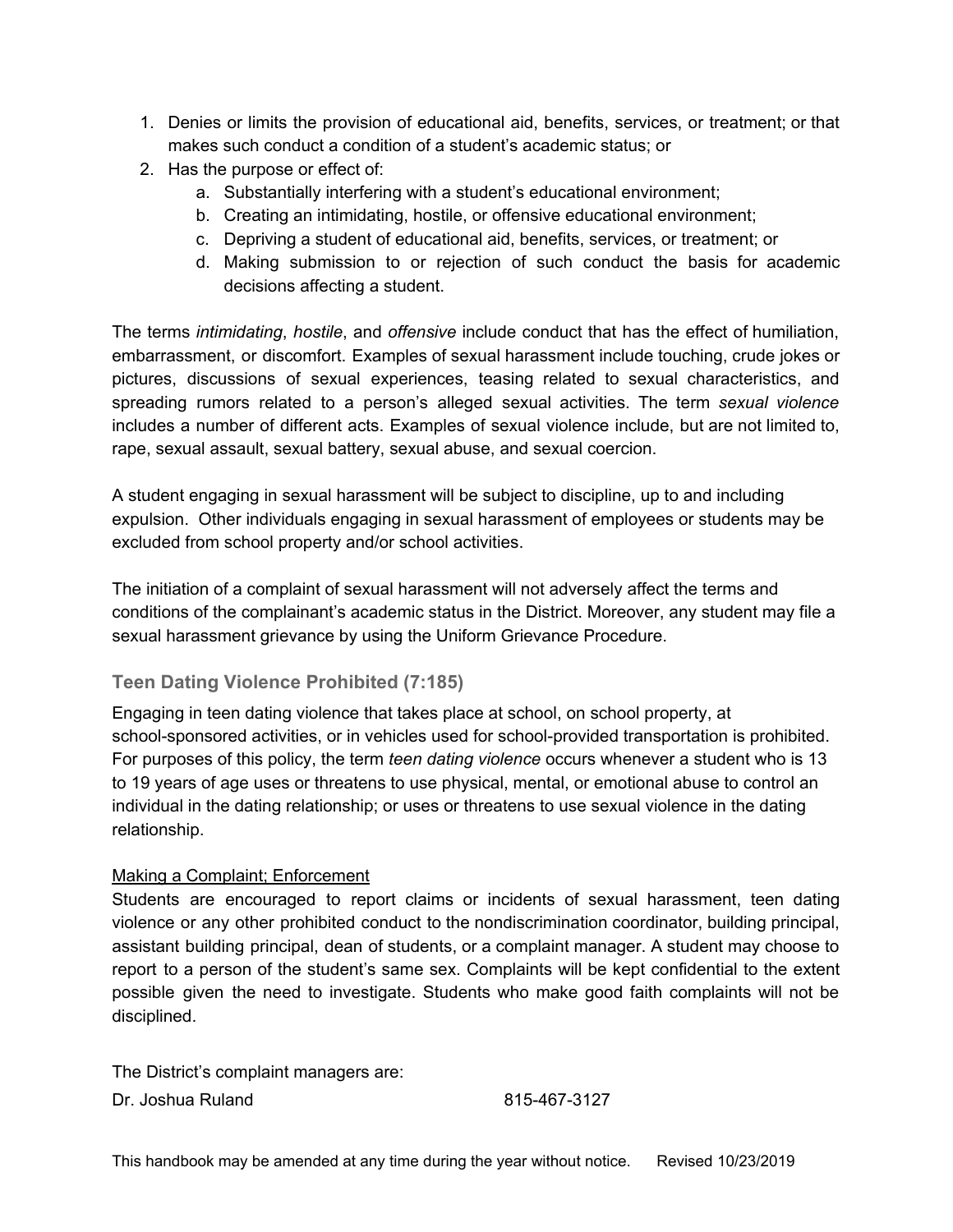Dr. Kathleen Cheshareck 815-290-7400

Any person making a knowingly false accusation regarding prohibited conduct will likewise be subject to discipline.

#### <span id="page-47-0"></span>**Prevention of and Response to Bullying, Intimidation, and Harassment**

Bullying, intimidation, and harassment diminish a student's ability to learn and a school's ability to educate. Preventing students from engaging in these disruptive behaviors and providing all students equal access to a safe, non-hostile learning environment are important school goals. Bullying on the basis of actual or perceived race, color, national origin, immigration status, military status, unfavorable discharge status from the military service, sex, sexual orientation, gender identity, gender-related identity or expression, ancestry, age, religion, physical or mental disability, order of protection status, status of being homeless, or actual or potential marital or parental status, including pregnancy, association with a person or group with one or more of the aforementioned actual or perceived characteristics, or any other distinguishing characteristic is prohibited in each of the following situations:

- 1. During any school-sponsored education program or activity.
- 2. While in school, on school property, on school buses or other school vehicles, at designated school bus stops waiting for the school bus, or at school-sponsored or school-sanctioned events or activities.
- 3. Through the transmission of information from a school computer, a school computer network, or other similar electronic school equipment.
- 4. Through the transmission of information from a computer that is accessed at a non-school-related location, activity, function, or program or from the use of technology or an electronic device that is not owned, leased, or used by the school district or school if the bullying causes a substantial disruption to the educational process or orderly operation of a school.

*Bullying* includes cyber-bullying (bullying through the use of technology or any electronic communication) and means any severe or pervasive physical or verbal act or conduct, including communications made in writing or electronically, repeatedly and over time directed toward a student or students that has or can be reasonably predicted to have the effect of one or more of the following:

- 1. Placing the student or students in reasonable fear of harm to the student's or students' person or property;
- 2. Causing a substantially detrimental effect on the student's or students' physical or mental health;
- 3. Substantially interfering with the student's or students' academic performance; or
- 4. Substantially interfering with the student's or students' ability to participate in or benefit from the services, activities, or privileges provided by a school.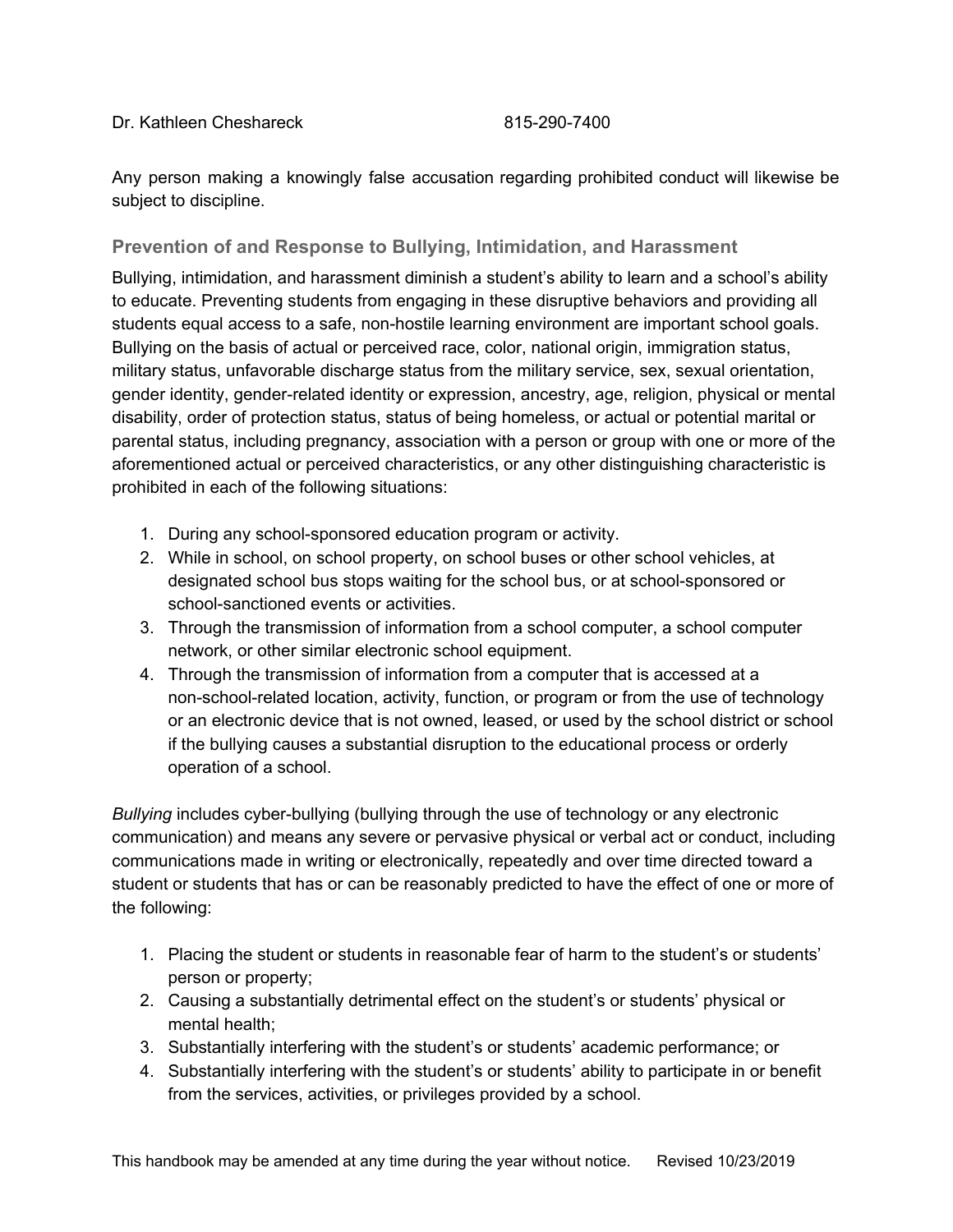Examples of prohibited conduct include name-calling, using derogatory slurs, stalking, sexual violence, causing psychological harm, threatening or causing physical harm, threatened or actual destruction of property, or wearing or possessing items depicting or implying hatred or prejudice of one of the characteristics stated above.

Students are encouraged to immediately report bullying. A report may be made orally or in writing to the district complaint manager or any staff member with whom the student is comfortable speaking. All school staff members are available for help with a bully or to make a report about bullying. Anyone, including staff members and parents/guardians, who has information about actual or threatened bullying is encouraged to report it to the district complaint manager or any staff member. Anonymous reports are also accepted by phone call or in writing.

| The District's complaint managers are: |              |
|----------------------------------------|--------------|
| Dr. Joshua Ruland                      | 815-467-3127 |
| Dr. Kathleen Cheshareck                | 815-290-7400 |

A reprisal or retaliation against any person who reports an act of bullying is prohibited. A student's act of reprisal or retaliation will be treated as bullying for purposes of determining any consequences or other appropriate remedial actions.

A student will not be punished for reporting bullying or supplying information, even if the school's investigation concludes that no bullying occurred. However, knowingly making a false accusation or providing knowingly false information will be treated as bullying for purposes of determining any consequences or other appropriate remedial actions.

### <span id="page-48-0"></span>**Uniform Grievance Procedure (Board Policy 2:260)**

Students or their parents, employees or community members may file a complaint in accordance with this grievance procedure, if they believe that the Board of Education, its employees or agents has violated their rights guaranteed by the state or federal constitution, state or federal statutes or Board Policy.

Claims to be reviewed under this Policy include, but are not limited to, those arising under the following:

- 1. Title II of the Americans with Disabilities Act;
- 2. Title IX of the Education Amendments of 1972;
- 3. Section 504 of the Rehabilitation Act of 1973;
- 4. Claims of sexual harassment under the Illinois Human Rights Act;
- 5. Title VII of the Civil Rights Act of 1964.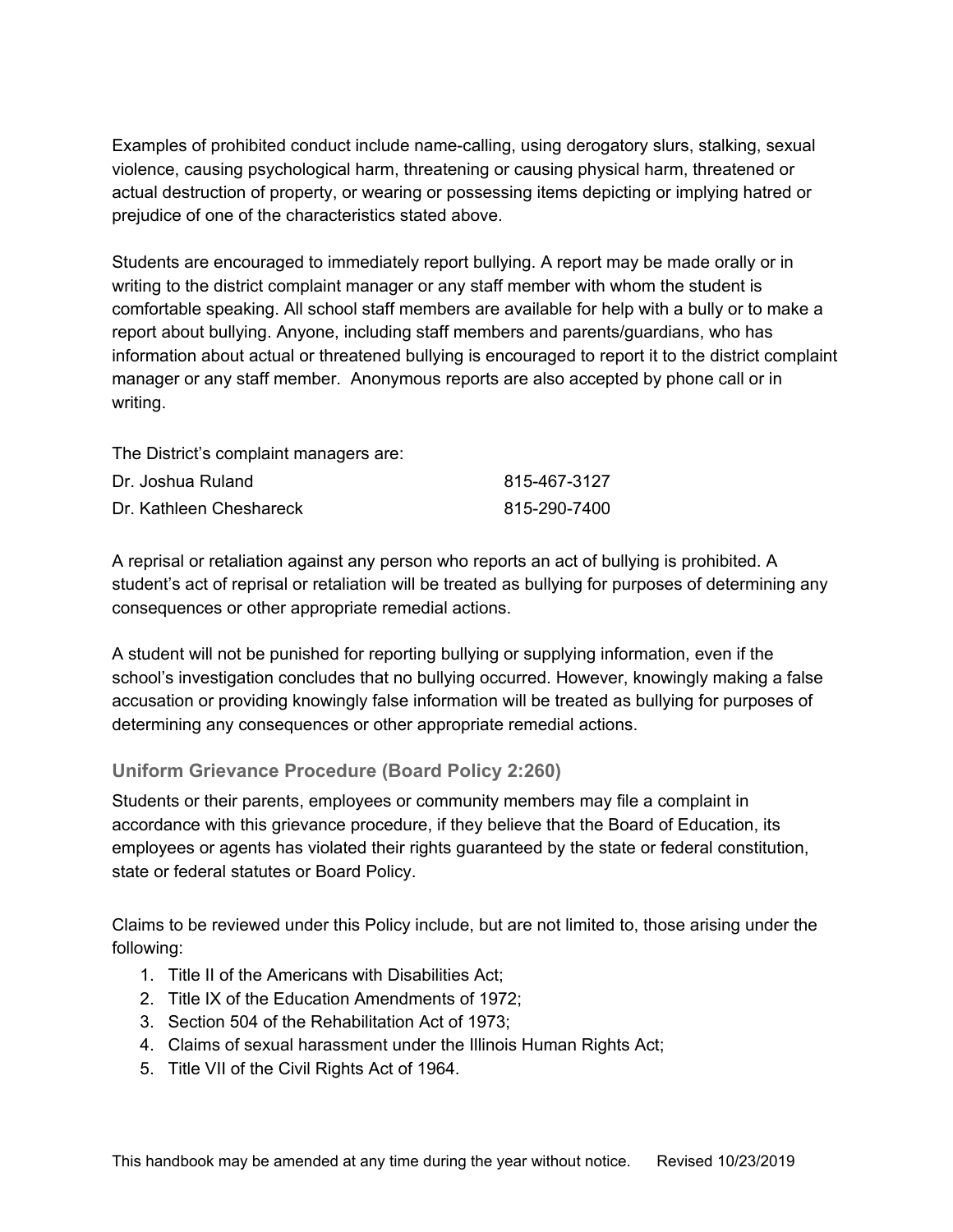The Board of Education will endeavor to respond to and resolve complaints without the need to resort to this grievance procedure and, if a complaint is filed, to address the complaint promptly and equitably. The right of an individual to prompt and equitable resolution of a complaint shall not be impaired by the individual's pursuit of other remedies. Use of this grievance procedure is not a prerequisite to the pursuit of other remedies. However, use of this grievance procedure does not extend any filing deadline related to the pursuit of other remedies.

For information regarding timelines for filing, investigating, and decisions grievances related to Uniform Grievance Policy 2:260 please contact one of the complaint managers at the numbers:

The District's complaint managers are: Dr. Joshua Ruland 815-467-3127 Dr. Kathleen Cheshareck 815-290-7400

### <span id="page-49-0"></span>**USDA Nondiscrimination Statement**

In accordance with Federal civil rights law and U.S. Department of Agriculture (USDA) civil rights regulations and policies, the USDA, its Agencies, offices, and employees, and institutions participating in or administering USDA programs are prohibited from discriminating based on race, color, national origin, sex, religious creed, disability, age, political beliefs, or reprisal or retaliation for prior civil rights activity in any program or activity conducted or funded by USDA.

Persons with disabilities who require alternative means of communication for program information (e.g. Braille, large print, audiotape, American Sign Language, etc.), should contact the Agency (State or local) where they applied for benefits. Individuals who are deaf, hard of hearing or have speech disabilities may contact USDA through the Federal Relay Service at (800) 877-8339. Additionally, program information may be made available in languages other than English.

To file a program complaint of discrimination, complete the [U](http://www.ocio.usda.gov/sites/default/files/docs/2012/Complain_combined_6_8_12.pdf)SDA Program [Discrimination](http://www.ocio.usda.gov/sites/default/files/docs/2012/Complain_combined_6_8_12.pdf) [Complaint](http://www.ocio.usda.gov/sites/default/files/docs/2012/Complain_combined_6_8_12.pdf) Form, (AD-3027) found online at:

[http://www.ascr.usda.gov/complaint\\_filing\\_cust.html](http://www.ascr.usda.gov/complaint_filing_cust.html), and at any USDA office, or write a letter addressed to USDA and provide in the letter all of the information requested in the form. To request a copy of the complaint form, call (866) 632-9992. Submit your completed form or letter to USDA by:

1. mail: U.S. Department of Agriculture Office of the Assistant Secretary for Civil Rights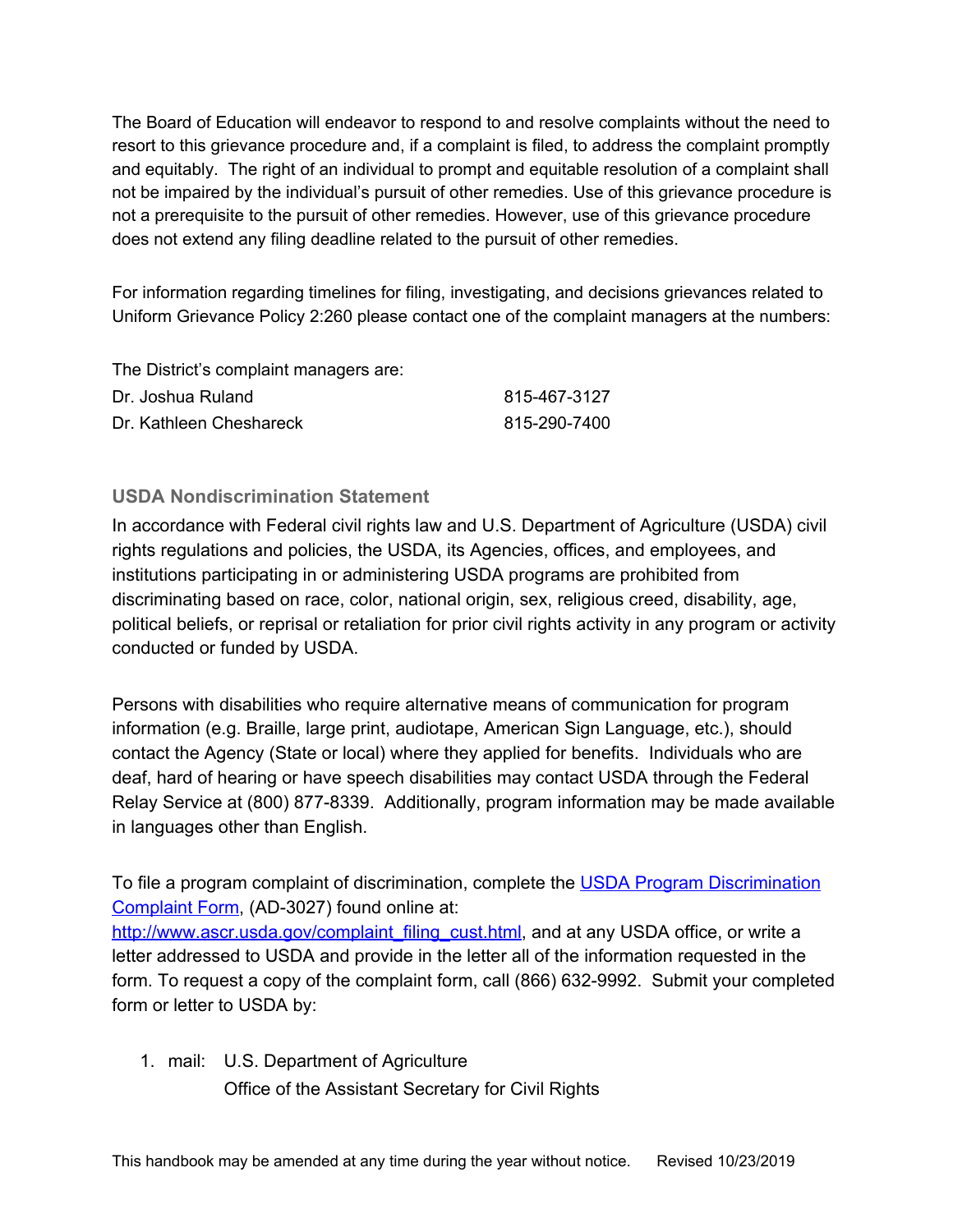1400 Independence Avenue, SW

Washington, D.C. 20250-9410;

- 2. fax: (202) 690-7442; or
- 3. email: program.intake@usda.gov.

<span id="page-50-0"></span>This institution is an equal opportunity provider.

# **GENERAL INFORMATION**

#### <span id="page-50-1"></span>**District Rules**

Students may bring radios, cameras, video games, CD players, cell phones, or any other electronic equipment to school except pocket pagers or similar electronic paging devices. Students at the intermediate and junior high schools are encouraged to not bring personal items to school. Minooka District #201 is not responsible for lost or stolen items. Electronic devices must be turned off and kept in the student's locker or book bag upon entry to the school and/or when getting on the bus unless otherwise approved. Infractions of this rule will result in confiscation of the items with them to be picked up by a parent in the Administration Office.

Bring your own Device (BYOD) Guidelines. The district has recently approved a BYOD guideline for all students in grades 5-8. This allows students to bring their own technology devices to school for use in the classroom. The items such as laptops, iPads, and netbooks with browsing capabilities are to be used for educational purposes. The device must have a screen size of not less than 7' diagonal, functional wireless (wifi) connectivity, an installation of the Chrome web browser, and an installation of Google Apps for education. Any operating system (OS) compatible with these requirements is acceptable. Windows based devices will be required to have installed anti-virus software. Similar to other personally owned items, the district is not liable for the loss, damage, misuse, or theft of personally owned devices brought to school.

- 1. No animals, due to safety and health reasons, are to be brought to school except for "service animals" (e.g. guide dogs) as approved by the administration.
- 2. Students shall not trespass on their way to and from school.
- 3. No smoking or use of electronic cigarettes on school grounds
- 4. No food, candy, or drinks are allowed in the gymnasiums.
- 5. It is the responsibility of students to make arrangements for transportation home from after school activities.
- 6. Students are expected to behave in an orderly fashion, respect all District personnel and property, other students and adults, and not cause disruptions to the educational process.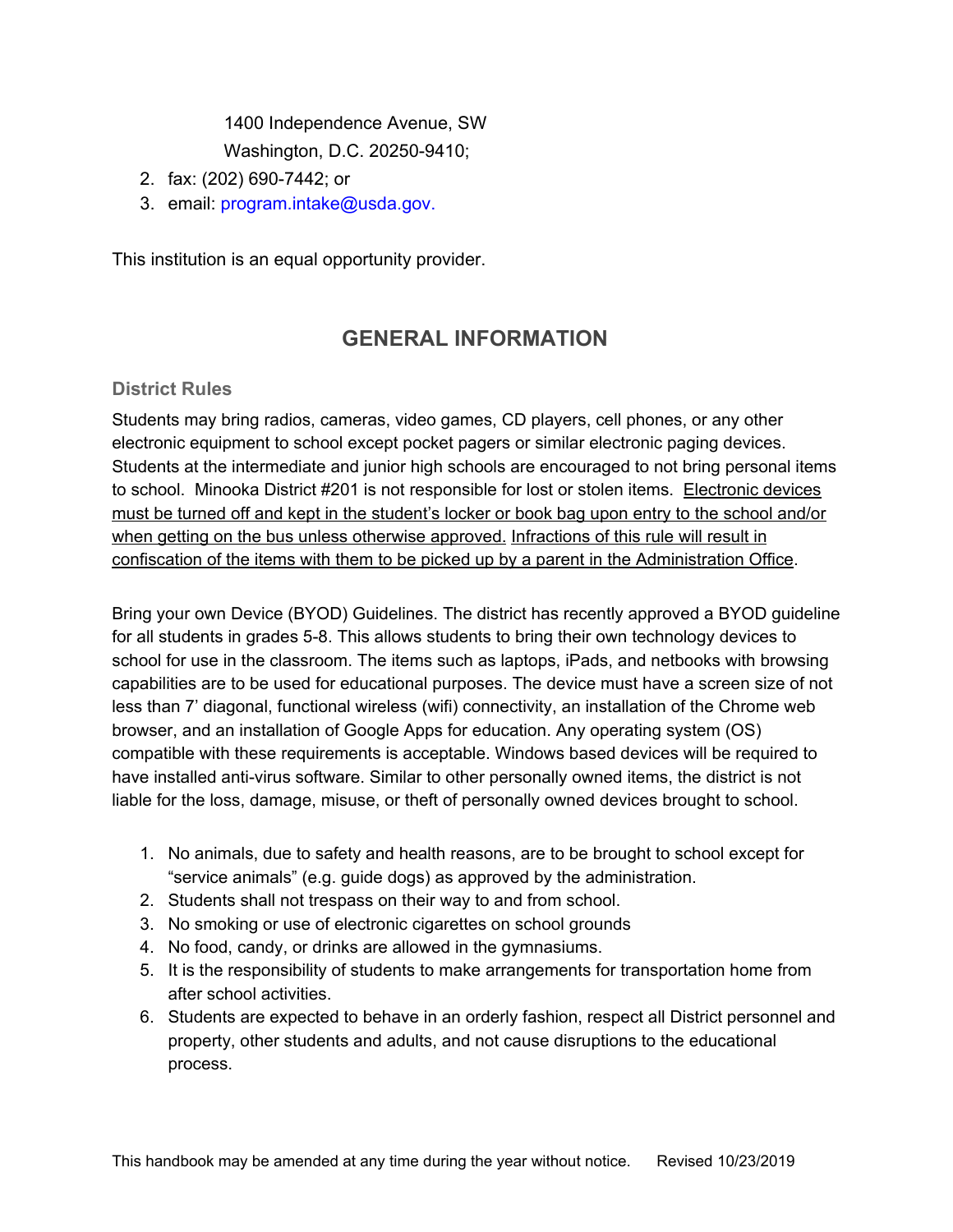- 7. All school rules are to be followed any time a student is at school sponsored activities, on a school bus, or going to or from school.
- 8. If a child voluntarily leaves a school activity, she/he will not be allowed to return. If a District employee asks a student to leave, the parent(s)/guardian of the student must be notified.
- 9. Students are expected to present an appearance that, in the judgment of the faculty/administration, does not disrupt the educational process or interfere with the maintenance of a positive teaching/learning climate or pose a possible threat. Dress and/or grooming which is not in accord with reasonable standards of health, safety, modesty, and decency will be considered inappropriate. The building administrator is the final authority for judging the appropriateness of a student's appearance. The following items of clothing are not permitted: (This list is not all-inclusive).
	- a. Fashion or materials, which exaggerate, emphasize, reveal, or call attention to anatomical details, or expose undergarments;
	- b. Torn or cut articles of clothing;
	- c. Sleeveless shirts, mesh shirts, or biker shorts;
	- d. Skirts above the extended fingertips;
	- e. Shorts above the extended fingertips;
	- f. Messages on clothing by picture or word may not be lewd, obscene, drug/alcohol oriented, profane or gang related;
	- g. Outer garments (i.e., coats, hats, scarves) cannot be worn during the school day.
- 10. Students' coats, book bags, and backpacks must be left in the student's locker.
- 11. Students must be attendance three full instructional periods per day (for elementary schools the equivalent of 150 instructional minutes) to participate in that day's extracurricular activities.
- 12. The respective building administrator must sanction all school parties, dances, etc.
	- a. As per Health Department guidelines, no food made at home may be handed out to students. Food items must be individually wrapped by the manufacturer. Items must not contain or be processed in a plant with peanuts or tree nuts.
	- b. No Halloween costumes allowed at the junior high school or intermediate school.
	- c. Grades K-4 will have Halloween, Christmas, and Valentine's parties planned by homeroom teachers/room parents. PTO may coordinate and supply refreshments. Refreshments will be served during the party. Treat bag contents shall be non-consumable.
	- d. All children's birthday treats in grades K-4, where parents/guardians provide food, must be approved by the school nurse in order to be distributed immediately preceding dismissal from school. Each parent must sign a consent form, in addition to nurse approval, if treats are eaten during the school day. The classroom teacher, nurse, building administrator, and when applicable parents/guardians shall approve birthday treats at least three days prior to distribution and/or consumption.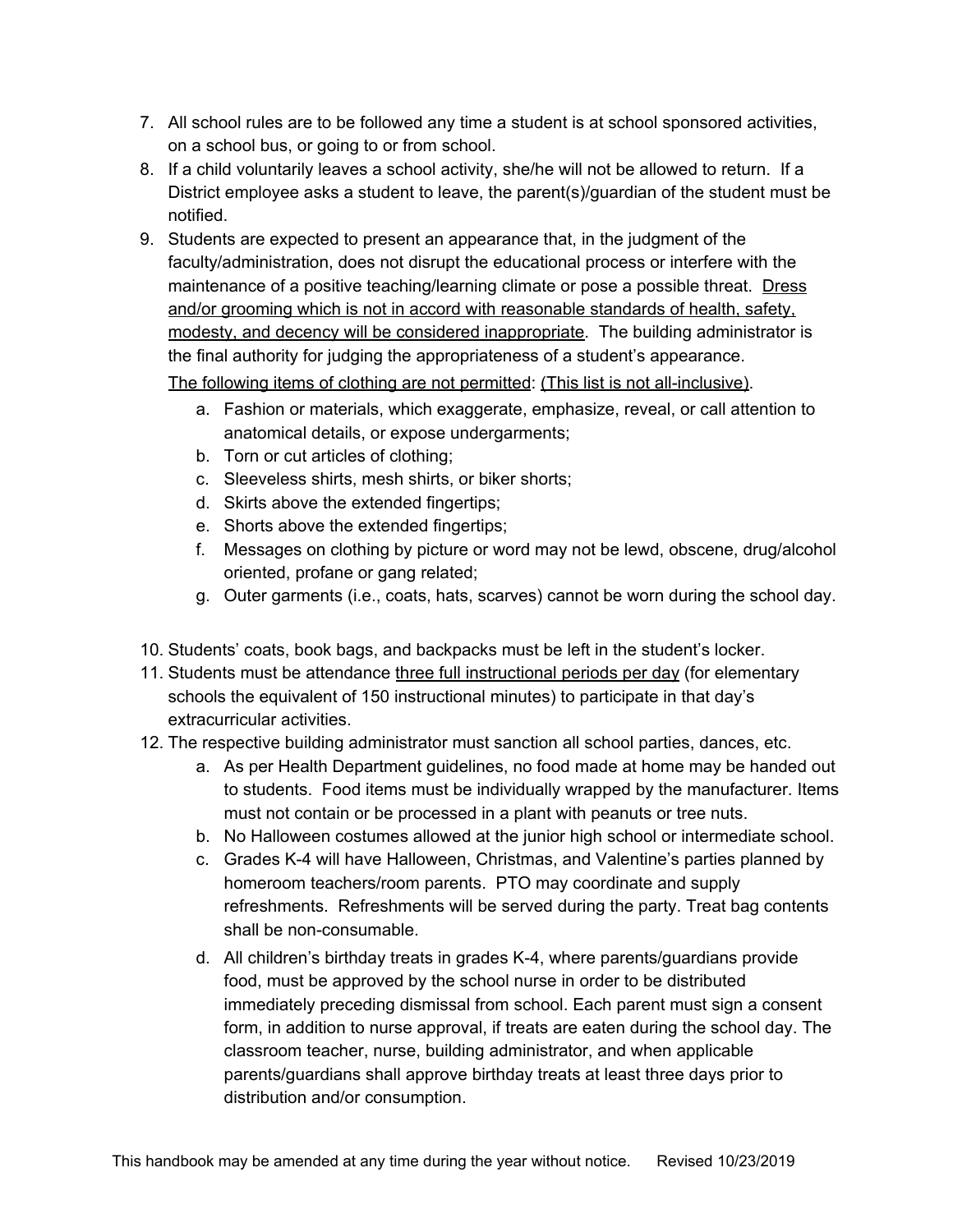- e. As per Health Department guidelines, no food made at home may be handed out to students. Food items must be individually wrapped from the manufacturer and must not contain or be processed in a plant with peanuts or tree nuts.
- f. No other parties are sanctioned for Grades K-8 during the school year nor is it the school's policy to provide addresses nor hand out invitations in class for students' birthday parties or other social functions.
- g. Party invitations or gifts for classmates should not be brought to school to be distributed.
- h. Classroom treats brought to recognize a student's birthday must follow the appropriate procedure for approval and must be offered to all students in the class.

A form for bringing treats to the school must be filled out 3 days in advance and approved by the individual school principal or designee. The form may be obtained from any school office and is also online for your convenience.

#### <span id="page-52-0"></span>**School Visitations**

Visitors to the District's schools are welcome. All visitors including scheduled speakers, parents, etc., are required to stop in the office and register before visiting any school building. An appointment is required. The District reserves the right to limit or reject visitations or appointments if such appointments are disruptive to the educational process. Failure to receive visitor status constitutes trespassing and may result in legal action, including referral to law enforcement authorities for applicable criminal penalties.

The District shall make time available for regularly scheduled, non-emergency school visitations by parents and guardians during both regular school hours and evening hours.

# <span id="page-52-1"></span>**Confidential Communications**

School personnel do not have "privileged communication" rights in Illinois. In other words, communication between school personnel and students is not normally confidential in respect to parents and other school personnel. It is possible that confidentiality may exist in communications between students and mental health therapists employed by the District or its special education cooperative subject to the limitations of Illinois law.

#### <span id="page-52-2"></span>**School Awards and Recognition**

The district presents students with the following awards:

- 1. "Board of Education Awards" are presented annually at graduation to those students in eighth grade who have maintained a 3.90 cumulative grade point average or higher for their seventh and eighth grade years of schooling.
- 2. "Scholastic Awards" are presented at the end of the year. At the junior high those are: valedictorian of the class, the Bill Davidson Award, for the highest cumulative percentage grade point average. The salutatorian is for the student with the second highest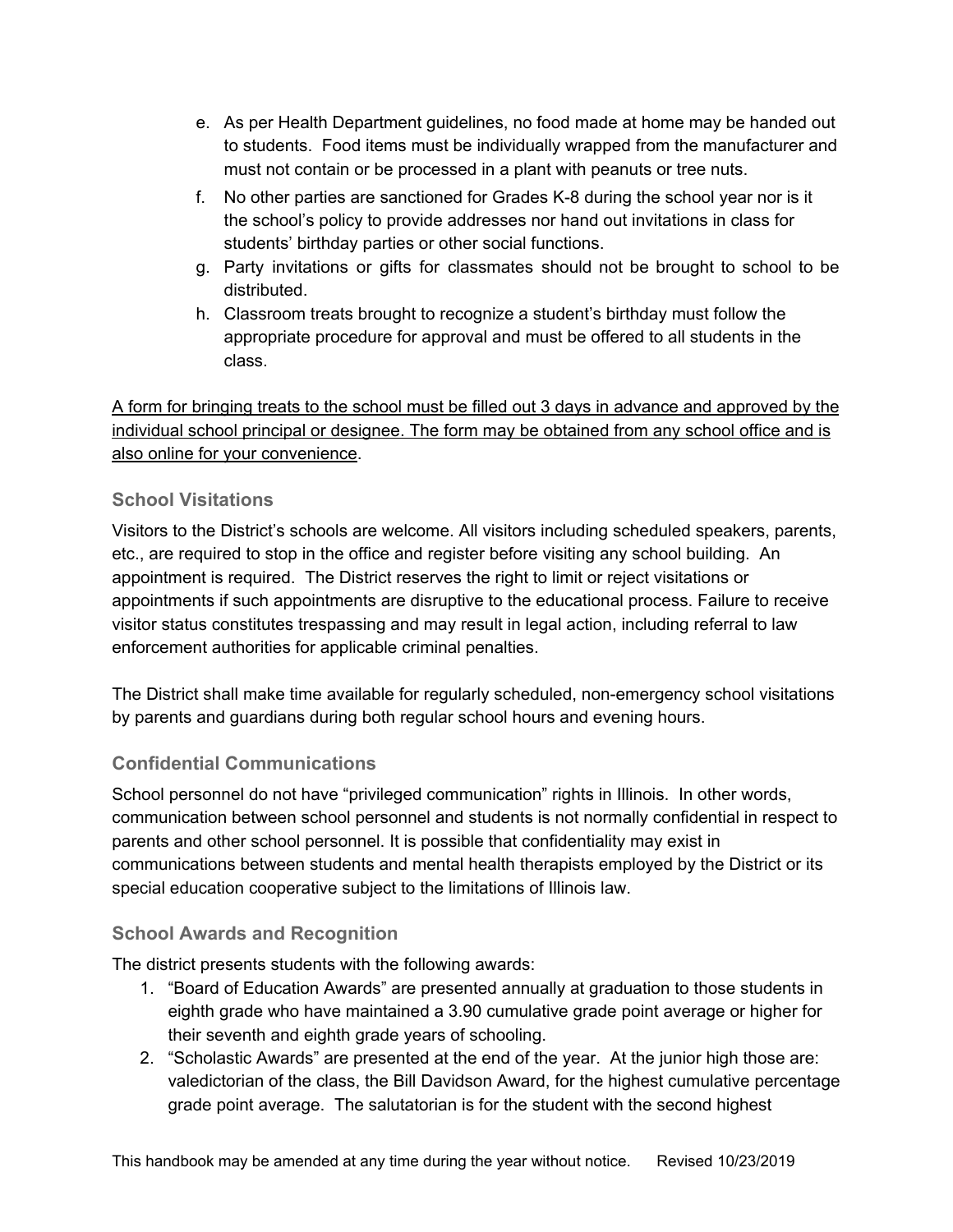cumulative percentage grade point average. The MEEA Award in honor of Jack Satorius is given to one eighth grade boy and girl. This award is based on achievement, effort, deportment, leadership, and school spirit.

- 3. Academic awards will be presented at the end of the second semester.
- 4. The "American Legion Award" is presented to one boy and one girl in the eighth grade based on their courage, honor, leadership, patriotism, scholarship, and service.
- 5. "Hugh Palmer Math Award" is presented to the top eighth grade boy and girl who excel in mathematics.
- 6. "Presidential Academic Excellence Award" this award is presented to all eighth grade students who have earned a cumulative GPA of 3.50 or higher out of a possible 4.00 at the end of the second quarter of the eighth grade year in addition to other criteria determined by the school.
- 7. "Band Awards" are presented at the end of the school year. The most outstanding musician award is given to one eighth grade student.

<span id="page-53-0"></span>**Parent Notices Required by the Every Student Succeeds Act**

#### I. Teacher Qualifications

.

A parent/guardian may request, and the District will provide in a timely manner, the professional qualifications of your student's classroom teachers, including, at a minimum, whether:

- a. The teacher has met the State qualifications and licensing criteria for the grade levels and subject areas in which the teacher provides instruction.
- b. The teacher is teaching under emergency or other provisional status.
- c. The teacher is teaching in the field of discipline of the certification of the teacher.
- d. Paraprofessionals provide services to the student and, if so, their qualifications.
- II. Testing Transparency

The State and District requires students to take certain standardized tests. For additional information, see handbook procedure Standardized Testing

A parent/guardian may request, and the District will provide in a timely manner, information regarding student participation in any assessments mandated by law or District policy.

#### III. Annual Report Card

Each year, the District is required to disseminate an annual report card that includes information on the District as a whole and each school served by the District, with aggregate and disaggregated information for each required subgroup of students including: student achievement on academic assessments (designated by category), graduation rates, district performance, teacher qualifications, and certain other information required by federal law. When available, this information will be placed on the District's website at [www.min201.org](http://www.min201.org/)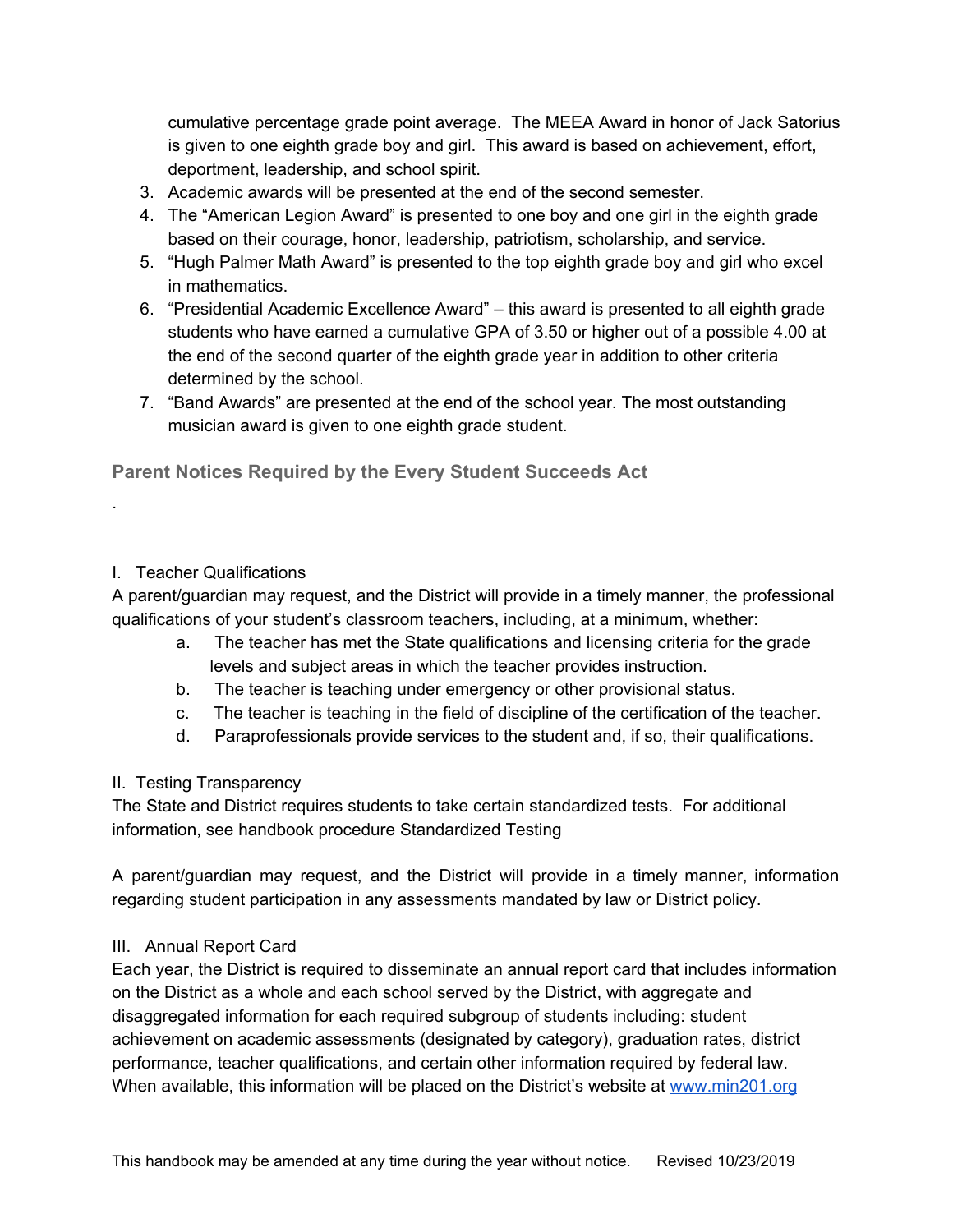#### IV. Parent & Family Engagement Compact

The School District and/or each school has a parental involvement policy that is regularly distributed to all parents/guardians. Parents/guardians will be provided with timely notice of parent involvement activities and will receive a description and explanation of the school's curriculum, the forms or academic assessment used to measure student progress, and the proficiency level students are expected to meet. The Board has adopted and continues to use policies regarding student privacy, parental access to information, and administration of certain physical examinations to minors. Copies of those policies are available upon request.

#### V. Unsafe School Choice Option

The unsafe school choice option allows students to transfer to another District school or to a public charter school within the District under certain circumstances. For additional information, see handbook procedure Unsafe School Choice Option.

#### VI. Student Privacy

Students have certain privacy protections under federal law. For additional information, see handbook procedure Student Privacy

#### VII. English Learners

The school offers opportunities for resident English Learners to achieve at high levels in academic subjects and to meet the same challenging State standards that all children are expected to meet. For additional information, see handbook procedure English Learners

#### VIII. Homeless Students

For information on supports and services available to homeless students, see handbook procedure Homeless Child's Right to Education

#### <span id="page-54-0"></span>**Unsafe School Choice Option**

The unsafe school choice option allows students to transfer to another District school or to a public charter school within the District. The unsafe school choice option is available to: (1) All students attending a persistently dangerous school, as defined by State law and identified by the Illinois State Board of Education; and (2) Any student who is a victim of a violent criminal offense that occured on school grounds during regular school hours or during a school-sponsored event.

#### <span id="page-54-1"></span>**Homeless Child's Right to Education**

**When a child loses permanent housing and becomes a homeless person as defined at law, or when a homeless child changes his or her temporary living arrangements, the parent or guardian of the homeless child has the option of either:**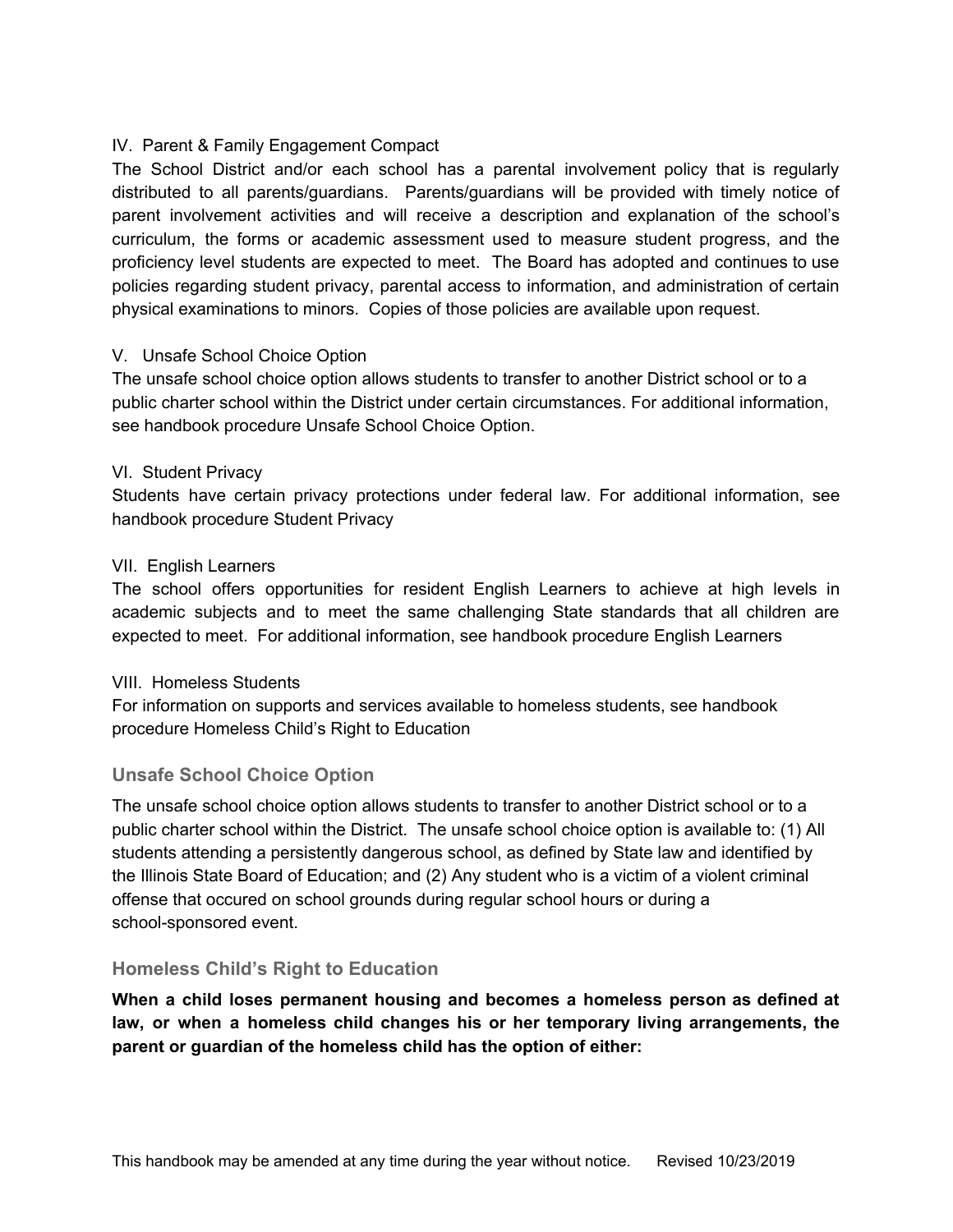**(1) continuing the child's education in the school of origin for as long as the child remains homeless or, if the child becomes permanently housed, until the end of the academic year during which the housing is acquired; or**

**(2) enrolling the child in any school that non-homeless students who live in the attendance area in which the child or youth is actually living are eligible to attend.**

#### **Sex Offender & Violent Offender Community Notification Laws**

State law requires schools to notify parents/guardians during school registration or parent-teacher conferences that information about sex offenders and violent offenders against youth is available to the public on the Ill. Dept. of State Police (ISP) website. The ISP website contains the following:

Illinois Sex Offender Registry, [www.isp.state.il.us/sor/](http://www.isp.state.il.us/sor/) Illinois Murderer and Violent Offender Against Youth Registry, [www.isp.state.il.us/cmvo/](http://www.isp.state.il.us/cmvo/) Frequently Asked Questions Concerning Sex Offenders,

[www.isp.state.il.us/sor/faq.cfm](http://www.isp.state.il.us/sor/faq.cfm)

### <span id="page-55-0"></span>**Pesticide Registration**

School District #201 has an Integrated Pest Management (IPM) Policy which incorporates building maintenance, sanitation, physical barriers, and as a last resort, the most safe, effective means of pesticide. The district will make a public notification two days before an airborne pesticide application. In the event of an extreme emergency and pesticides must be used immediately, we will notify the community as soon as possible.

#### <span id="page-55-1"></span>**Suicide and Depression Awareness and Prevention (Board Policy 7:290)**

Youth suicide impacts the safety of the school environment. It also affects the school community, diminishing the ability of surviving students to learn and the school's ability to educate. Suicide and depression awareness and prevention are important goals of the school district.

The school district maintains student and parent resources on suicide and depression awareness and prevention. Much of this information, including a copy of school district's policy, is posted on the school district website. Information can also be obtained from the school office.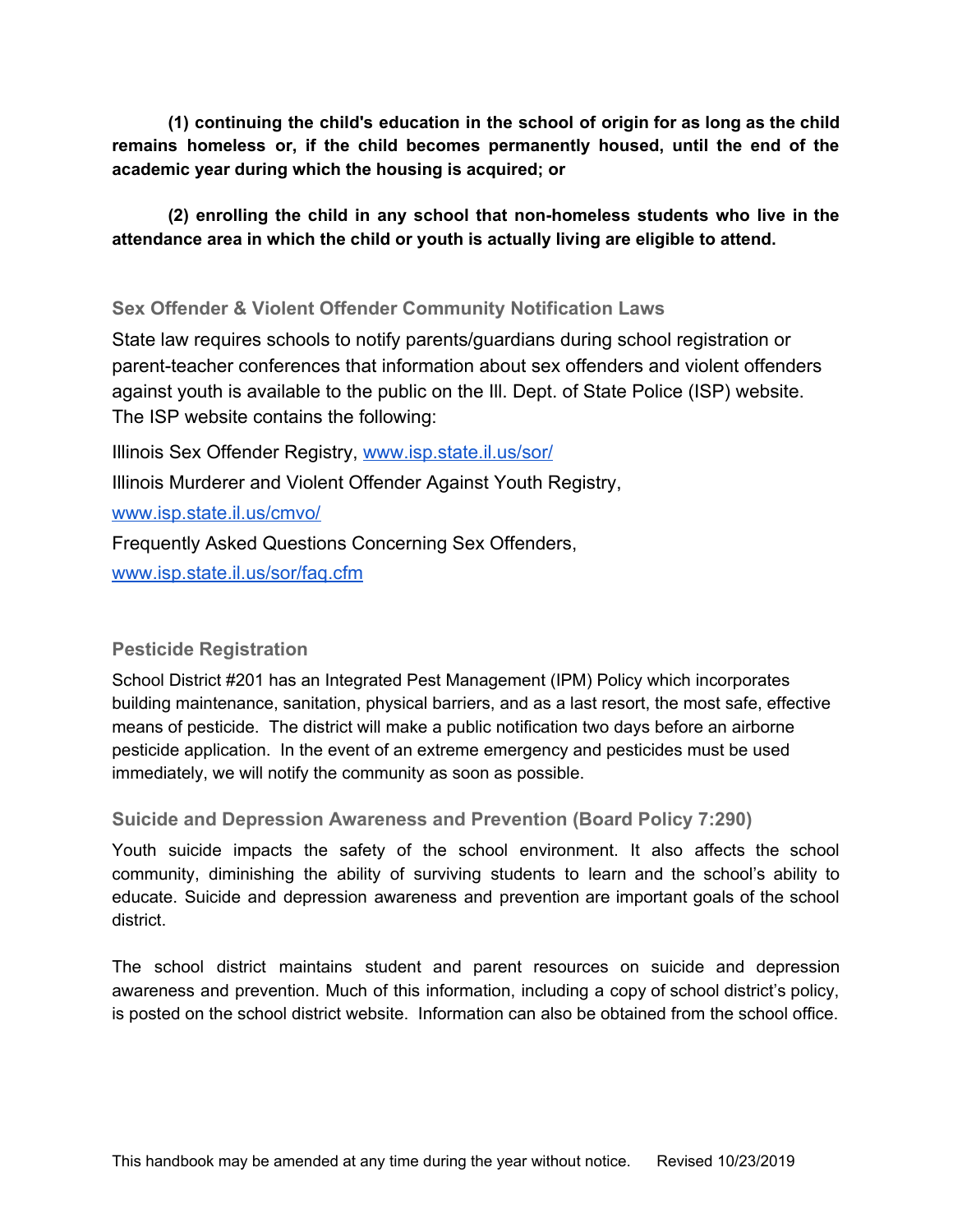#### <span id="page-56-0"></span>**English Learners**

The school offers opportunities for resident English Learners to achieve at high levels in of academic subjects and to meet the same challenging State standards that all children are expected to meet.

Parents/guardians of English Learners will be informed how they can: (1) be involved in the education of their children, and (2) be active participants in assisting their children to attain English proficiency, achieve at high levels within a well-rounded education, and meet the challenging State academic standards expected of all students.

For questions related to this program or to express input in the school's English Learners program, contact your building principal.

#### <span id="page-56-1"></span>**District Budget**

The Board adopts a budget before the end of the first quarter of each fiscal year, September 30, or by such alternative procedure as State law may define. Information about the District's budget can be found at [www.min201.org](http://www.min201.org/)

#### <span id="page-56-2"></span>**Safety Drill Procedures and Conduct**

Safety drills will occur at times established by the school board. Students are required to be silent and shall comply with the directives of school officials during emergency drills. There will be a minimum of three (3) evacuation drills, a minimum of one (1) severe weather (shelter-in-place) drill, a minimum of one (1) law enforcement drill to address an active shooter incident, and a minimum of one (1) bus evacuation drill each school year. There may be other drills at the direction of the administration. Drills will not be preceded by a warning to the students.

# <span id="page-56-3"></span>**EXTRACURRICULAR ORGANIZATIONS AND ACTIVITIES**

The following extra-curricular clubs and Activities require a nonrefundable fee to be paid prior to student participation. Fees will be established annually by the Board of Education.

| <b>Basketball</b> | Baseball | <b>Cross Country</b> | Volleyball   |
|-------------------|----------|----------------------|--------------|
| Softball          | Track    | Wrestling            | Cheerleading |
| Soccer            |          |                      |              |

Extracurricular activities offered by Minooka Community Consolidated School District #201 are an important part of a student's education. They are designed to enrich the educational experiences of students and have been created to encourage participation and promote positive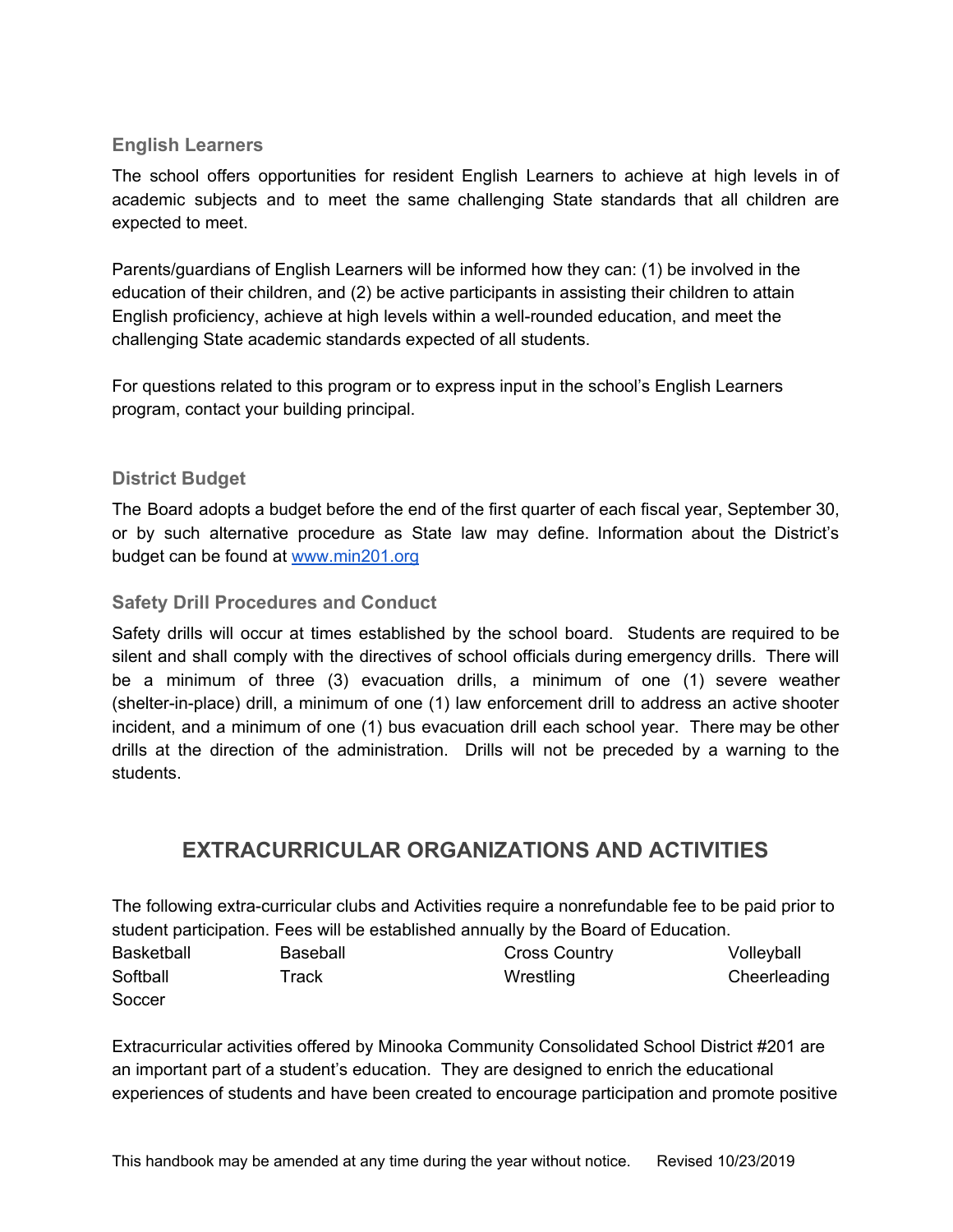self-esteem and individual growth for each child. Each student is encouraged to participate in one or more activities. All rules and regulations of Minooka CCSD #201 are in force at all extracurricular activities whether they are during the school day or during non-school time, at our school or when we are the guests of other schools.

#### <span id="page-57-0"></span>**Clubs and Activities**

Rebecca Caudill Reading Club - is an opportunity for readers to unite and share their enjoyment of books. Every year, there is a list of twenty titles that are selected from suggestions made by students around the state. After reading three of these titles, a student is invited to join. A favorite book is selected among the members as the school winner, and new recommendations for the book list are taken. All students at the junior high are invited to participate.

Student Council - The student council is made up sixth, seventh, and eighth grade students who are elected by the student body of each grade level in the first nine weeks of the school year. Some of the activities students participate in are: fundraisers for charity, plan dances, work at concessions, plan student assemblies, and act as liaison between students and staff.

Math Club- Math Club is available to all sixth, seventh, and eighth grade students. Practices are held before school, during lunchtime and after school. Math club meets from November through May of the school year. Students participate in IESA competitions.

Speech Contest- Junior high school speech contest is held during the period of September through November. Students pick a monologue or duet act to perform. Speech contest is an I.E.S.A. sanctioned activity. Eligibility checks will be conducted during the season.

School Play- Fifth, sixth, seventh, and eighth grade students may try out for the school play. The sponsor picks the cast after tryouts are held.

Spelling Contest- The spelling contest is held in the spring of each school year for sixth, seventh, and eighth grade students. Winners represent the school in the IVC Spelling Contest.

Band- Students in fifth, sixth, seventh and eighth grades are eligible to join band. Practices begin in August and run through June. Students are encouraged to purchase instruments. Rental instruments are available on a limited basis. Students are expected to attend the winter and spring concerts as well as many parades and organization contests. Students may also choose to participate in solo and ensemble contest. This is a graded subject.

Chorus- Students in fifth through eighth grades may join chorus. Practices are held during or after the school day. Students are expected to attend all required performances that are scheduled.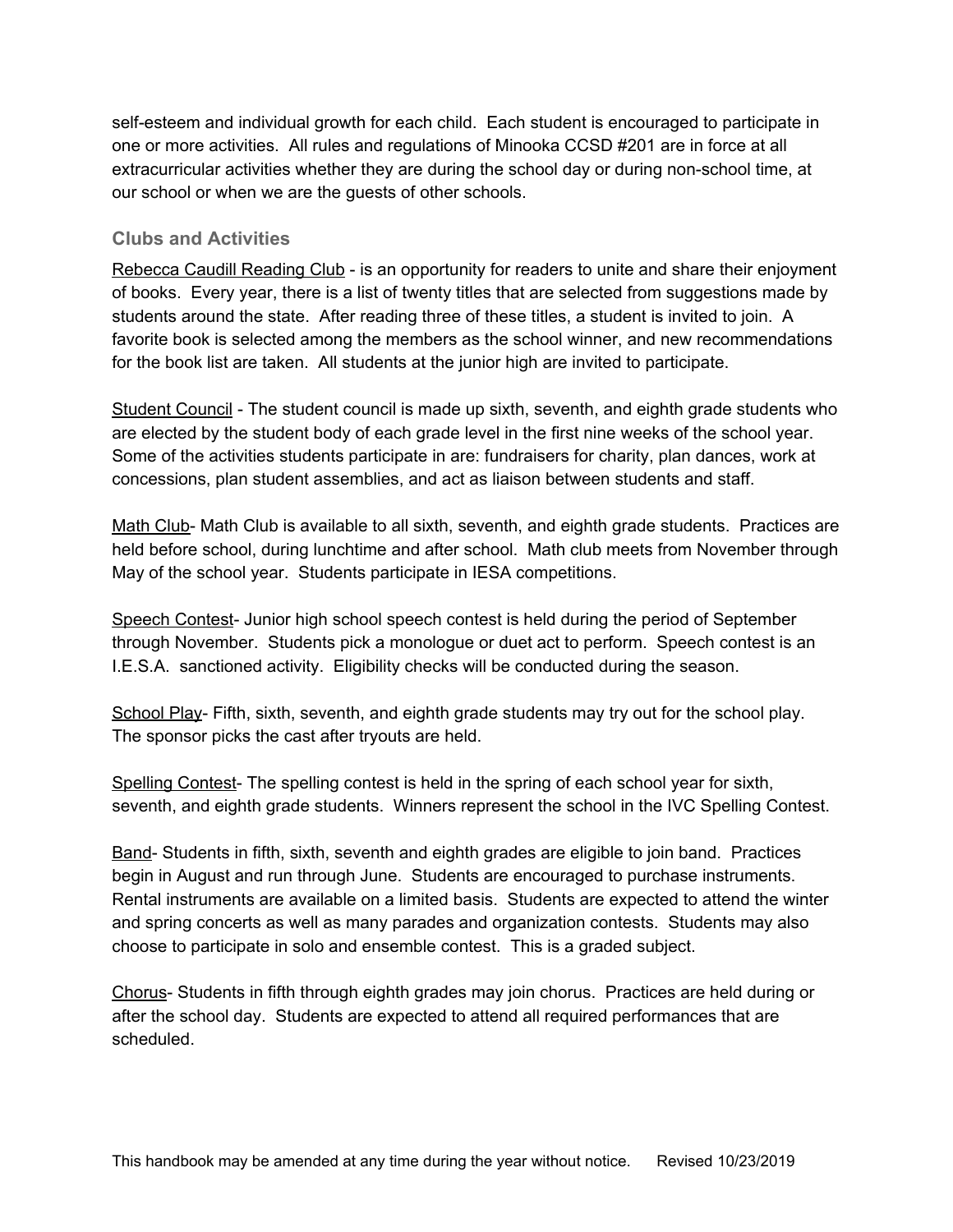Yearbook- Yearbook Club utilizes technology to create the memories that are printed into the Junior High School's yearbook. With the use of digital cameras, the internet, and an online-based yearbook program, students in yearbook club are able to design, sell, and promote the school's yearbook.

Beta Club- Beta Club is a leadership, service, and scholastic organization. Beta Club requires that students meet two requirements for membership. 1) The yearly average of their GPA must be a 3.75 for the previous school year. 2) Students must be in the 90th percentile for 2 of their 3 Reading, or 2 of their 3 Math MAP tests from the previous year. Students who join in 7th grade are automatically members in 8th grade, and students who do not qualify/join in 7th grade have a 2nd chance in 8th grade as well, if they meet the requirements. Anyone meeting the requirements will receive an invitation in the first few weeks of the school year. Beta members are required to complete 25 service hours per year by participating in volunteer and other charitable opportunities. Beta club will sponsor a number of charity and fundraising events through the year. All students inducted into Beta Club are expected to maintain a high level of academic excellence, behavior, and character. Any violation of these conditions may result in removal.

Scholastic Bowl- Scholastic Bowl is open to all fifth through eighth grade students. Section 4.00 of the current I.E.S.A. Handbook outlines the guidelines for participation in scholastic bowl contests. Limitations are put on the number of students who may represent a school during the state tournament series.

#### <span id="page-58-0"></span>**Athletics**

The athletic program is divided into the following categories:

#### Junior High Athletics:

With the exception of wrestling, and cross country which allows fifth grade participation, all junior high school athletics are limited to participation by sixth, seventh, and eighth grade students. Interscholastic programs are offered.

#### Interscholastic Athletics:

Interscholastic sports follow Illinois Elementary School Association regulations and are competitive. All students that fulfill the Illinois Elementary School Association and Minooka District #201 eligibility requirements (weekly passing of every subject) are eligible to participate. The number of openings for a team will be posted before tryouts begin.

Fifth Grade Athletics-The goal of the fifth grade program is to allow maximum participation that is reasonably possible, for each student during regular season play in wrestling or cross country. The main objective will be to participate and use competition as a learning tool.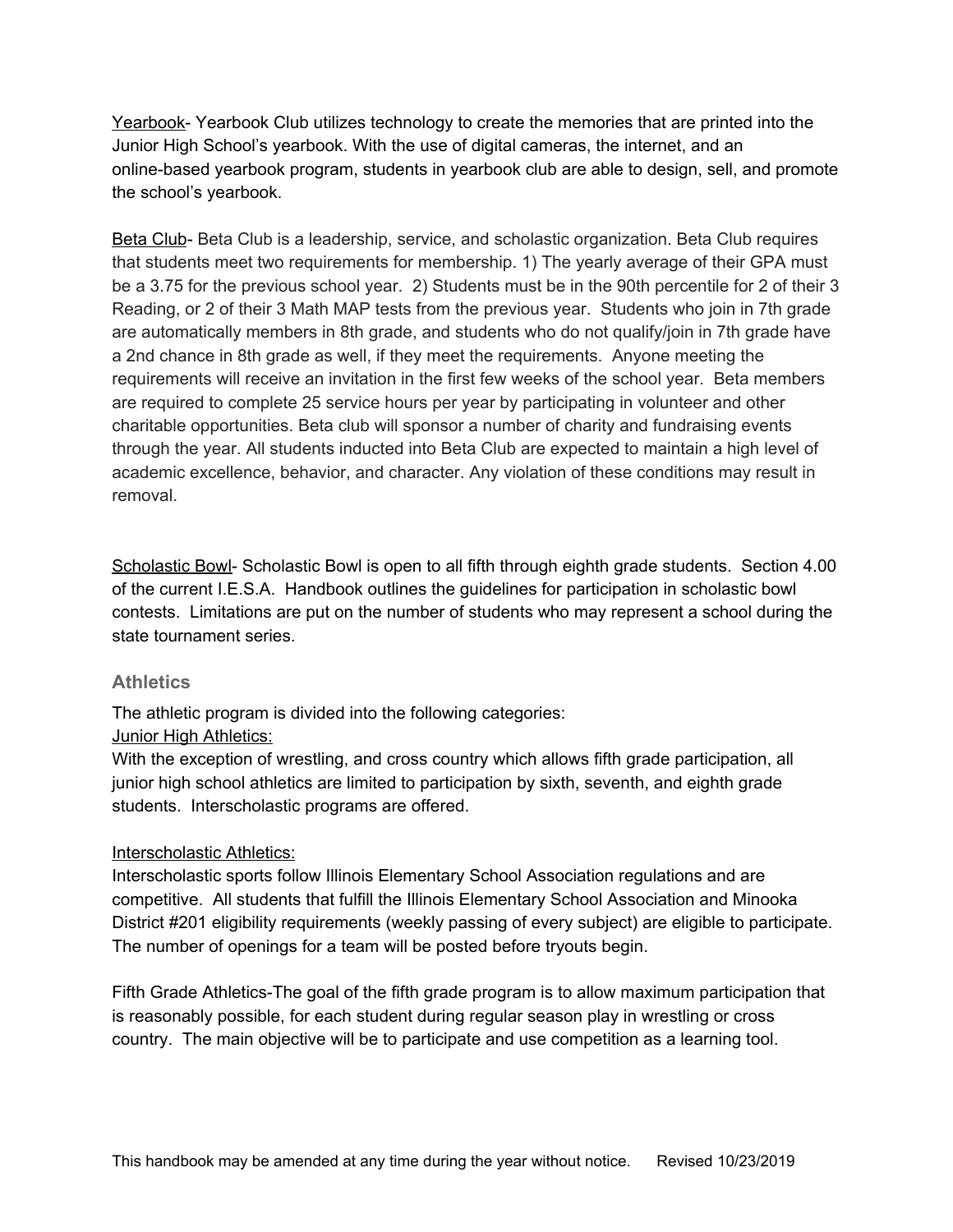Sixth Grade Athletics-The goal of the sixth grade program is to allow maximum participation that is reasonably possible, for each student during regular season play. The main objective will be to participate and use competition as a learning tool.

Seventh Grade Athletics-The seventh grade program begins to take a competitive approach toward athletics. The main objective will focus on being competitive with other IESA schools. Participation time will be a consideration, but will not be focused on throughout each contest.

Eighth Grade Athletics-The Minooka eighth grade athletic programs have a highly competitive approach toward competition with other IESA schools. Participation time will not be limited to guarantee playing time for all participants.

There are limitations on the following teams. Seventh and Eighth Grade Teams (A and/or B) Baseball-Minimum of 12 and a maximum of 18 players per team Softball-Minimum of 12 and a maximum of 18 players per team Basketball-Minimum of 12 and a maximum of 15 players per team Cheerleading–Minimum of 18 and a maximum of 25 cheerleaders Volleyball-Minimum of 12 and a maximum of 15 players per team Soccer-Minimum of 45 and a maximum of 55 players Wrestling – All students will participate Track – All students will participate Cross Country-All students will participate Sixth Grade Team Baseball-Minimum of 15 and a maximum of 18 players Basketball (A & B Teams)-Minimum of 24 and a maximum of 30 players Cheerleading–Minimum of 12 and a maximum of 15 cheerleaders Volleyball (A and B Teams)-Minimum of 24 and a maximum of 30 players

Note: If player cuts are necessary, no team shall cut less than three players. No student shall be permitted to compete in a tryout, practice, or game unless she/he has a current physical covering the length of the sport and an online registration form completed prior to the start date of the respective sport. Any student that wants to join a non-cut sport must have all required paperwork listed above, turned in within five days of the first practice.

Any student not able to attend tryouts must contact the coach prior to tryouts. Any student not able to attend tryouts must contact the Athletic Director prior to tryouts. For further information regarding extracurricular activities, please contact the Athletic Director at the Junior High School.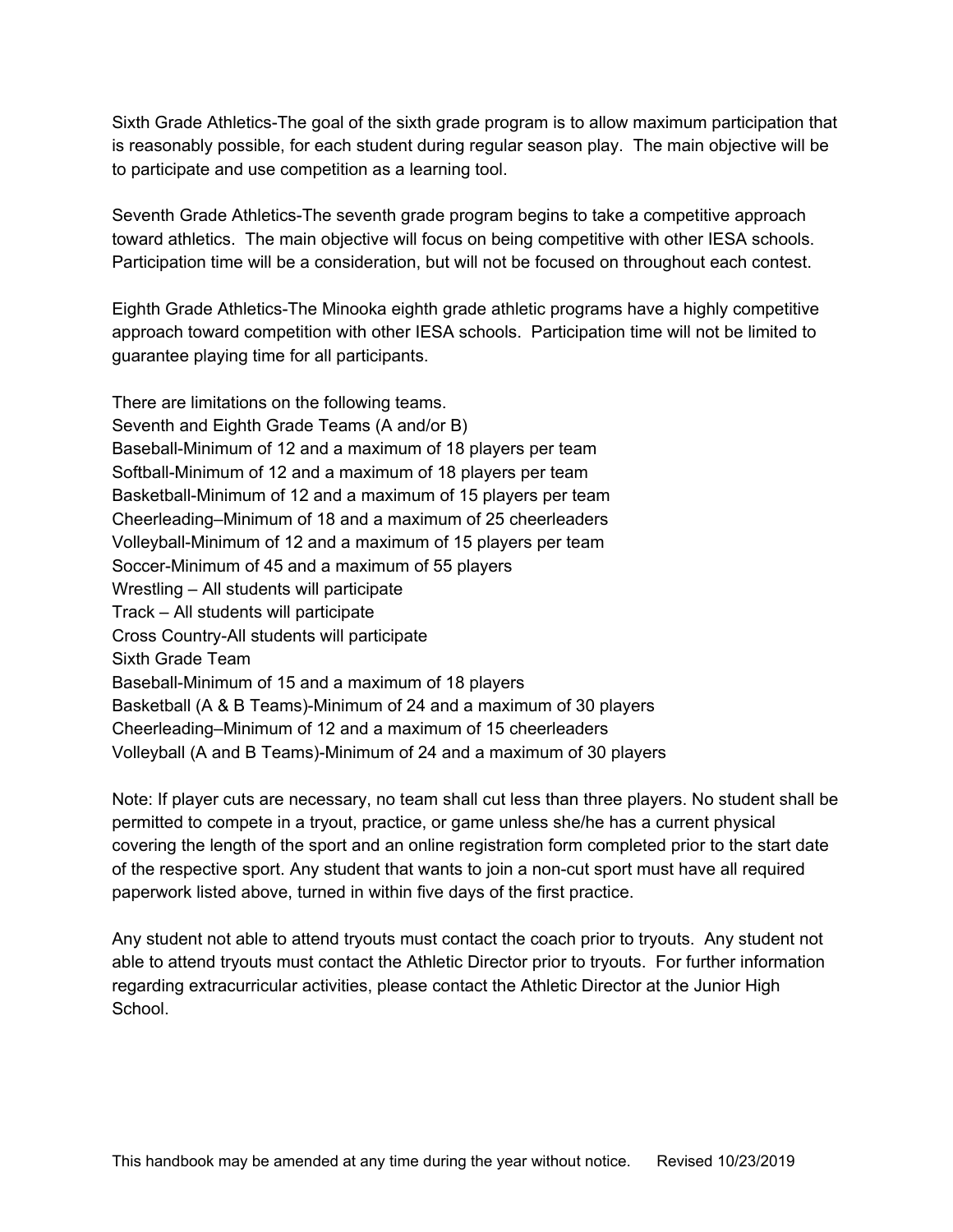#### <span id="page-60-0"></span>**General Sports Rules**

Conduct - Athletes and parent spectators are expected to follow all district and school rules. Athletes are to be well-groomed at all times and are to exhibit good sportsmanship at home and away events. Unless prior consent by the coach is given, athletes are to attend all practices. Students should share practice times with parents.

Uniforms - All uniforms are property of Minooka District #201. Athletes will be issued uniforms and necessary equipment at the beginning of the season. Proper care is to be given to uniforms throughout the season. Uniforms are to be worn for the athletic events only. Equipment or uniforms damaged or not properly returned will become the responsibility of the athlete, who will be charged the price of a replacement.

Awards - There will be award presentations throughout the school year immediately following the season's end. Upon a student's successful completion of the first athletic season, that student will earn the letter "M" and the pin for that particular sport. A pin will be awarded for each additional year of participation in that sport. If the student successfully completes a different sport, she/he will receive a pin for that sport. Coaches may also award certificates if they choose.

Physical Examinations - The IESA and District #201 require athletes to have a current physical on file. Physical forms may be acquired on our District #201 website. Physicals are valid for thirteen months from the date of completion and must cover the entire scheduled sport season.

Athletic Drug/Alcohol Procedures- The Board recognizes the importance and special need of maintaining a drug-free environment for all students, including its student athletes. The use of illegal drugs and / or controlled substances (including nicotine) by student athletes and students involved in extracurriculars that are not prescribed for medical conditions can be detrimental to the well-being and safety of those student athletes and others involved in athletics and extracurriculars.

- **First Offense:** At maximum, the student will be ineligible to participate for the remainder of that sport's season or the following season should they not be in season. The Athletic Director may shorten this athletic suspension (no shorter than 25% of the remaining season) based on the following mitigating factors:
	- 1. The student/parents agree to complete professional counseling outside of school.
	- 2. The student and his / her parents / guardians / legal custodian have agreed that the student undergo a drug and alcohol assessment provided at a state approved alcohol and drug agency by a qualified alcoholism or drug counselor prior to participating in another sport (paid for by parents/guardians); and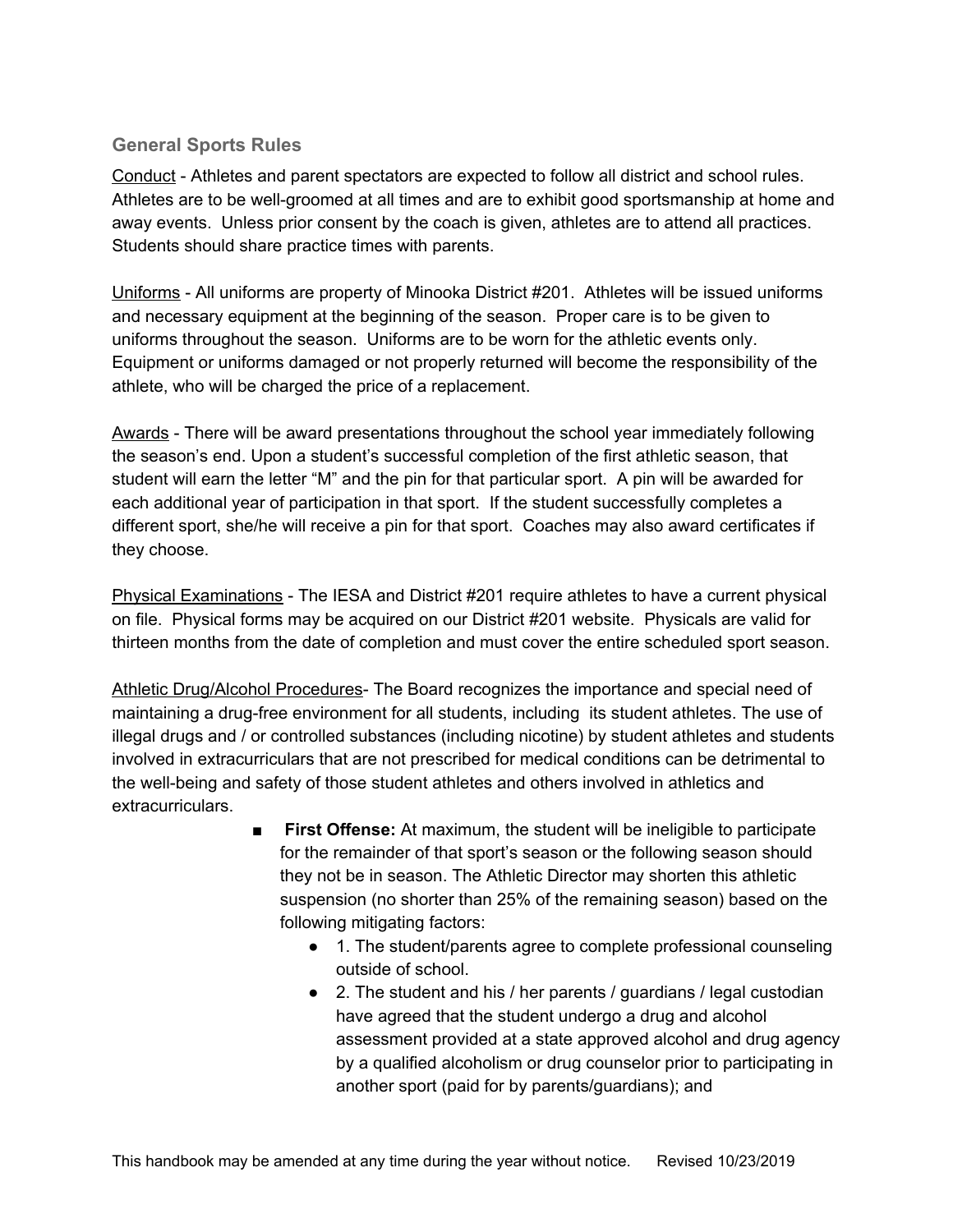- 3. The student and his / her parents / guardians / legal custodian agree to sign a release for the purpose of sharing the student's pertinent information between agencies.
- **Second Offense:** Removal from sports and other extracurriculars for their duration of time at MJHS

### <span id="page-61-0"></span>**Participation Rules**

When there is a limited overlap of extracurricular activities as outlined below, a student participating in one activity will, upon their request, be given the opportunity to participate in tryouts for an additional activity. If selected by the coach/sponsor of the added activity, the student must return to the first activity for all remaining events, which includes practices as well as contests. The student may attend events associated with the additional activity when they do not conflict with the first activity, which will take priority at all times. Failure to remain with the first activity will cause the student to forfeit the privilege of continuing with the added activity. Upon making the selection of being involved in both activities, the student acknowledges they may forfeit some opportunities granted to second activity, and in some instances, both activities.

| <b>Summer</b>                                                       | Fall                                                                                                                                                          | <b>Winter</b>                                                                                                                                                             | <b>Spring</b>                                                                                                                            |
|---------------------------------------------------------------------|---------------------------------------------------------------------------------------------------------------------------------------------------------------|---------------------------------------------------------------------------------------------------------------------------------------------------------------------------|------------------------------------------------------------------------------------------------------------------------------------------|
| Softball<br><b>Baseball</b><br><b>Cross Country</b><br>Boys' Soccer | Girls' Basketball<br>Boys' Basketball<br>Cheer<br>Speech<br>Chess*<br>Student may participate<br>in both Speech/Cheer<br>or Speech/Boys'<br><b>Basketball</b> | Boys' Basketball<br>Wrestling<br>Girls' Volleyball<br>Cheer<br>Drama<br>Math & Science<br>Club<br>Math Club*<br>Spelling Bee*<br><b>Scholastic Bowl</b><br><b>Bowling</b> | <b>Track</b><br>Girls' Soccer<br>While students can<br>participate in Bowling or<br>Drama with track, there<br>is a significant overlap. |

Students can choose one activity per season, unless noted otherwise.

\* Activities can be overlapped with another from the same season.

- A. Student athletes are subject to the District discipline policy at any time they are representing Minooka District #201.
- B. Players must be passing every subject on a weekly basis in order to be eligible to participate in athletics.
	- a. Week 1- practice but no play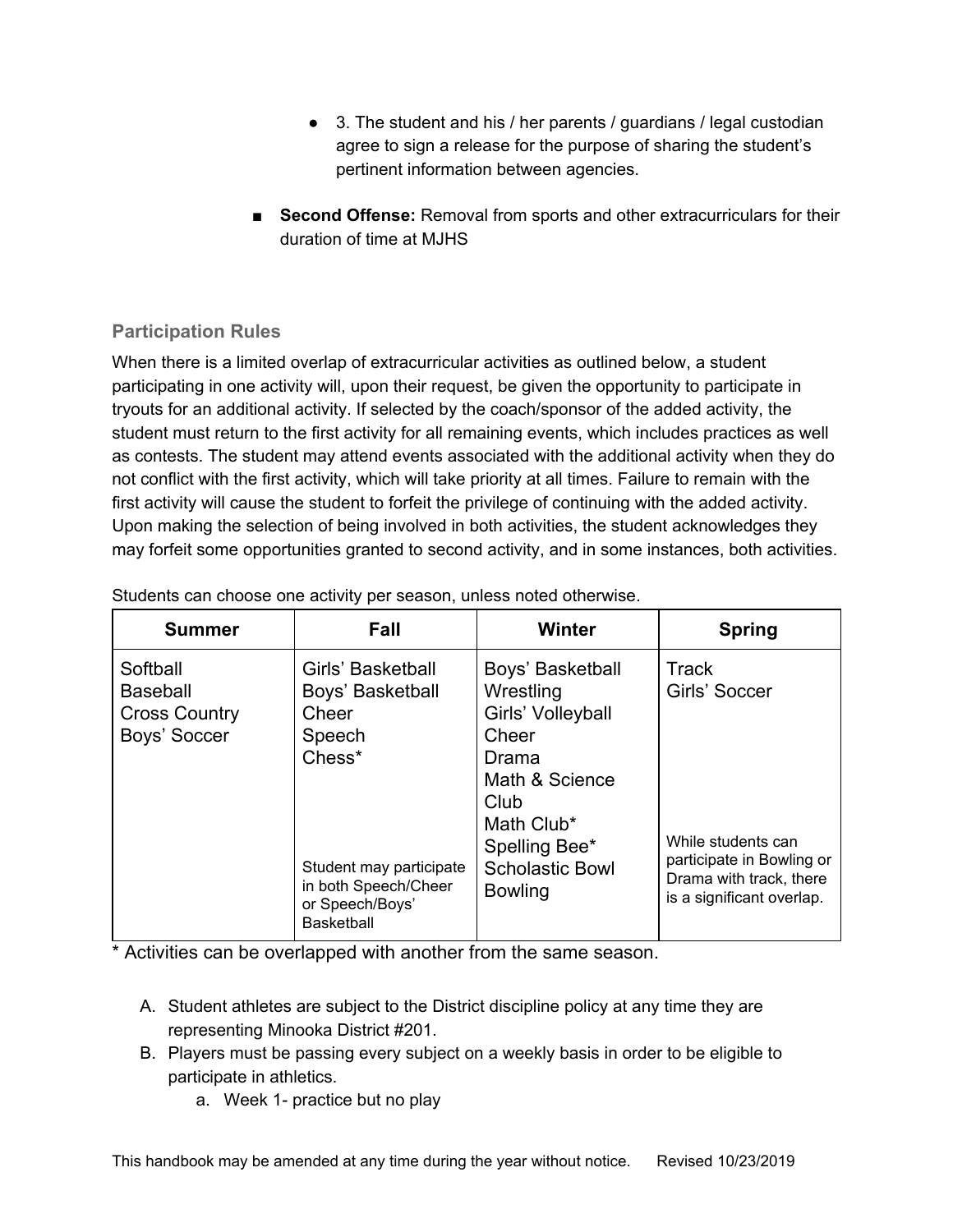- b. Week 2- no practice or play
- c. Week 3- no practice or play, and must participate in interventions (homework club, detention, etc.)
- d. Week 4 consecutively…removed from team
- C. Permission slips and medical forms for a sport with tryouts must be turned in before the team tryout. Permission slips and medical forms for a sport with no tryouts must be turned in by the date specified by the coach.
- D. All players are required to attend all practices and games at the times specified by the coach. A student's absence will be excused if they are competing in a non-athletic contest that conflict with the practice time. A note from the student's non-athletic extracurricular sponsor must verify any absence for a non-athletic extracurricular contest. A note from the student's parent must verify any other absence. If the absence(s) is/are not verified, then it/they become unexcused absences. A note must be turned into the coach at the next practice or game.
- E. Absence from practice will/may affect playing time.
- F. Three detentions and/or a suspension during the season will result in the student being removed from the team for a minimum of one (1) contest. Further detentions and/or suspensions (as stated above), may result in the student being removed from the team for the remainder of the season.
- G. Proper practice attire must be worn during all practice sessions. In the beginning of the season, coaches will clarify proper attire for practice.
- H. Any player demonstrating disrespectful behavior anytime will be suspended for the next contest.
- I. Players are not allowed in the hallway during practices or contests without the permission of their coach.
- J. Proper behavior is expected in any locker room and elsewhere on school property. This includes the school bus.
- K. Rides should be at the school when practice/contest ends.

#### <span id="page-62-0"></span>**Student Athlete Concussions and Head Injuries**

Student athletes must comply with Illinois' Youth Sports Concussion Safety Act and all protocols, policies and bylaws of the Illinois Elementary School Association before being allowed to participate in any athletic activity, including practice or competition.

A student who was removed from practice or competition because of a suspected concussion shall be allowed to return only after all statutory prerequisites are completed, including without limitation, the School District's return-to-play and return-to-learn protocols.

#### <span id="page-62-1"></span>**Bus Trips**

- 1. Choose a place to sit and remain there.
- 2. Disruptive behavior of any manner will not be tolerated.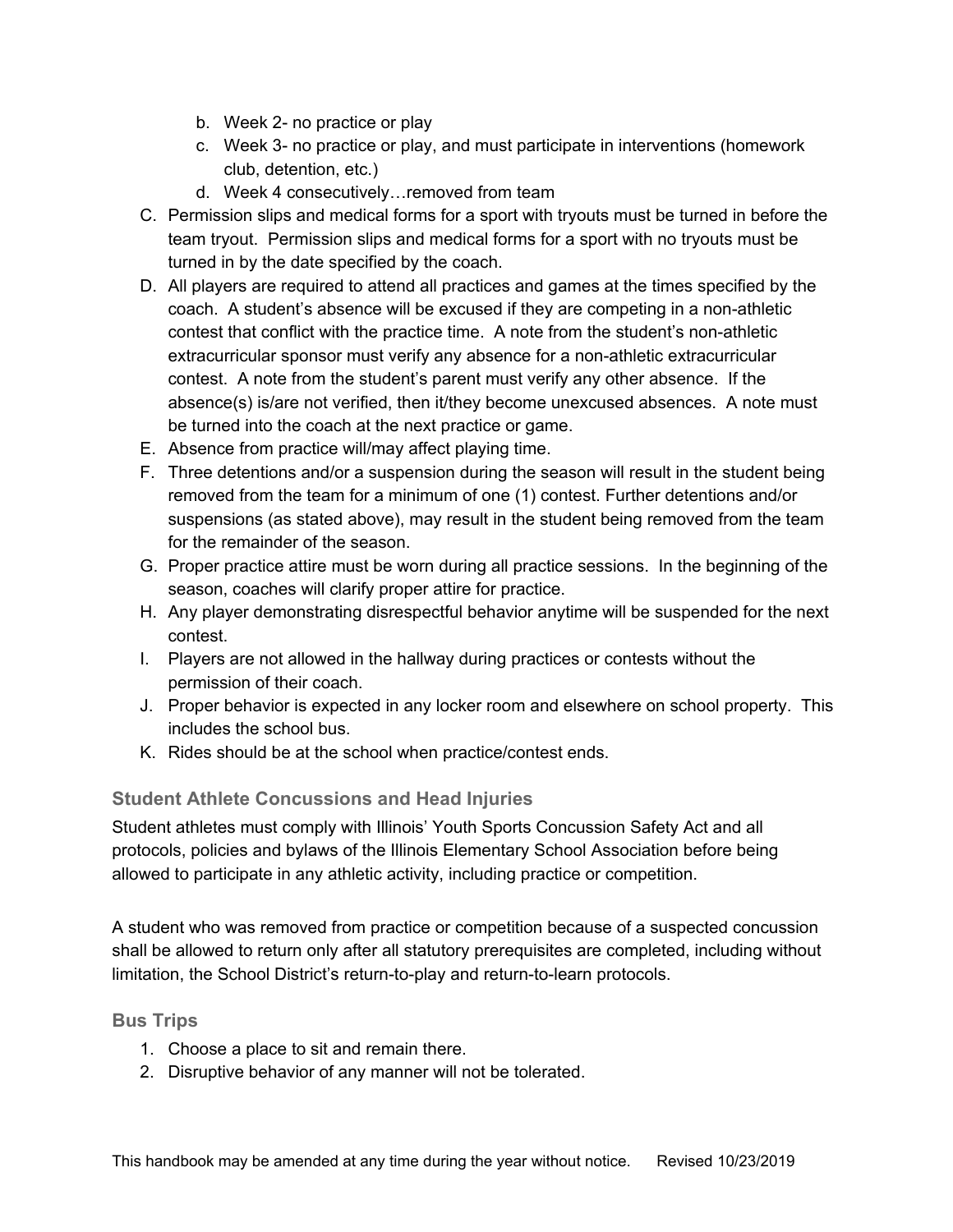Any athlete not riding the bus home from an away contest must have his or her parent(s)/guardian(s) sign them out on the "Bus Release" form signed by the parent driving the student home

- A. Athletes should be neatly attired when representing Minooka School District #201. VIOLATION OF ANY OF THE BUS TRIP RULES MAY RESULT IN THE STUDENT BEING SUSPENDED FROM THE NEXT CONTEST or other disciplinary consequences.
- B. Athletes must be in attendance three full instructional periods per day to participate in that day's practice and/or contest.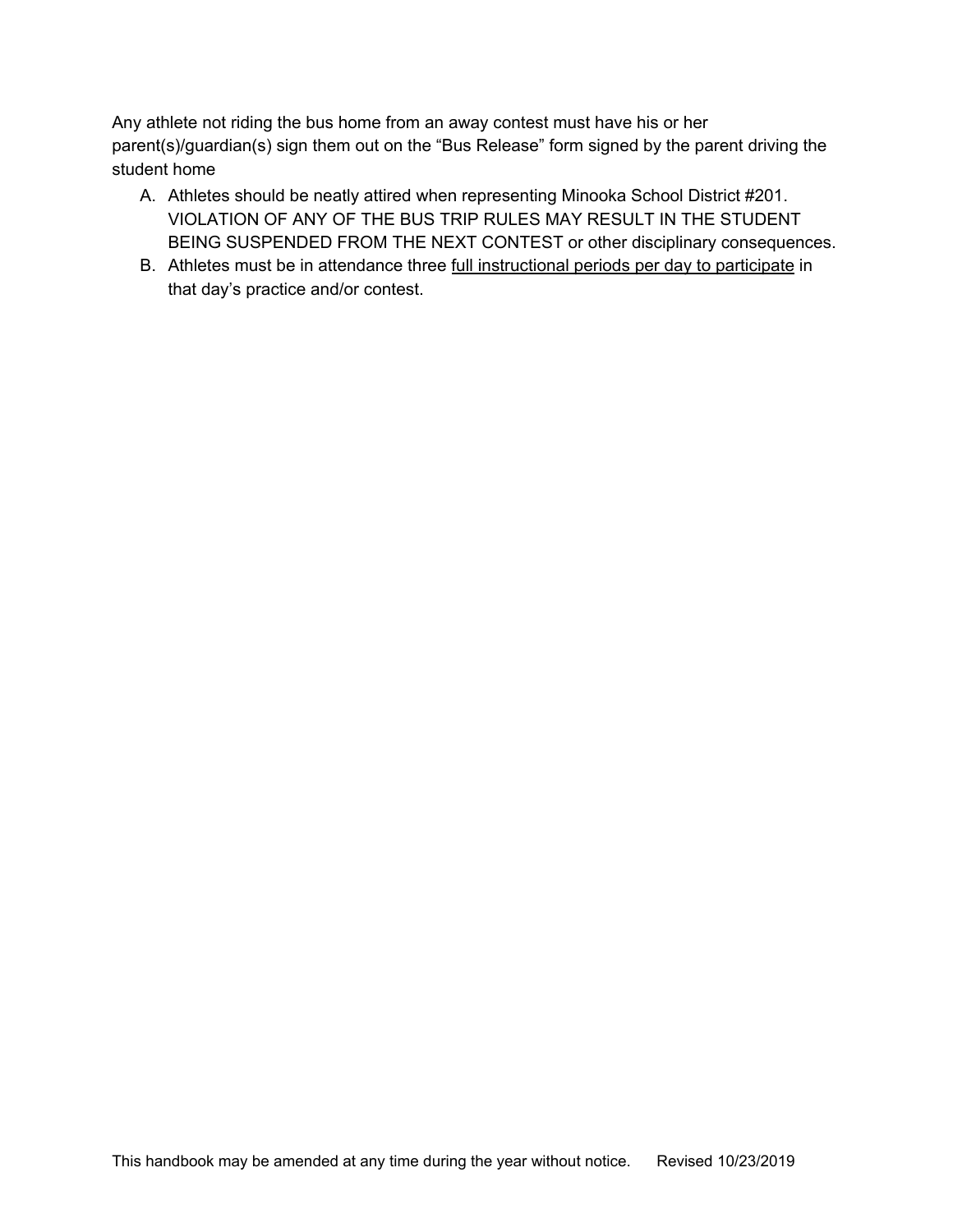# <span id="page-64-0"></span>STUDENT/PARENT HANDBOOK ACKNOWLEDGEMENT

Name of Student:  $\blacksquare$ 

#### **Student Acknowledgement**

I acknowledge receiving and/or being provided electronic access to the Student/Parent Handbook and School Board policy on student behavior. I have read these materials and understand all rules, responsibilities and expectations. In order to help keep my school safe, I pledge to adhere to all School and School District rules, policies and procedures.

I understand that the Student/Parent Handbook and School District policies may be amended during the year and that such changes are available on the School District website or in the school office.

I understand that my failure to return this acknowledgement and pledge will not relieve me from being responsible for knowing or complying with School and School District rules, policies and procedures.

Student Signature Date

\_\_\_\_\_\_\_\_\_\_\_\_\_\_\_\_\_\_\_\_\_\_\_\_\_\_\_\_\_\_\_\_\_\_\_ \_\_\_\_\_\_\_\_\_\_\_\_\_\_\_\_\_\_\_\_\_\_\_\_\_\_

#### **Parent/Guardian Acknowledgement**

I acknowledge receiving and/or being provided electronic access to the Student/Parent Handbook and School Board policy on student behavior. I have read these materials and understand all rules, responsibilities and expectations.

I understand that the Student/Parent Handbook and School District policies may be amended during the year and that such changes are available on the School District website or in the school office.

I understand that my failure to return this acknowledgement will not relieve me or my child from being responsible for knowing or complying with School and School District rules, policies and procedures.

\_\_\_\_\_\_\_\_\_\_\_\_\_\_\_\_\_\_\_\_\_\_\_\_\_\_\_\_\_\_\_\_\_\_\_ \_\_\_\_\_\_\_\_\_\_\_\_\_\_\_\_\_\_\_\_\_\_\_\_\_\_

Parent/Guardian Signature Date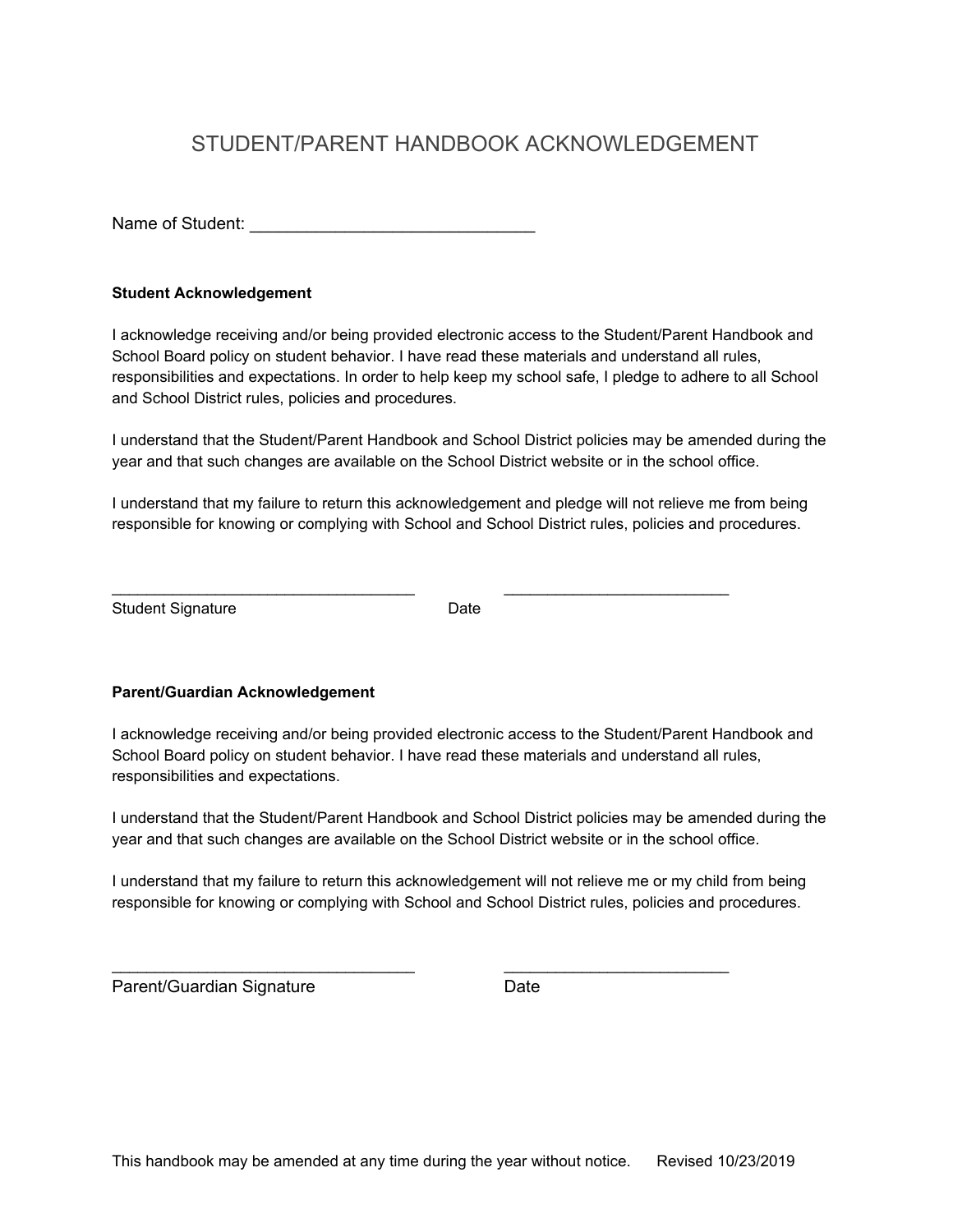# <span id="page-65-0"></span>**CONSENT TO USE OF MATERIALS ON WEBSITE**

The undersigned parent(s) or guardian(s) hereby consent to Minooka CCSD #201 District's (the "School") use, reproduction, display, and performance of any creative works made or authored by the below named student as part of his or her School activities (including, without limitation, pictures sketches, essays, short stories, and poems), together with the student's first name and last initial and his/her grade for identification purposes, for inclusion and display in the School's web site. As a safety precaution, if a picture of a student or class is displayed on the School web site, there will be no reference to student names, initials or other personal information relating to the student. We understand that the School has no control over who will access the School's web site and what, if anything, will be done with the materials by those who access the website. We also understand that, if at any time, we wish to revoke this consent, we may do so by giving the School written notice. Upon receipt of such revocation, the school will remove all of the student's materials from the School's web site, if any, as soon as reasonably possible under the circumstances. This consent also applies to pictures printed in various newspaper articles.

(Please check one)

Yes, my child's work or photographs may be displayed on the school website or in a newspaper article.

❏ No, my child's work or photographs may not be displayed on the school website or in a newspaper article.

Name of Student: \_\_\_\_\_\_\_\_\_\_\_\_\_\_\_\_\_\_\_\_\_\_\_\_\_\_\_\_\_\_

Parent/Guardian Signature Date

\_\_\_\_\_\_\_\_\_\_\_\_\_\_\_\_\_\_\_\_\_\_\_\_\_\_\_\_\_\_\_\_\_\_\_ \_\_\_\_\_\_\_\_\_\_\_\_\_\_\_\_\_\_\_\_\_\_\_\_\_\_